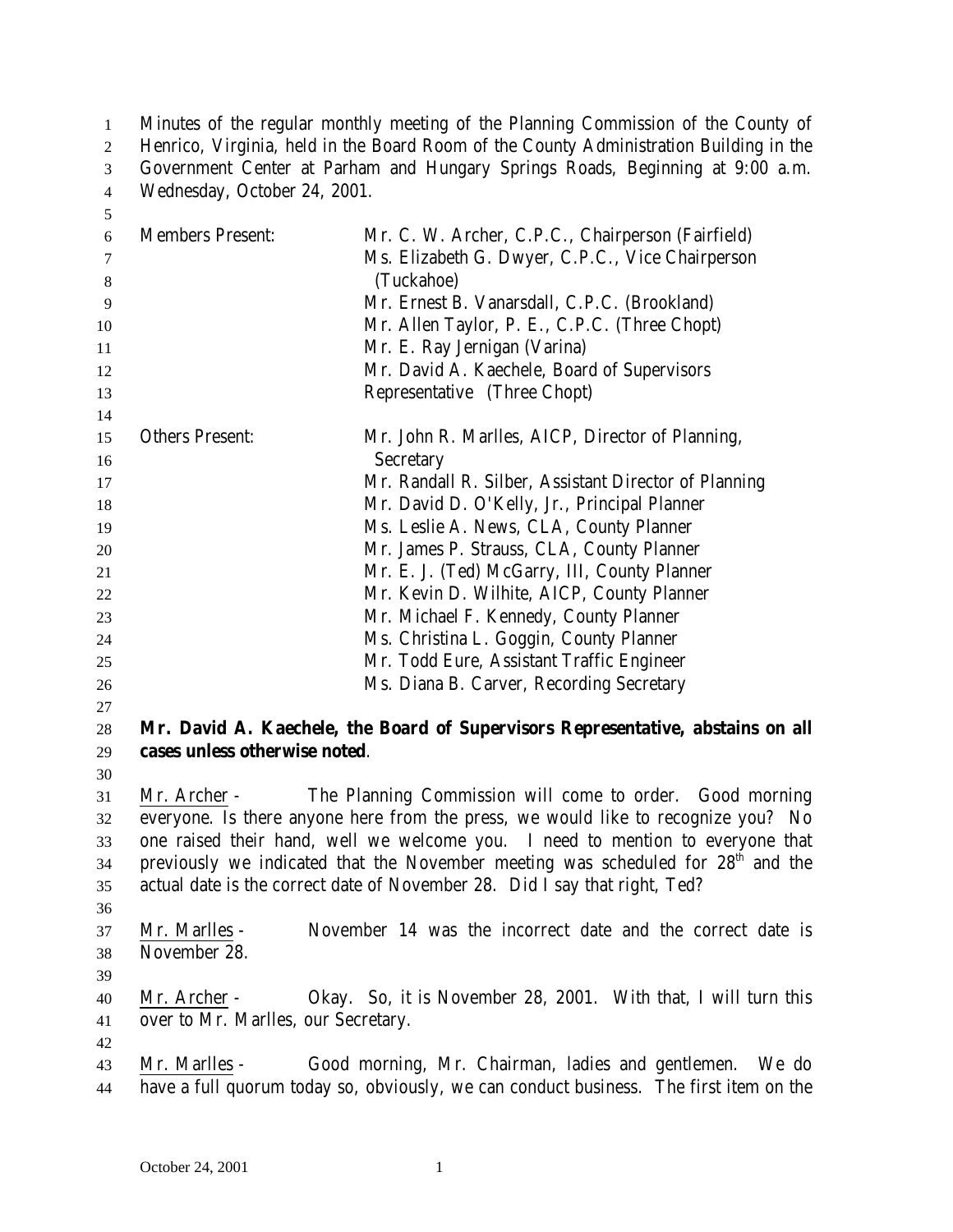agenda is the requests for deferrals and withdrawals. We do have quite a few items on the list for deferrals and withdrawals. We also have quite a few items on the expedited agenda. The list of requests for deferrals and withdrawals will be presented by Mr. Ted McGarry.

Mr. Archer - Good morning, Mr. McGarry.

 Mr. McGarry - Good morning, Mr. Chairman, members of the Commission. We have a total seven requests for deferrals and withdrawals. Seven items on the Expedited agenda and six cases to be heard. So, it broke down very nicely. Your first item is on page 3 of your agenda.

## **TRANSFER OF APPROVAL**

POD-85-96 The Cameron at Virginia Center, Phase I (Formerly The Chesapeake at Virginia Center, Phase 1) **Patrick J. Lally for Real Estate Advisory:** Request for approval of a transfer of approval, as required by Chapter 24, Section 24-106 of the Henrico County Code, from Virginia Center, Inc. and Security Capital Atlanta, Inc. to Real Estate Advisory. The 18.7 acre site is located on the northwest corner of Brook Road (U.S. Route 1) and Virginia Center Parkway on parcels 32-A-102 and 103. The zoning is R-5C, General Residence District (Conditional). County water and sewer. **(Fairfield)**

 Mr. McGarry - The applicant is requesting deferral to your November 28, 2001, meeting.

 Mr. Archer - Is there anyone here in opposition to the deferment of this transfer of approval for POD-85-96, The Cameron at Virginia Center, Phase I (Formerly The Chesapeake at Virginia Center, Phase 1), by the applicant? No opposition. I move deferment of POD-85-96, The Cameron at Virginia Center to the November 28, 2001, meeting at the applicant's request.

 Mr. Archer - The motion was made by Mr. Archer and seconded by Mr. Vanarsdall. All in favor say aye…all opposed say nay. The motion carries.

 At the applicant's request, the Planning Commission deferred transfer of approval POD-85-96, The Cameron at Virginia Center, Phase I (Formerly The Chesapeake at Virginia Center, Phase I) to the November 28, 2001, meeting.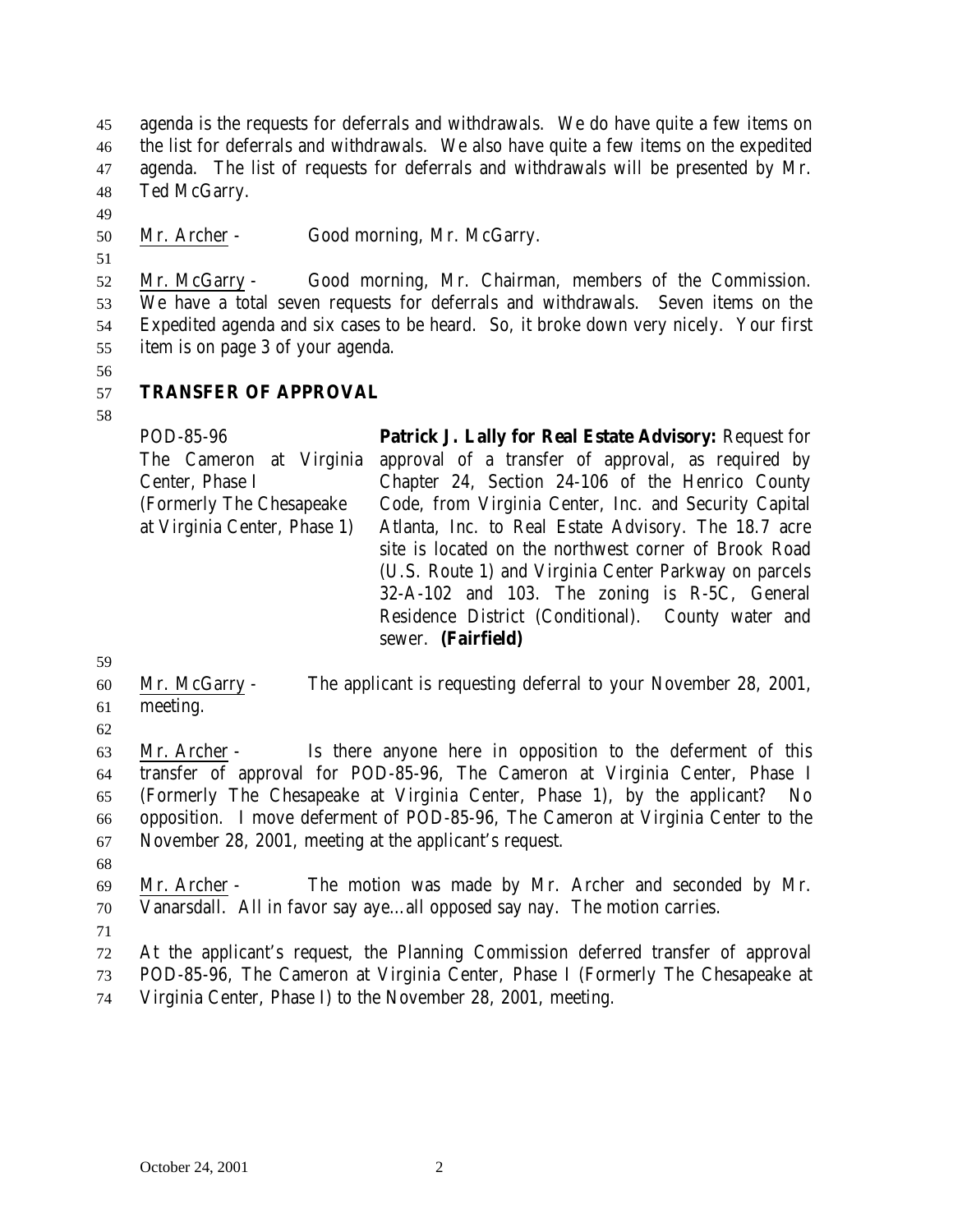#### 75 **TRANSFER OF APPROVAL**

76

| POD-20-98                     | Patrick J. Lally for Real Estate Advisory: Request       |
|-------------------------------|----------------------------------------------------------|
| The Cameron at Virginia       | for approval of a transfer of approval, as required by   |
| Center, Phase II              | Chapter 24, Section 24-106 of the Henrico County         |
| (Formerly The Chesapeake)     | Code, from Virginia Center, Inc. and Security Capital    |
| at Virginia Center, Phase II) | Atlanta, Inc. to Real Estate Advisory. The 6.3 acre site |
|                               | is located on the northwest corner of Brook Road (U.S.   |
|                               | Route 1) and Virginia Center Parkway on part of          |
|                               | parcels 33-A-9 and 8. The zoning is R-6C, General        |
|                               | Residence District (Conditional). County water and       |
|                               | sewer. (Fairfield)                                       |

77

78 Mr. McGarry - On page four, a companion transfer of approval for POD-20-98, 79 The Cameron at Virginia Center, Phase II. The applicant is also requesting deferral to 80 your November 28, 2001, meeting.

81

 Mr. Archer - Is there anyone here in opposition to the deferment of this transfer of approval for POD-20-98, The Cameron at Virginia Center, Phase II (Formerly The Chesapeake at Virginia Center, Phase II? No opposition. I move deferment of POD-20-98, The Cameron at Virginia Center to the November 28, 2001, meeting at the applicant's request.

87

88 Mr. Archer - The motion was made by Mr. Archer and seconded by Mr. 89 Vanarsdall. All in favor say aye…all opposed say nay. The motion carries.

90

91 At the applicant's request, the Planning Commission deferred transfer of approval 92 POD-20-98, The Cameron at Virginia Center, Phase II (Formerly The Chesapeake at 93 Virginia Center, Phase II) to the November 28, 2001, meeting.

94

## 95 **TRANSFER OF APPROVAL**

96

POD-61-90 Glen Eagles Shopping Center – Ridgefield Parkway **Blackwood Development Company for Richfield Associates, LLC:** Request for approval of a transfer of approval, as required by Chapter 24, Section 24-106 of the Henrico County Code, from Richmond Glen Eagle Association and Paragon Group to Richfield Associates, LLC. The 12.42 acre site is located at the northeast intersection of Ridgefield Parkway and Glen Eagles Drive on parcel 66-A-11F. The zoning is B-2C, Business District (Conditional). County water and sewer. **(Tuckahoe)**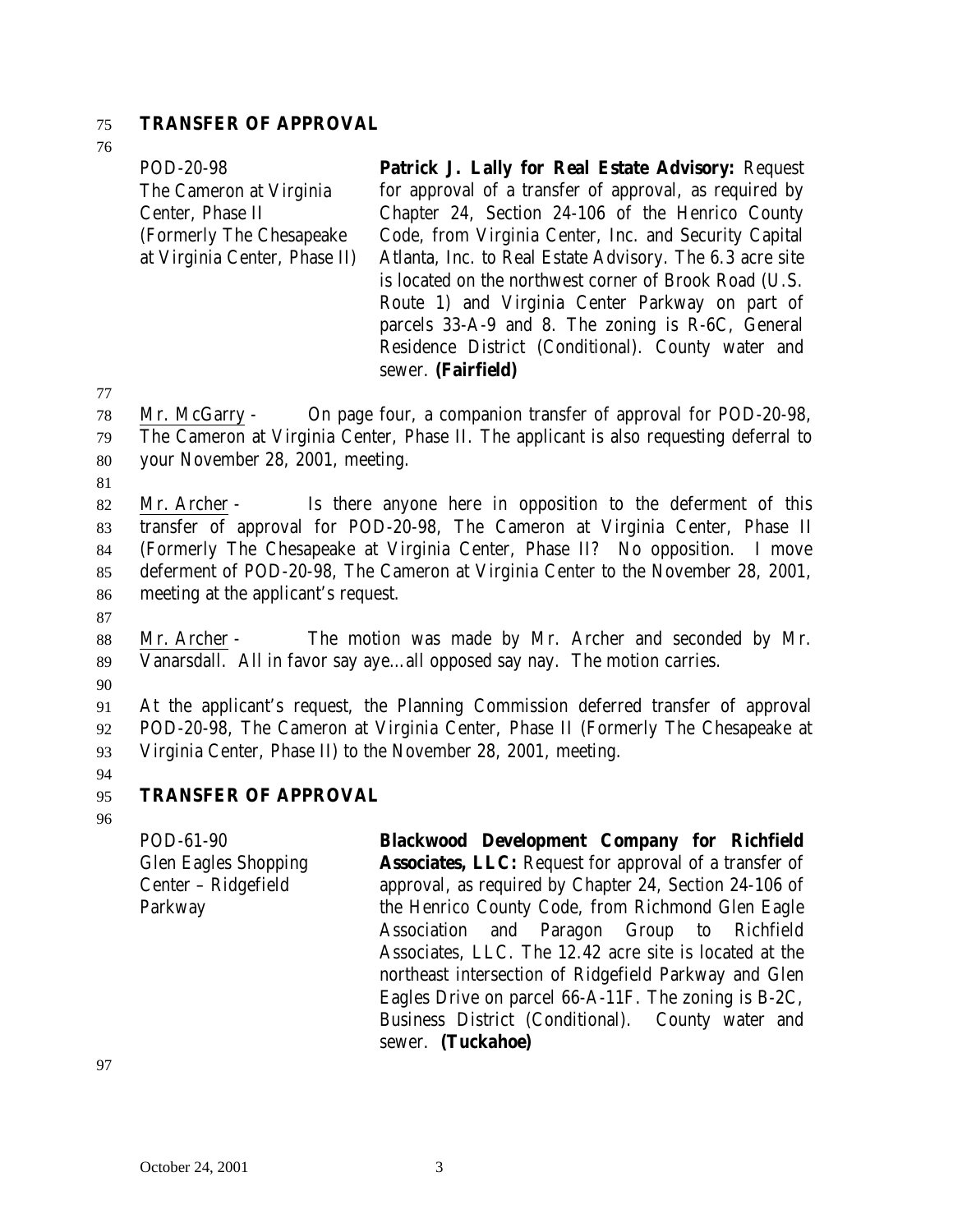Mr. McGarry - On page six of your agenda POD-61-90, Glen Eagles Shopping Center. The applicant is also requesting deferral to your November 28, 2001, meeting. Mr. Archer - Is there anyone here in opposition to the deferment of POD-61- 90, Glen Eagles Shopping Center – Ridgefield Parkway? No opposition. Ms. Dwyer. Ms. Dwyer - I move the transfer of approval for POD-61-90, Glen Eagles Shopping Center, be deferred to our November 28 meeting, at the applicant's request. Mr. Archer - The motion was made by Ms. Dwyer and seconded by Mr. Vanarsdall. All in favor say aye…all opposed say nay. The motion carries. At the applicant's request, the Planning Commission deferred transfer of approval for POD-61-90, Glen Eagles Shopping Center – Ridgefield Parkway, to the November 28, 2001, meeting. **PLAN OF DEVELOPMENT** POD-76-01 Blue Dot – Fuel Facility – **Engineering Design Associates for Carolyn M. Meares & John H. Ingram and Blue Dot, LLC:**

Audubon Drive Request for approval of a plan of development, as required by Chapter 24, Section 24-106 of the Henrico County Code to construct an unattended fueling facility. The 3.071-acre site is located on the north line of Audubon Drive approximately 1,200 feet east of Oakleys Lane on part of parcel 163-9-B-1D. The zoning is M-1C, Light Industrial District (Conditional) and ASO District (Airport Safety Overlay). County water and sewer. **(Varina)**

- Mr. McGarry The applicant is requesting to withdraw this item.
- 119 Mr. Archer Do we have a motion?
- Mr. Jernigan Mr. Chairman, I'll make a motion that we withdraw POD-76-01, Blue Dot Fuel Facility, from the agenda.

124 Mr. Vanarsdall - Second.

 Mr. Archer - The motion was made by Mr. Jernigan and seconded by Mr. Vanarsdall. All in favor say aye…all opposed say nay. The motion carries.

- At the request of the applicant, the Planning Commission withdrew POD-76-01, Blue
- Dot Fuel Facility Audubon Drive from any further consideration.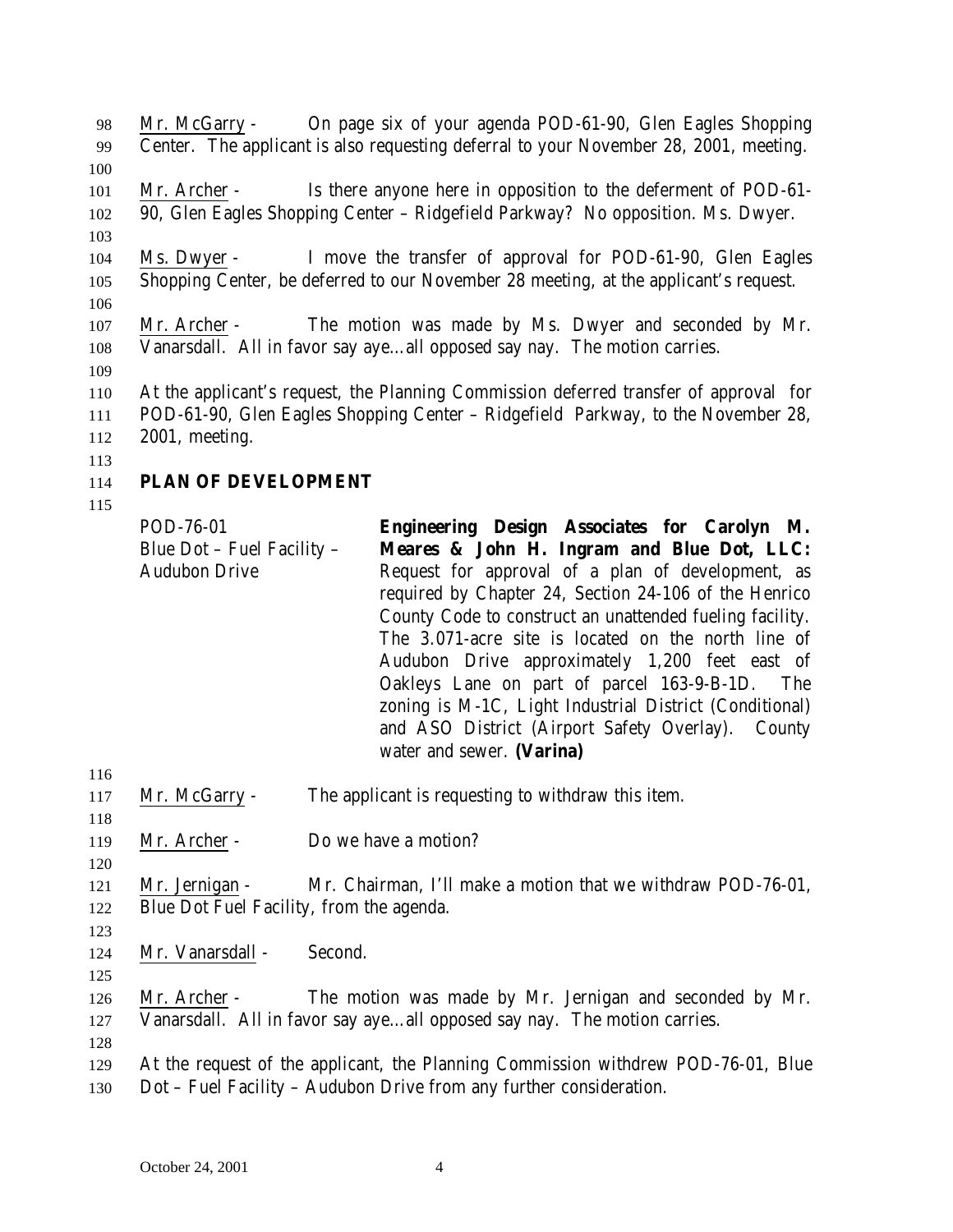#### 131 **TRANSFER OF APPROVAL**

132

POD-113-78 POD-69-77 POD-79-73 Holiday Inn – W. Broad Street **John A. Wilson for Columbia Properties Virginia,** Ltd.: Request for approval of a transfer of approval, as required by Chapter 24, Section 24-106 of the Henrico County Code, from W. B. Johnson Properties to Columbia Properties Virginia Ltd. The 6.67 acre site is located along the west line of W. Broad Street (U. S. Route 250), approximately 1,600 feet north of Horsepen Road on parcel 92-A-28. The zoning is B-3, Business District, B-2, Business District and R-6, General Residence District. County water and sewer. **(Three Chopt)**

133

134 Mr. McGarry - For the next item, there are three PODs involved; POD-113-78, 135 POD-68-77 and POD-79-73, Holiday Inn, the applicant is requesting deferral to the 136 November 28, 2001, meeting.

- 138 Mr. Archer Is there opposition to the transfer for this deferral? No 139 opposition. Mr. Taylor.
- 140

137

141 Mr. Taylor - Mr. Chairman, I'll move transfer of approval for POD-113-78, 142 POD-68-77 and POD-79-73, Holiday Inn – W. Broad Street, be deferred at the request 143 of the applicant to November 28, 2001.

- 145 Mr. Vanarsdall Second.
- 146

144

147 Mr. Archer - The motion was made by Mr. Taylor and seconded by Mr. 148 Vanarsdall. All in favor say aye…all opposed say nay. The motion carries.

149

150 At the request of the applicant, the Planning Commission deferred POD-113-78, POD-

151 69-77 and POD-79-73, Holiday Inn – W. Broad Street, to the November 28, 2001, 152 meeting.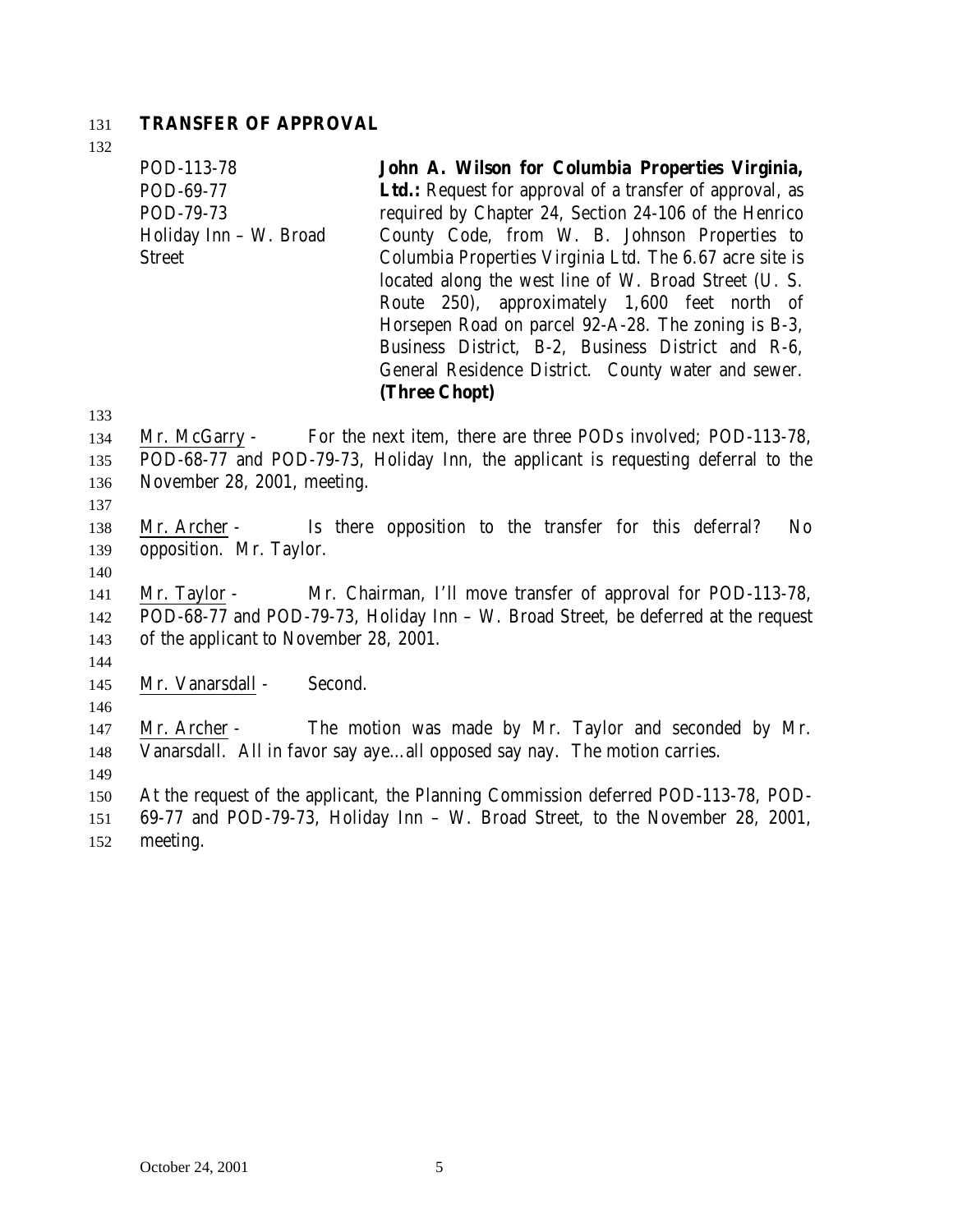# **LANDSCAPE, LIGHTING & ALTERNATIVE FENCE HEIGHT PLAN**

|     | $LP/POD-40-96$                                  | Youngblood, Tyler & Associates, P.C. for SHLP                                             |
|-----|-------------------------------------------------|-------------------------------------------------------------------------------------------|
|     | Madison @ Spring Oaks                           | Madison Development, L.L.C.: Request for approval                                         |
|     | Phase I - Three Chopt Road                      | of a landscape, lighting and alternative fence height                                     |
|     |                                                 | plan, as required by Chapter 24, Sections 24-106, 24-                                     |
|     |                                                 | 106.2 AND 24-95(l)(6)b. and c. of the Henrico County                                      |
|     |                                                 | Code. The 16.73 acre site is located on the north line                                    |
|     |                                                 | of Three Chopt Road, approximately 500 feet west of                                       |
|     |                                                 | Pump Road on parcel 46-A-1W. The zoning is R-5C,                                          |
|     |                                                 | General Residence District (Conditional) and WBSO                                         |
|     |                                                 | (West Broad Street Overlay) District. (Three Chopt)                                       |
| 155 |                                                 |                                                                                           |
| 156 | Mr. McGarry -                                   | We will move forward to page 22 of your agenda. The Planning                              |
| 157 |                                                 | Commission is requesting deferral to the November 28, 2001, meeting.                      |
| 158 |                                                 |                                                                                           |
| 159 | Mr. Archer -                                    | Is there opposition to this deferral, LP/POD-40-96, Madison $\oslash$                     |
| 160 |                                                 | Spring Oaks, Phase I - Three Chopt Road? No opposition. Mr. Taylor.                       |
| 161 |                                                 |                                                                                           |
| 162 | Mr. Taylor -                                    | Mr. Chairman, just in explanation of why that choice was made                             |
| 163 |                                                 | to considering deferring at my request is because as of yesterday, when I talked with     |
| 164 |                                                 | Ms. News, there were a number of outstanding items that needed to be resolved. The        |
| 165 |                                                 | landscape architect was in Texas. He was proving hard to get in touch with. He was        |
| 166 |                                                 | going to board a flight and fly and get here rather late and it was simply no way, in the |
| 167 |                                                 | time that we had, that Ms. News could do a creditable job so, I just want to move it      |
| 168 |                                                 | back off the calendar. So, I move that the landscape and lighting plan for LP/POD-40-     |
| 169 |                                                 | 96, Madison @ Spring Oak, Phase I, Three Chopt Road, be deferred at the request of        |
| 170 | the Planning Commissioner to November 28, 2001. |                                                                                           |
| 171 |                                                 |                                                                                           |
| 172 | Second.<br>Mr. Vanarsdall -                     |                                                                                           |
| 173 |                                                 |                                                                                           |
| 174 | Mr. Archer -                                    | The motion was made by Mr. Taylor and seconded by Mr.                                     |
| 175 |                                                 | Vanarsdall. All in favor say ayeall opposed say nay. The motion carries.                  |
| 176 |                                                 |                                                                                           |
| 177 |                                                 | The Planning Commission deferred the landscape, lighting and alternative fence height     |
| 178 |                                                 | plan for LP/POD-40-96, Madison @ Spring Oaks, Phase I, Three Chopt Road, to the           |
| 179 | November 28, 2001, meeting.                     |                                                                                           |
| 180 |                                                 |                                                                                           |
| 181 | Mr. McGarry -                                   | This is the last item on your list of request for deferrals and                           |
| 182 | withdrawals.                                    | The Planning Commission also requests deferral for this case to the                       |
| 183 | November 28, 2001, meeting.                     |                                                                                           |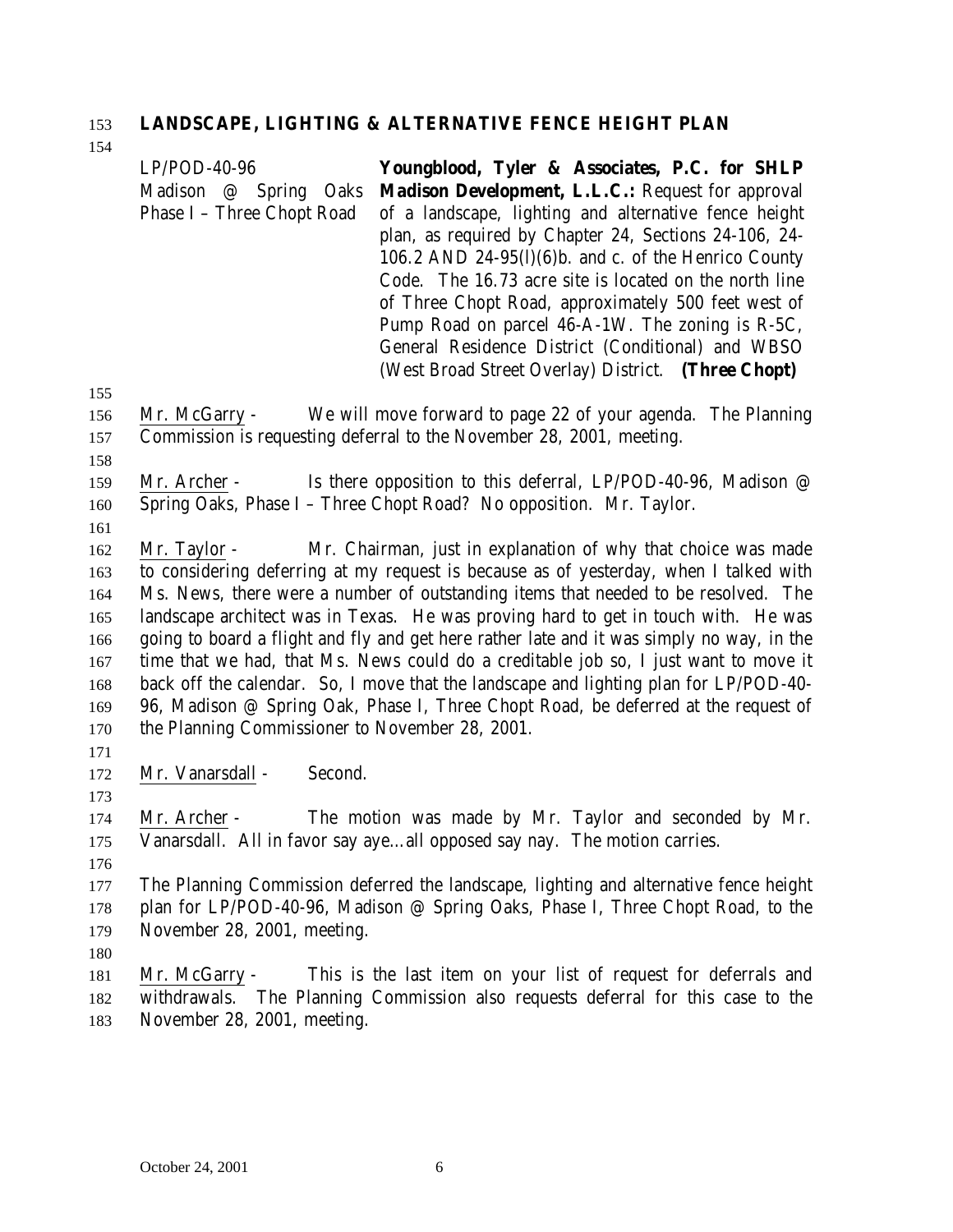## **LANDSCAPE, LIGHTING & ALTERNATIVE FENCE HEIGHT PLAN**

| 186                      | $LP/POD-82-96$<br>Madison @ Spring Oaks<br>Phase II - Three Chopt Road |         | Youngblood, Tyler & Associates, P.C. for SHLP<br>Madison Development L.L.C.: Request for approval<br>of a landscape, lighting and alternative fence height<br>plan, as required by Chapter 24, Sections 24-106, 24-<br>106.2 and $24-95(l)(6)$ b. and c. of the Henrico County<br>Code. The 20.63 acre site is located on the north line<br>of Three Chopt Road, approximately 1,000 feet west of<br>Pump Road on parcel 36-A-50A. The zoning is R-5C,<br>General Residence District (Conditional) and WBSO<br>(West Broad Street Overlay) District. (Three Chopt) |
|--------------------------|------------------------------------------------------------------------|---------|--------------------------------------------------------------------------------------------------------------------------------------------------------------------------------------------------------------------------------------------------------------------------------------------------------------------------------------------------------------------------------------------------------------------------------------------------------------------------------------------------------------------------------------------------------------------|
| 187<br>188<br>189        | Mr. Archer -                                                           |         | Is there opposition to this deferral, LP/POD-82-96, Madison $\varnothing$<br>Spring Oaks, Phase II - Three Chopt Road? No opposition. Mr. Taylor.                                                                                                                                                                                                                                                                                                                                                                                                                  |
| 190<br>191<br>192<br>193 | Mr. Taylor -                                                           |         | Mr. Chairman, I move that the landscape, lighting and alternative<br>fence height plan for LP/POD-82-96, Madison @ Spring Oak, Phase II, Three Chopt<br>Road, be deferred at the request of the Planning Commissioner to November 28, 2001.                                                                                                                                                                                                                                                                                                                        |
| 194<br>195               | Mr. Vanarsdall -                                                       | Second. |                                                                                                                                                                                                                                                                                                                                                                                                                                                                                                                                                                    |
| 196<br>197<br>198        | Mr. Archer -                                                           |         | The motion was made by Mr. Taylor and seconded by Mr.<br>Vanarsdall. All in favor say ayeall opposed say nay. The motion carries.                                                                                                                                                                                                                                                                                                                                                                                                                                  |
| 199<br>200<br>201<br>202 | November 28, 2001, meeting.                                            |         | The Planning Commission deferred the landscape, lighting and alternative fence height<br>plan for LP/POD-82-96, Madison @ Spring Oaks, Phase II, Three Chopt Road, to the                                                                                                                                                                                                                                                                                                                                                                                          |
| 203<br>204<br>205        | Mr. Marlles -                                                          |         | Mr. Chairman, the next item on the agenda is the Expedited<br>Agenda. And, again, this will be presented by Mr. McGarry.                                                                                                                                                                                                                                                                                                                                                                                                                                           |
| 206                      | Mr. Archer -                                                           |         | All right. Mr. McGarry, carry on, sir.                                                                                                                                                                                                                                                                                                                                                                                                                                                                                                                             |
| 207<br>208               | Mr. McGarry -                                                          |         | The first expedited case is on page 2 of your agenda.                                                                                                                                                                                                                                                                                                                                                                                                                                                                                                              |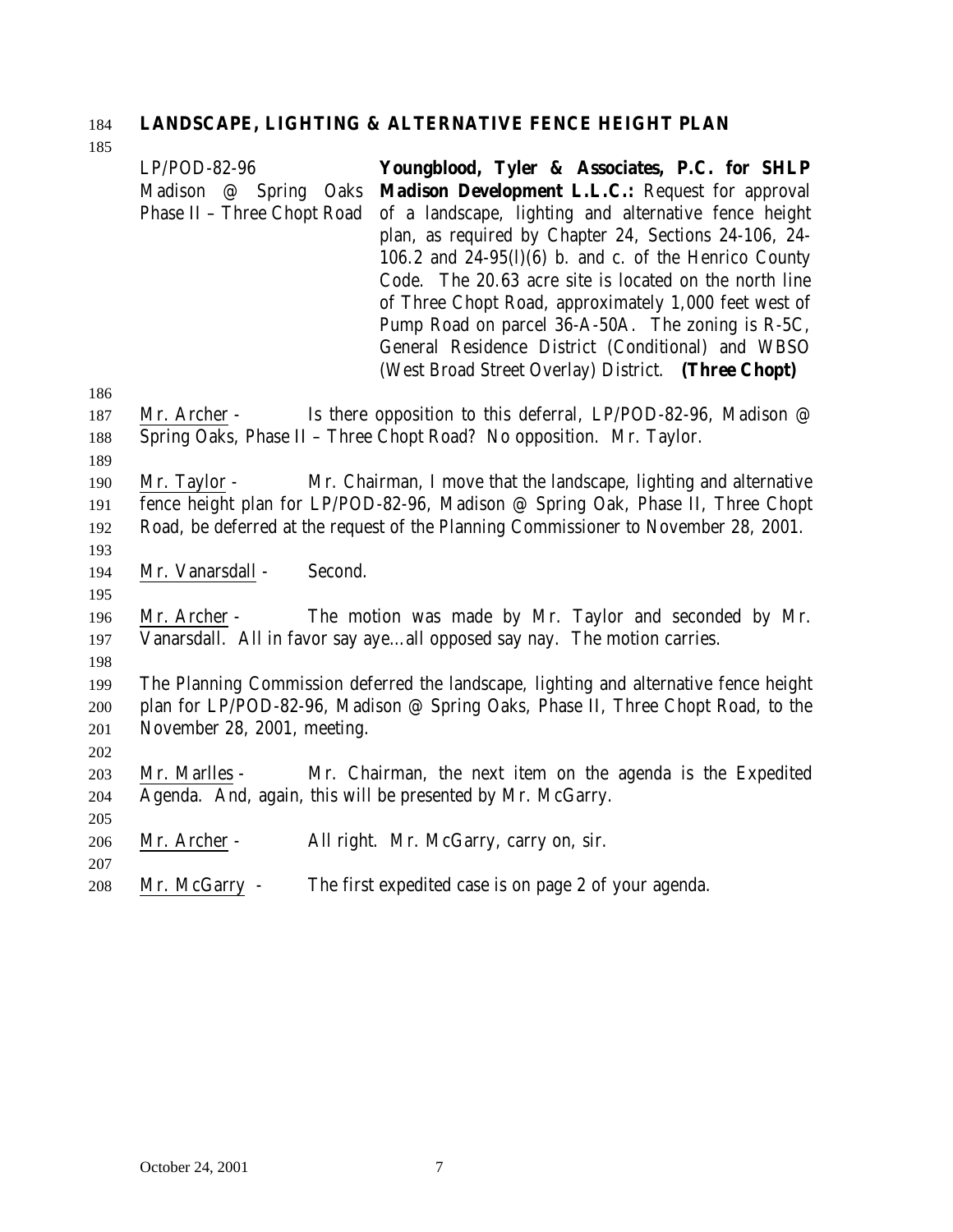#### 209 **TRANSFER OF APPROVAL**

210

| POD-100-93                | <b>James W. Theobald:</b> Request for approval of a  |
|---------------------------|------------------------------------------------------|
| New York Properties, L.C. | transfer of approval, as required by Chapter 24,     |
| 9220 Brook Road           | Section 24-106 of the Henrico County Code, from      |
|                           | New York Properties, LLC to Huss Holdings, LLC.      |
|                           | The 1.431 acre site is located at 9220 Brook Road on |
|                           | the southwest corner of the intersection of New Your |
|                           | Avenue and Brook Road (U.S. Route 1) on parcels 43-  |
|                           | 2-14-18 and 21. The zoning is O-1C, Office District  |
|                           | (Conditional). County water and sewer. (Fairfield)   |

211

 Mr. Archer - Is there anyone in the audience in opposition to the transfer of approval request for POD-100-93, New York Properties, L.C.? No opposition. I move approval of POD-100-93, New York Properties, L.C., subject to the standard conditions and additional condition No. 1 listed on the agenda.

216

218

217 Mr. Vanarsdall - Second.

219 Mr. Archer - The motion was made by Mr. Archer and seconded by Mr. 220 Vanarsdall. All in favor say aye…all opposed say nay. The motion carries.

221

 The Planning Commission approved the transfer of approval request for POD-100-93, New York Properties, L.C. – 9220 Brook Road, to transfer from New York Properties, LLC to Huss Holdings, LLC, subject to the conditions previously approved by the previous owner and the following additional conditional.

226

227 1. Deficiencies as identified in the inspector's report dated October 10, 2001, shall 228 be corrected or bonded by December 1, 2001.

229

231

## 230 **TRANSFER OF APPROVAL (Deferred from the May 23, 2001 Meeting)**

POD-14-97 Westwood Retail Center – 6221 W. Broad Street **McCandlish Kaine for Sky, Inc.:** Request for approval of a transfer of approval, as required by Chapter 24, Section 24-106 of the Henrico County Code, from Richmond Horsepen, LLC to David W. Clarke, Esquire for Sky, Inc. The 1.837 acre site is located on the southeast corner of W. Broad Street (U.S. Route 250) **on Horsepen Road** on parcels 103-4-28-10 and 103-A-1. The zoning is B-2C, Business District (Conditional). County water and sewer. **(Three Chopt)**

232

233 Mr. McGarry - There is an addendum on this case, and the purpose of the 234 addendum is to correct the caption.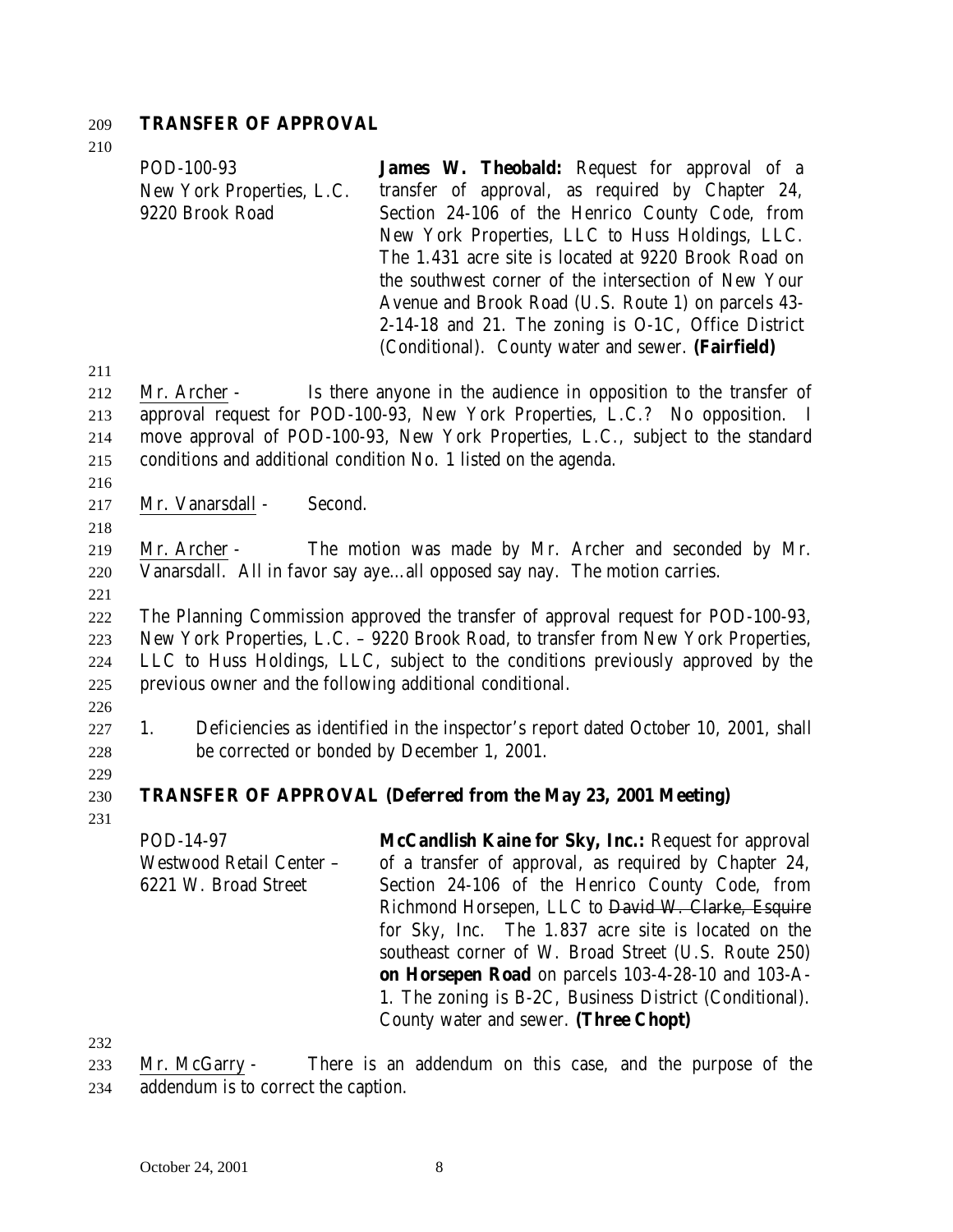Mr. Archer - Is there anyone in the audience in opposition to the transfer of approval request for POD-14-97, Westwood Retail Center? No opposition. Mr. Taylor Mr. Taylor - Mr. Chairman, I move approval of transfer of approval POD-14- 97, Westwood Retail Center at Three Chopt and the comments on the addendum. Mr. Vanarsdall - Second. Mr. Archer - The motion was made by Mr. Taylor and seconded by Mr. Vanarsdall. All in favor say aye…all opposed say nay. The motion carries. The Planning Commission approved the transfer of approval request for POD-14-97, Westwood Retail Center – 6221 W. Broad Street, to transfer from Richmond Horsepen, LLC to Sky, Inc., subject to the conditions previously approved by the previous owner and the following additional conditional. 1. The deficiencies as identified in the inspectors report dated April 11, 2001, shall be corrected or bonded by December 1, 2001. **SUBDIVISION** Groome Estates (October 2001 Plan) **Engineering Design Associates for C. T. & Joanne S. Groome:** The 0.930 acre site is located along the north line of Yates Lane approximately 150 feet west of Lowell Street on part of parcel 147-A-108. The zoning is R-2A, One-Family Residence District and ASO (Airport Safety Overlay) District. County water and sewer. **(Varina) 3 Lots** Mr. Archer - Is there anyone in the audience in opposition to Groome Estates (October 2001 Plan)? No opposition. Mr. Jernigan. Mr. Jernigan - Mr. Chairman, I make a motion to approve Groome Estates subdivision subject to the annotations on the plans and the standard conditions for subdivisions served by public utilities. Ms. Dwyer - Second.

 Mr. Archer - The motion was made by Mr. Jernigan and seconded by Ms. Dwyer. All in favor say aye…all opposed say nay. The motion carries.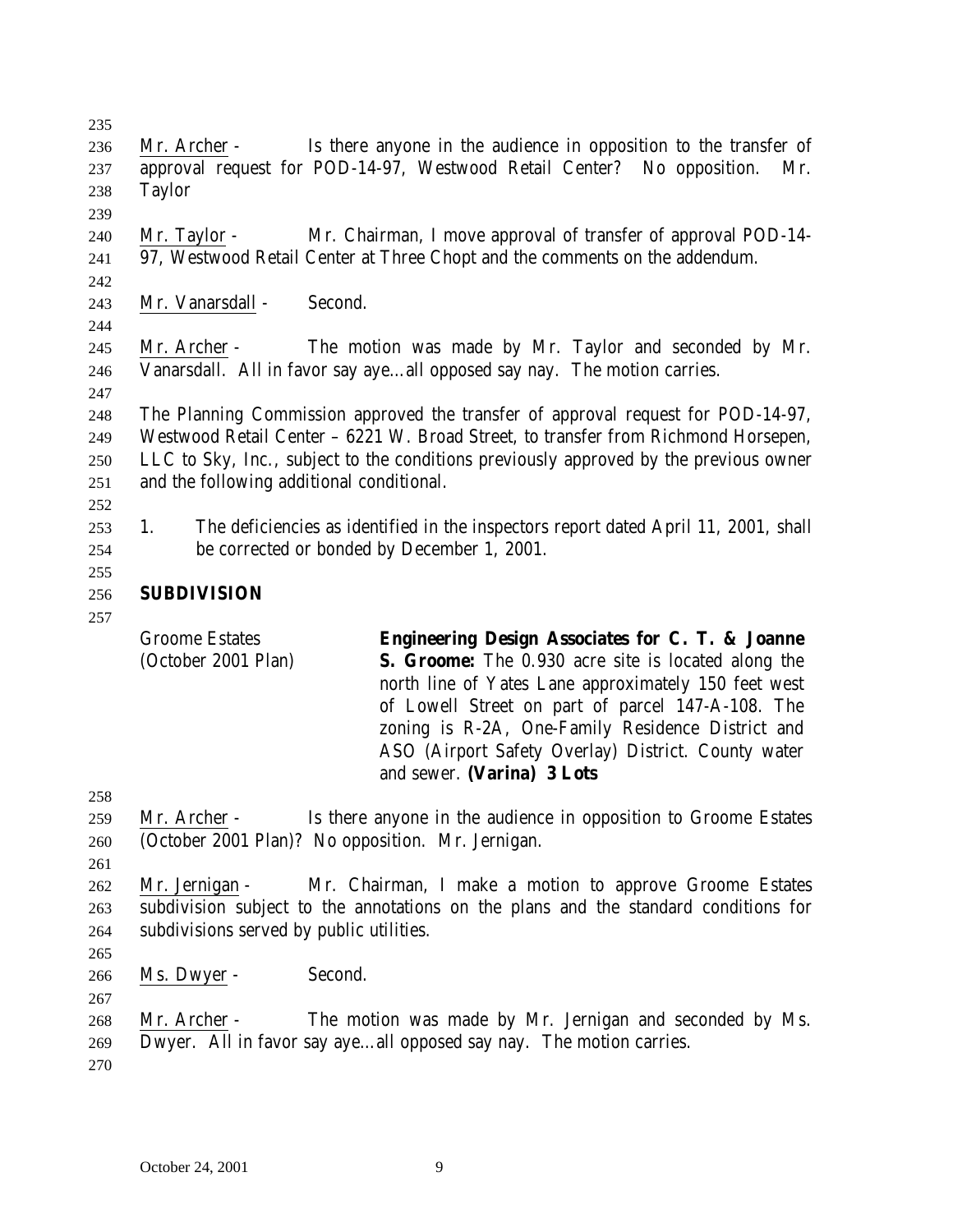The Planning Commission granted conditional approval to subdivision Groome Estates (October 2001 Plan) subject to the standard conditions attached to these minutes for subdivisions served by public utilities and the annotations on the plan.

## **LANDSCAPE PLAN (Deferred from the September 26, 2001, Meeting)**

LP/POD-4-01 Citizens & Farmers Bank - Williamsburg Road **Ken Magalis and Jeff Collins for Citizens and Farmers Bank**: Request for approval of a landscape plan, as required by Chapter 24, Sections 24-106 and 24.106.2 of the Henrico County Code. The 1.81 acre site is located on the northeast corner of Williamsburg Road and Garland Avenue at 104 Williamsburg Road on parcel 164-2-10-H. The zoning is B-1, Business District and ASO District (Airport Safety Overlay). **(Varina)**

 Mr. McGarry - There is an addendum for this case, and the addendum is for a revised plan. The addendum purpose a six-foot-high vinyl fence adjacent to a single- family residence that has been revised to a board on board fence, to provide a finished face on both sides of the fence.

Ms. Dwyer - So, the only change to it is to white vinyl board fence.

 Ms. News - Yes, ma'am. It's white vinyl and the plan also incorporated all of the annotations that were on the original plan.

 Mr. Archer - Is there anyone in the audience in opposition the landscape plan for LP/POD-4-01, Citizens & Farmers Bank? No opposition. Mr. Jernigan.

 Mr. Jernigan - Mr. Chairman, I make a motion to approve landscape plan, LP/POD-4-01, Citizens & Farmers Bank on Williamsburg Road, subject to the annotations on the plan and the standard conditions for landscape plan, plus the addendum.

295 Mr. Taylor - Second.

 Mr. Archer - The motion was made by Mr. Jernigan and seconded by Mr. Taylor. All in favor say aye…all opposed say nay. The motion carries.

 The Planning Commission approved the landscape plan for LP/POD-4-1, Citizens & Farmers Bank – Williamsburg Road, subject to the annotations on the plan and the standard conditions for landscape plans.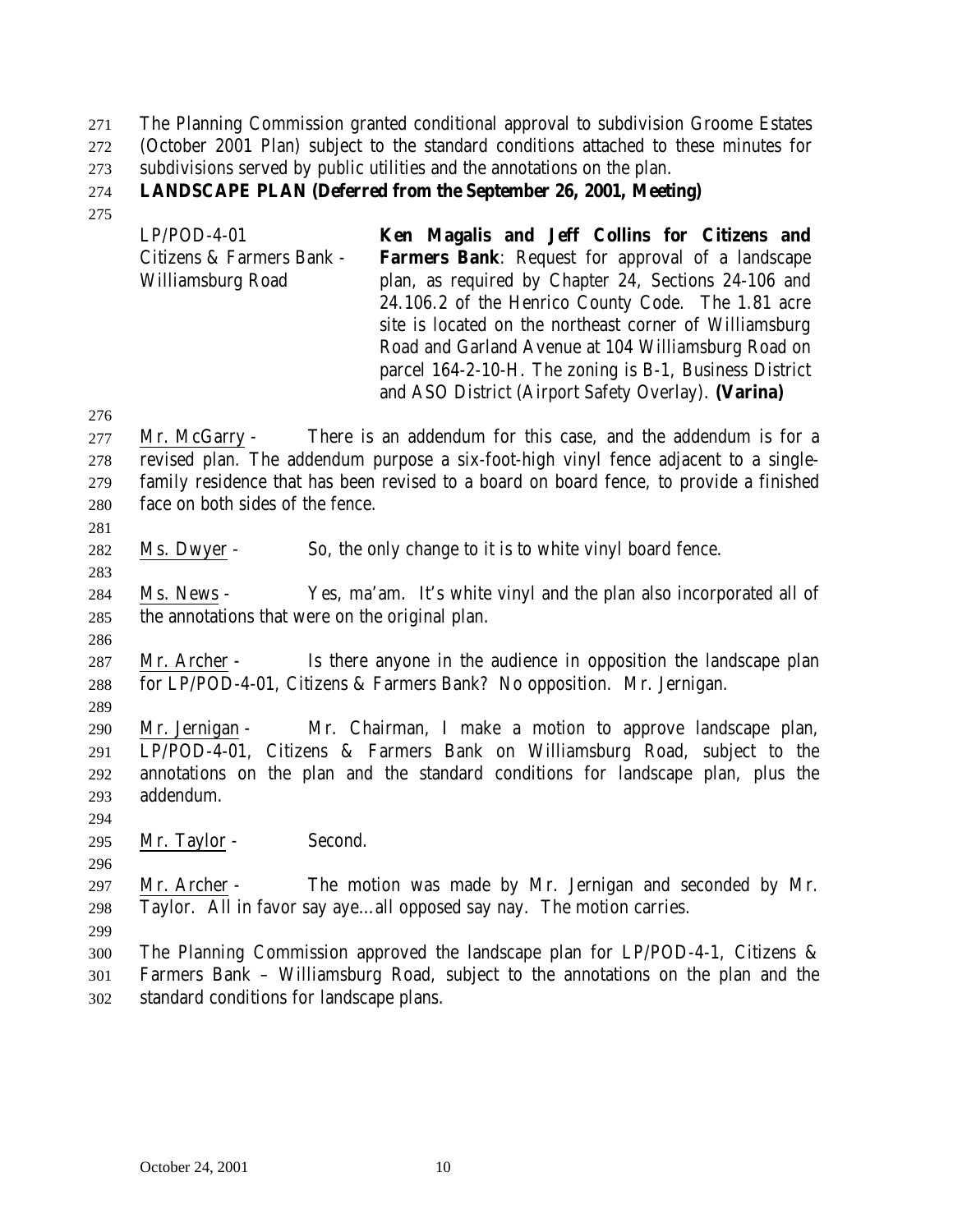#### **REVISION OF PLAN OF DEVELOPMENT**

#### **(Deferred from the September 26, 2001, Meeting)**

| POD-70-01           | Engineering Design Associates for Elko Union                  |
|---------------------|---------------------------------------------------------------|
| Elko Union Church - | <b>Church:</b> Request for approval of a plan of development, |
| Elko Road           | as required by Chapter 24, Section 24-106 of the              |
|                     | Henrico County Code to construct a one-story, 12,000          |
|                     | square foot multi-purpose building and master plan that       |
|                     | would authorize a future one-story, 12,000 square foot        |
|                     | sanctuary as well as additional parking. The 7.45 acre        |
|                     | site is located at 6861 Elko Road (State Route 156) on        |
|                     | parcels 156-2-C, 6, 9, 13 and 16 and 156-2-D-1, 19 and        |
|                     | 20 210-A-16 and 19A and 210-6-B-6, 7, 8, and 9. The           |
|                     | zoning is A-1, Agricultural District. Individual well and     |
|                     | septic tank/drainfield. (Varina)                              |

 Mr. McGarry - There is an addendum for this case and that addendum adds conditions No. 34, which states that the access from Elko Road (State Route 163 156) shall be redesigned to satisfy the requirements of the County Traffic Engineer and the Resident Engineer of VDOT's Sandston Residency Office.

 Mr. Archer - Is there anyone in the audience in opposition to POD-70-01, Elko Union Church? No opposition. Mr. Jernigan.

 Mr. Jernigan - Mr. Chairman, I make a motion to approve POD-70-01, Elko Union Church on Elko Road, subject to the annotations on the plans, the standard conditions for developments of this type and the following additional conditions Nos. 23 through 33, plus No. 34 on the addendum.

Mr. Vanarsdall - Second.

 Mr. Archer - The motion was made by Mr. Jernigan and seconded by Mr. Vanarsdall. All in favor say aye…all opposed say nay. The motion carries.

 The Planning Commission approved POD-70-01, Elko Union Church – Elko Road, subject to the standard conditions attached to the minutes for developments of this type, not served by public utilities, the annotations on the plan and the following additional conditions.

 23. The right-of-way for widening of Elko Road (State Route 156) as shown on approved plans shall be dedicated to the County prior to any occupancy permits being issued. The right-of-way dedication plat and any other required information shall be submitted to the County Real Property Agent at least sixty (60) days prior to requesting occupancy permits.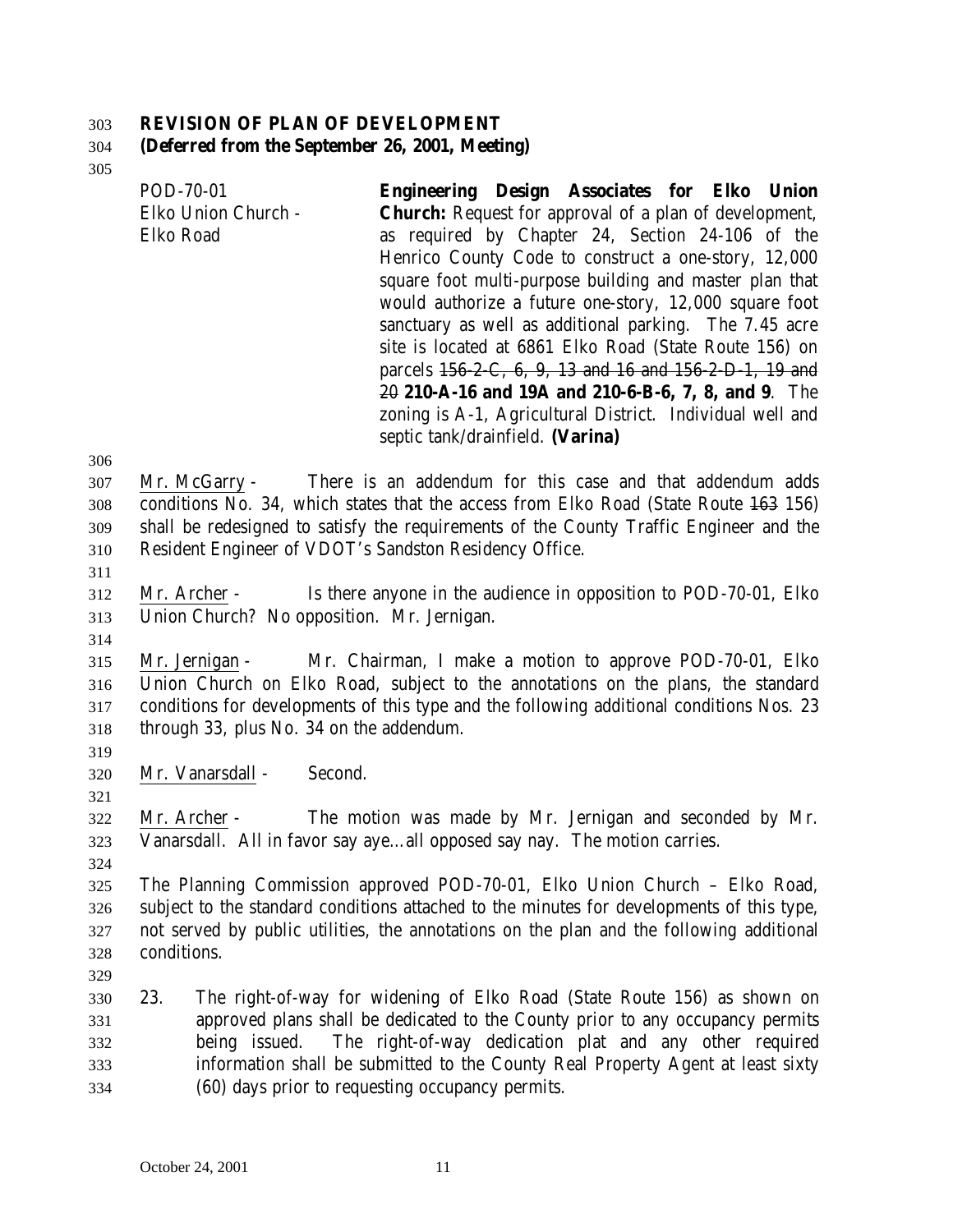- 24. The easements for drainage and utilities as shown on approved plans shall be granted to the County in a form acceptable to the County Attorney prior to any occupancy permits being issued. The easement plats and any other required information shall be submitted to the County Real Property Agent at least sixty (60) days prior to requesting occupancy permits.
- 25. The entrances and drainage facilities on State Route 156 shall be approved by the Virginia Department of Transportation and the County.
- 26. A notice of completion form, certifying that the requirements of the Virginia Department of Transportation entrances permit have been completed, shall be submitted to the Planning Office prior to any occupancy permits being issued.
- 27. Deviations from County standards for pavement, curb or curb and gutter design shall be approved by the County Engineer prior to final approval of the construction plans by the Department of Public Works.
- 28. The temporary parking areas shall be properly compacted and maintained at all times.
- 29. The applicant shall furnish proof to the Planning Office that conditions satisfactory to the Health Department have been met that insure the proposed septic tank drainfield system is suitable for this project prior to the issuance of a building permit.
- 30. Approval of the construction plans by the Department of Public Works does not establish the curb and gutter elevations along the Henrico County maintained right-of-way. The elevations will be set by Henrico County.
- 31. Approval of the construction plans by the Department of Public Works does not establish the curb and gutter elevations along the Virginia Department of Transportation maintained right-of-way. The elevations will be set by the contractor and approved by the Virginia Department of Transportation.
- 32. The conceptual master plan, as submitted with this application, is for planning and information purposes only. All subsequent detailed plans of development and construction plans needed to implement this conceptual plan shall be reviewed and approved by the Planning Commission and shall be subject to all regulations in effect at the time such subsequent plans are submitted for review/approval.
- 33. The section of Elko Station subdivision occupied by the site shall be vacated, including a portion of landscape easements, utility easements and Caboose Lane prior to issuance of certificate of occupancy.
- 34. Access from Elko Road (State Route 156) shall be redesigned to satisfy the requirements of the County Traffic Engineer and the Resident Engineer of VDOT's Sandston Residency Office.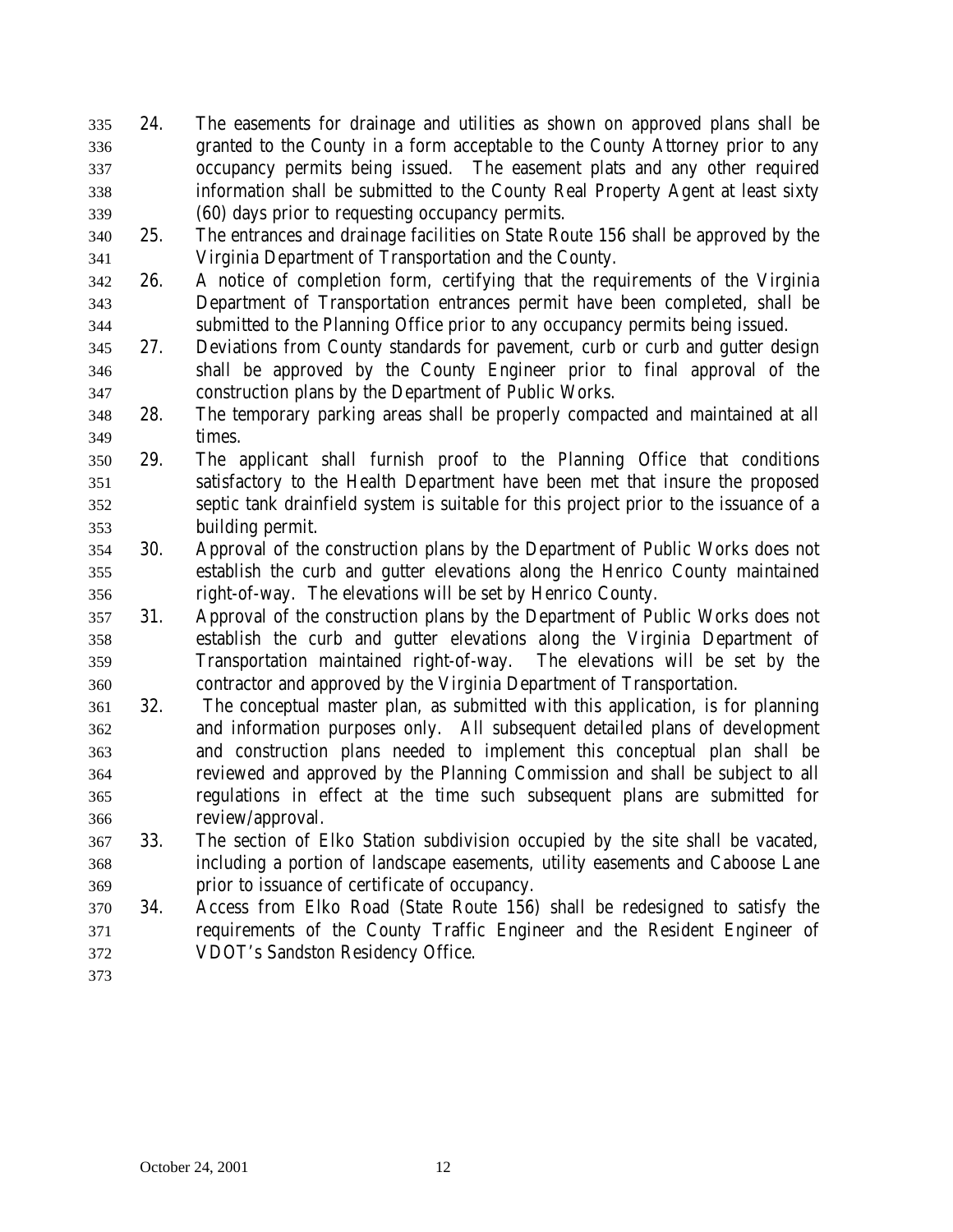Millspring Townes (October 2001 Plan) **Bay Design Group, P.C. for River Tower Building #3 and Wilton Development Corporation:** The 23.43 acre site is located along the west line of Hungary Spring Road, approximately 200 feet north of Olde West Drive on parcel 50-A-39. The zoning is RTHC, Residential Townhouse District (Conditional) and C-1, Conservation District. County water and sewer. **(Brookland) 150 Lots**

 Mr. McGarry - There is an addendum to this case also. The purpose of the addendum is to revised the recommendation for an approval, plus you still have the conditions Nos. 13 through 15 in your original staff report and the annotations have been added to the revised plan and the annotations are for the design of traffic and they all deal with improvements to Hungary Spring Road.

 Mr. Archer - All right. Is there anyone in the audience in opposition to subdivision to Millspring Townes?

 Mr. Vanarsdall - Mr. Chairman, I believe Mr. Wilhite can shed some light on this new plan. There are no changes on it, I believe.

Mr. Archer - All right.

 Mr. Wilhite - Thank you. Staff received a revised plan prior to the staff/developer meeting so we got one a lot earlier than we normally do. But, we did not have time to get every agency's comments into that plan. We were lacking Design from the Division of Public Works and the Traffic Engineer and those have been added to this plan. They deal with the widening of Hungary Spring Road and the future dedication of approximately 9 ½ feet of right-of-way right along Hungary Spring and the escrow of the improvements required of the developer. There is no change to the plan itself, other then the annotations. Staff can recommend approval.

Mr. Vanarsdall - Thank you.

 Ms. Dwyer - I just have one question. This cul-de-sac that adds an access to the school and then from that cul-de-sac there's a rather long access to this particular development. Do you have any examples of those elsewhere in the County or is this kind of a novel approach? I can't recall seeing anything like this. I was trying to visualize what that would look like and I couldn't.

 Mr. Wilhite - Off the top of my head, no I can not. We do have Todd Eure, the traffic engineer, here. Perhaps he can give you some examples.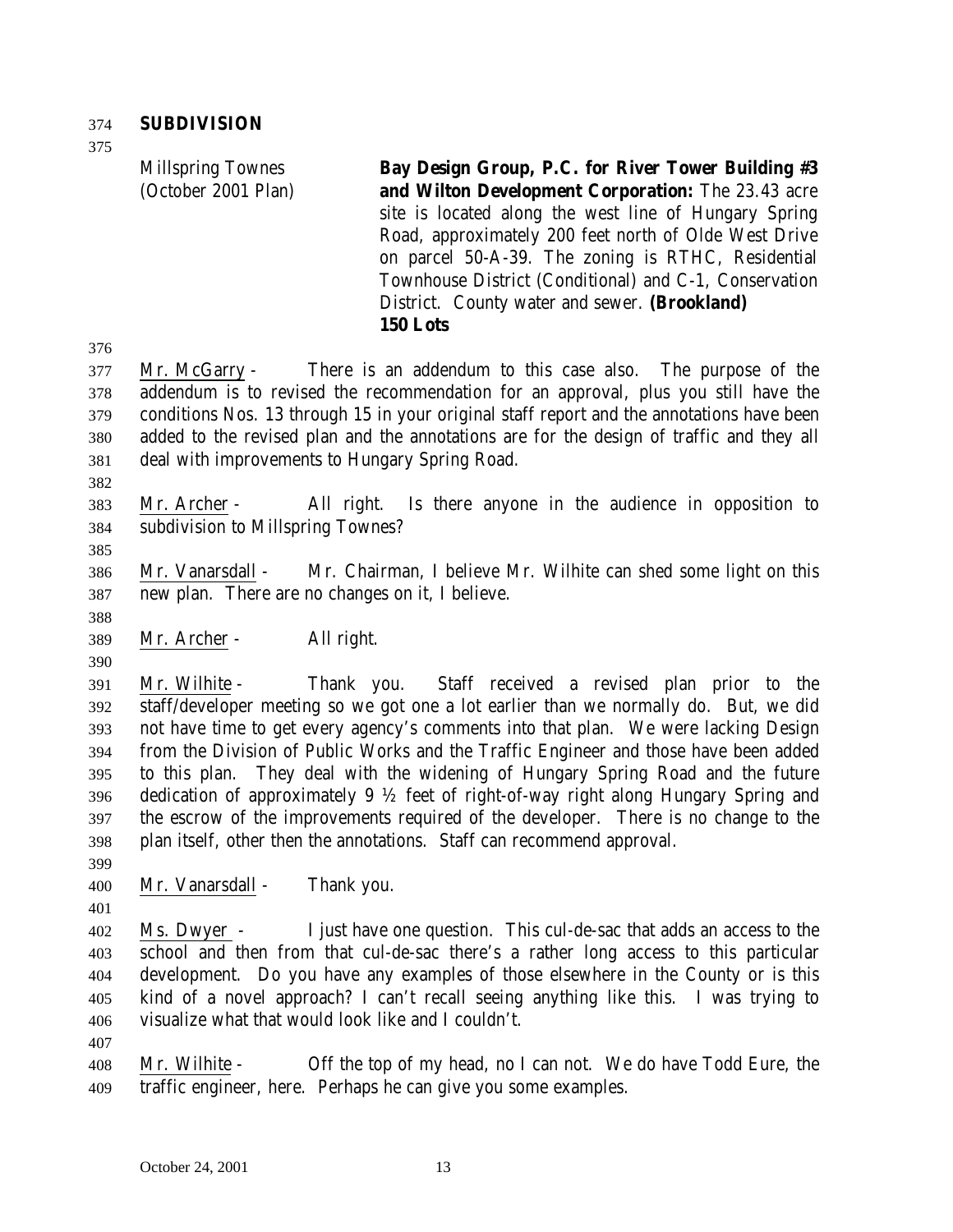Ms. Dwyer - I think we looked at this at zoning time, didn't we Mr. Vanarsdall, this access the way that would be configured? That's all right. I'll just talk to Mr. Eure later. I was just trying to get an idea of how that would look. Mr. Vanarsdall - I don't know why it would look any different then a regular cul- de-sac, do you? Mr. Wilhite - I would think it is more or less a standard cul-de-sac. Mr. Vanarsdall - It was put in there to keep people from…. To give people a chance to turnaround or something like that. Ms. Dwyer - All right. I guess the difference is that you have a cul-de-sac…. Well, it looks like a long driveway with a cul-de-sac kind of in the middle of it and then access to lots on the backside. It's just that I've never seen that before. Mr. Wilhite - Yes. This would be a dedicated public road that goes to, at least the rear of the parking lot on the school property. From that point on, it would be private to the development itself. Ms. Dwyer - I think I remember that coming up at zoning time. Mr. Taylor - I think one of the reasons for that was to accommodate the school buses, which needed a little wider space. Ms. Dwyer - I think it gave the school an access point that they didn't already have. Mr. Wilhite - Yes. That's correct. The strip of land there now is all wooded, to the road. There is no driveway there now. I've been informed by the traffic engineer that this is a 45-foot radius, which is a standard size cul-de-sac that you would find in normal subdivisions. Mr. Archer - All right, is there any further discussion? There is no opposition. Mr. Vanarsdall. Mr. Vanarsdall - Mr. Chairman, I move Millspring Townes (October 2001 Plan) subdivision be approved with the revised plans we have this morning dated October 7, 2001. Is that right, Kevin? Mr. Wilhite - It's October 8.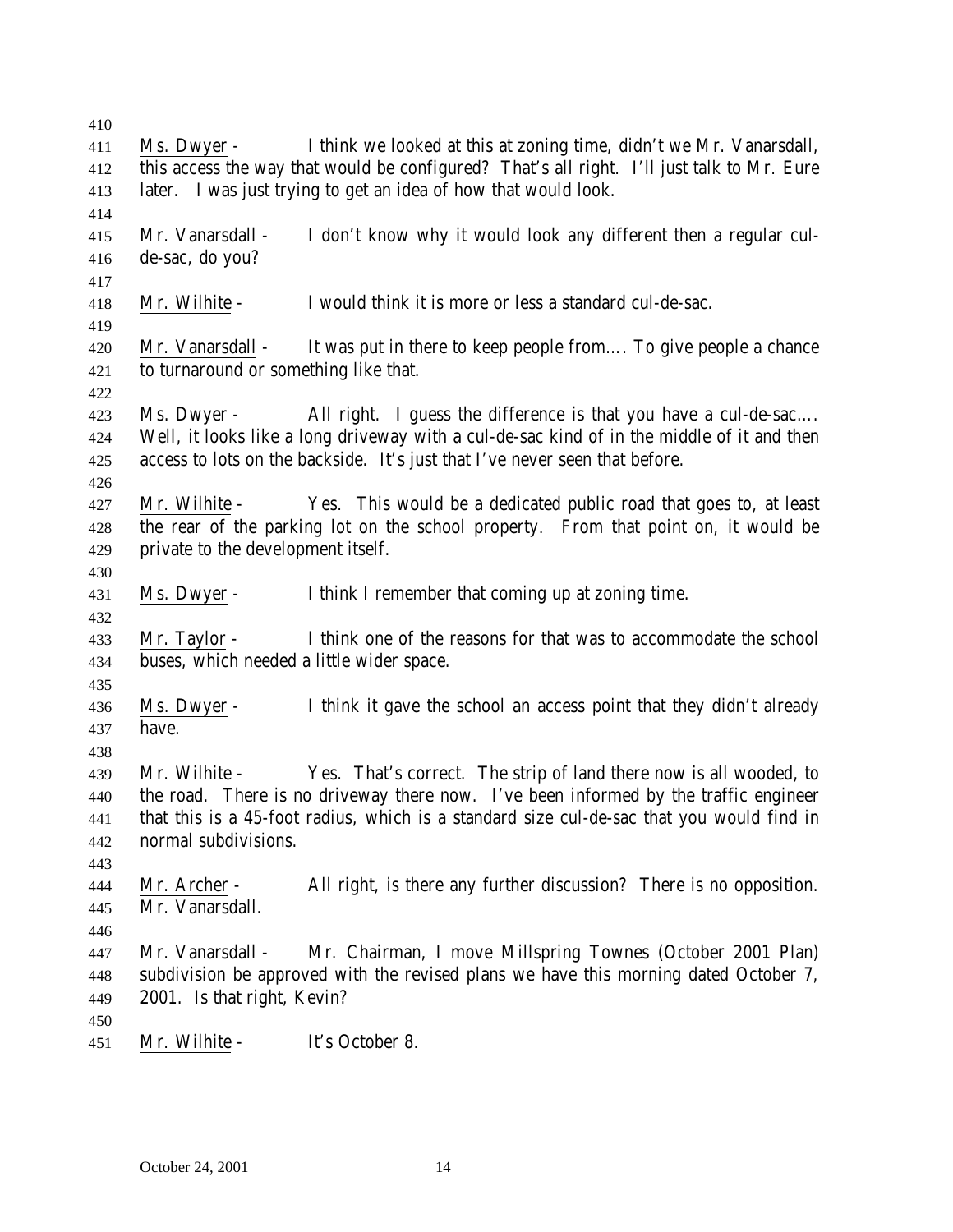Mr. Vanarsdall - October 8. The standard conditions for subdivisions of this type, the annotations on the plans and then we have Nos. 13, 14, and 15 additional conditions and then on the addendum on page 3 it just simply says that staff recommends conditional approval. Ms. Dwyer - Second. Mr. Archer - The motion was made by Mr. Vanarsdall and seconded by Ms. Dwyer. All in favor of the motion say aye…all opposed say nay. The motion carries. The Planning Commission granted conditional approval to subdivision Millspring Townes (October 2001 Plan) subject to the standard conditions attached to these minutes for residential townhouse subdivisions served by public utilities, the annotations on the plans and the following additional conditions. 13. The limits and elevation of the 100 year frequency flood shall be conspicuously noted on the plat and construction plans and labeled "Limits of 100 year floodplain." Dedicate floodplain as a "Variable Width Drainage & Utilities Easement." 14. The proffers approved as part of zoning case C-30C-01 shall be incorporated in this approval. 15. Prior to requesting the final approval, a draft of the covenants and deed restrictions for the maintenance of the common area by a homeowners association shall be submitted to the Planning Office for review. Such covenants and restrictions shall be in form and substance satisfactory to the County Attorney and shall be recorded prior to recordation of the subdivision plat. Mr. McGarry - On page 15 of your agenda, this is the Professional Office at CrosssRidge, POD-74-01. Mr. Vanarsdall, I understand that you requested that this be removed from the Expedited Agenda. Mr. Vanarsdall - Yes. I would like to remove this from the Expedited Agenda. Mr. Kennedy - The applicant is requesting the same thing. **PLAN OF DEVELOPMENT** POD-74-01 Professional Office at CrossRidge – Staples Mill Road **Jordan Consulting Engineers, P. C. for Staples Mill, L.C.:** Request for approval of a plan of development, as required by Chapter 24, Section 24-106 of the Henrico County Code to construct a two-story, 35,676 square foot office. The 8.92 acre site is located 1,000 feet south of Staples Mill Road (State Route 33) on part of

parcel 40-A-14. The zoning is O-2C, Office District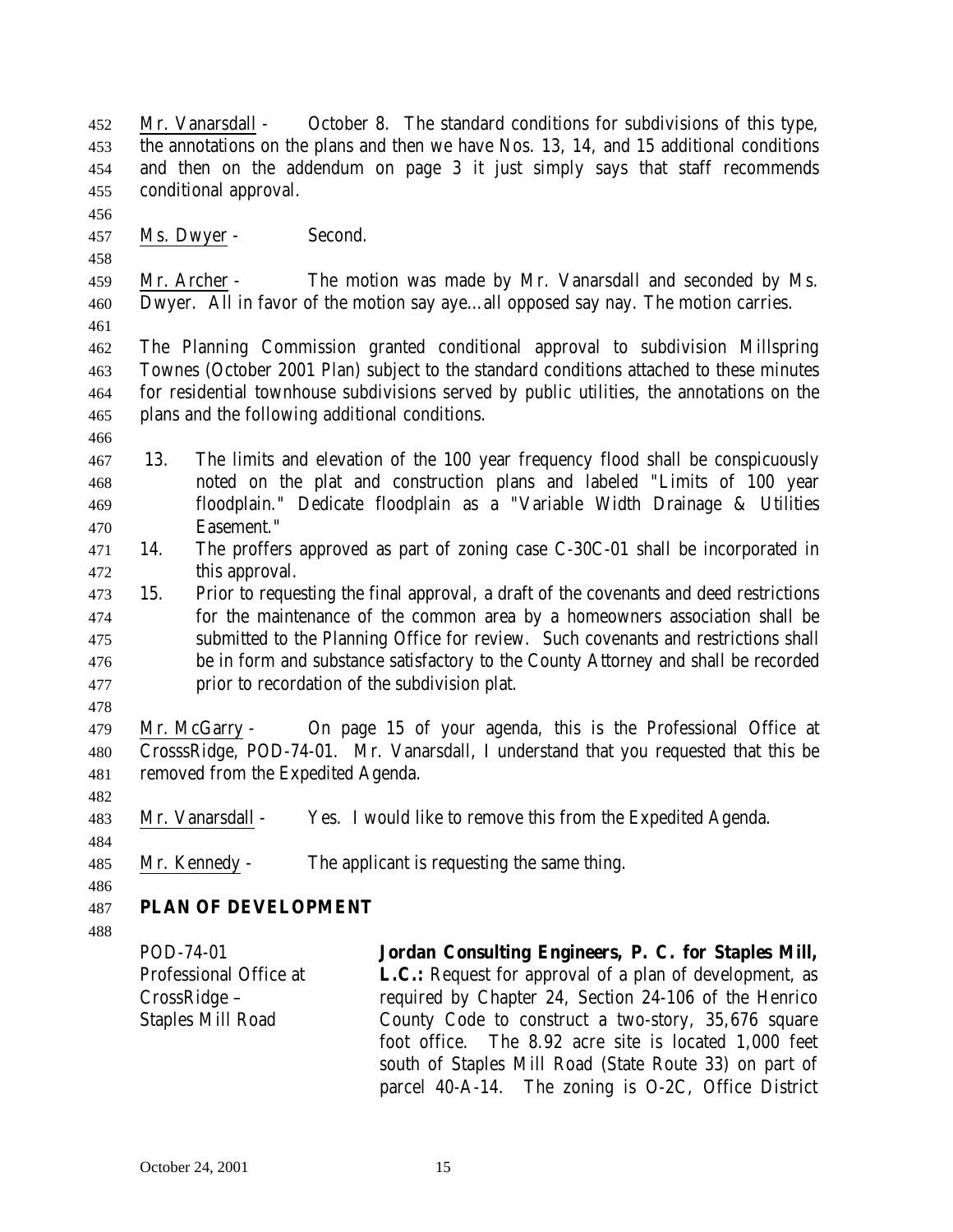#### (Conditional). County water and sewer. **(Brookland) At the request of the Planning Commissioner and the applicant this case was moved from the Expedited Agenda and place on the regular agenda.**

- 
- Mr. McGarry The last item of which staff is aware of is on page 25.
- 

# **LANDSCAPE PLAN**

| <b>TIMMONS for Hunton Baptist Church:</b> Request for approval  |
|-----------------------------------------------------------------|
| of a landscape plan, as required by Chapter 24, Sections 24-106 |
| and 24-106.2 of the Henrico County Code. The 8.98 acre site     |
| is located at the intersection of Old Washington Highway and    |
| Greenwood Road on parcels 14-8-11-55A and 14-8-12-54B. The      |
| zoning is District B-3, Business District and A-1, Agricultural |
| District. (Brookland)                                           |
|                                                                 |

 Mr. Vanarsdall - Mr. Chairman, I recommend approval of landscape plan LP/POD- 12-00, Hunton Baptist Church Facility Expansion, with the annotations on the plans and the standard conditions for landscape plans.

Mr. Taylor - Second.

 Mr. Archer - The motion was made by Mr. Vanarsdall and seconded by Mr. Taylor. All in favor say aye…all opposed say nay. The motion carries.

 The Planning Commission approved the landscape plan for LP/POD-12-00, Hunton Baptist Church - Facility Expansion, subject to the annotations on the plans and the standard conditions for landscape plans.

 Mr. Archer - All right. We are done with the Expedited Agenda. Okay, Mr. Secretary.

 Mr. Marlles - Mr. Chairman, the next item on the agenda is a review of the subdivision extensions of conditional approval. Those will be presented by Mr. Kevin Wilhite. And, again, these are being presented for informational purposes only.

 

# **(FOR INFORMATIONAL PURPOSE ONLY)**

| Subdivision | <b>Magisterial</b> | <b>Original No. Remaining</b> |      | <b>Previous</b>            | Year(s) |
|-------------|--------------------|-------------------------------|------|----------------------------|---------|
|             | <b>District</b>    | of Lots                       | Lots | <b>Extensions</b> Extended |         |

 Mr. Archer - Is there anyone in the audience in opposition to this landscape plan, LP/POD-12-00, Hunton Baptist Church? No opposition. Mr. Vanarsdall.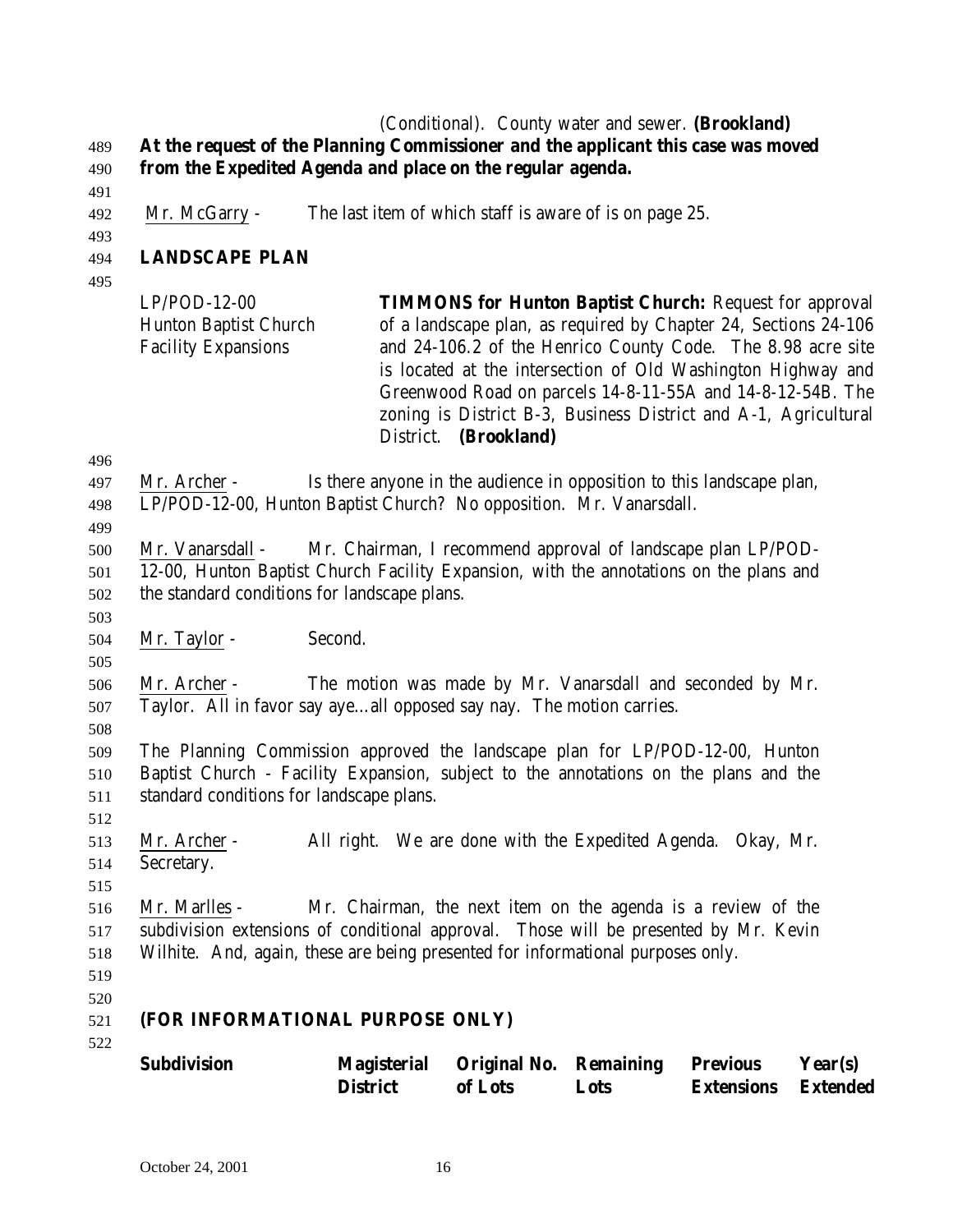| <b>Canterbury</b>        | on The Tuckahoe | 11 | 11 | 2        | 1 Year      |
|--------------------------|-----------------|----|----|----------|-------------|
| <b>James</b>             |                 |    |    |          | 10/23/02    |
| (October 1998 Plan)      |                 |    |    |          |             |
| <b>Dakota Estates</b>    | <u>Varina</u>   | 80 | 80 | -0       | <b>Deny</b> |
| (May 2000 Plan)          |                 |    |    |          |             |
| <b>Old Williamsburg</b>  | Varina          | 0  | 0  |          | 1 Year      |
| Road (A Ded. of portion  |                 |    |    |          | 10/23/02    |
| of Old Williamsburg      |                 |    |    |          |             |
| Road)(October 1999 Plan) |                 |    |    |          |             |
| Townes @ Shady           | Three           | 84 | 84 | $\bf{0}$ | 1 Year      |
| <b>Grove RTH</b>         | <b>Chopt</b>    |    |    |          | 10/23/02    |
| (Oct. 2000 Plan)         |                 |    |    |          |             |

523

 Mr. Wilhite - We had four subdivisions listed for administrative extension on the agenda. Dakota Estates, which was listed, has been pulled off and has been placed on the agenda for Planning Commission approval of this extension. If you have any questions of the other three subdivisions, I'll be happy to answer.

528

531

529 Mr. Archer - All right, are there any questions? No questions. Do we need to 530 take any further action, Mr. Secretary?

532 Mr. Jernigan - We have to vote on Dakota Estates for a 60-day extension.

533 534 Mr. Marlles - Right. That will be taken up under the next category of requests,

535 which do require Planning Commission approval. Mr. Wilhite, would you review those?

536

## 537 **FOR PLANNING COMMISSION APPROVAL**

538

| <b>Subdivision</b>                     | <b>Magisterial</b><br><b>District</b> | Original No.<br>of Lots | <b>Remaining</b><br>Lots | <b>Previous</b><br><b>Extensions</b> | Year(s)<br><b>Extended</b> |
|----------------------------------------|---------------------------------------|-------------------------|--------------------------|--------------------------------------|----------------------------|
| <b>Ridge</b><br><b>Magnolia</b>        | <b>Fairfield</b>                      | 387                     | 21                       | 5                                    | 1 Year                     |
| <b>Cluster Lot</b><br>(Oct. 1994 Plan) |                                       |                         |                          |                                      | 10/23/02                   |
| (Formerly Stuarts Ridge)               |                                       |                         |                          |                                      |                            |
| <b>Millrace</b>                        | <b>Three</b>                          | 35                      | 10                       | 10                                   | 1 Year                     |
| (October 1990 Plan)                    | <b>Chopt</b>                          |                         |                          |                                      | 10/23/02                   |
| <b>Dakota Estates</b>                  | Varina                                | 80                      | 80                       | 0                                    | 2 Months                   |
| (May 2000 Plan)                        |                                       |                         |                          |                                      | 12/19/01                   |

539

540 Mr. Wilhite - The first one is Magnolia Ridge Cluster Lot development October

541 1994 plan. There were 387 lots originally approved and there are only 21 lots remaining

542 lacking final approval. Staff recommends an extension of one year.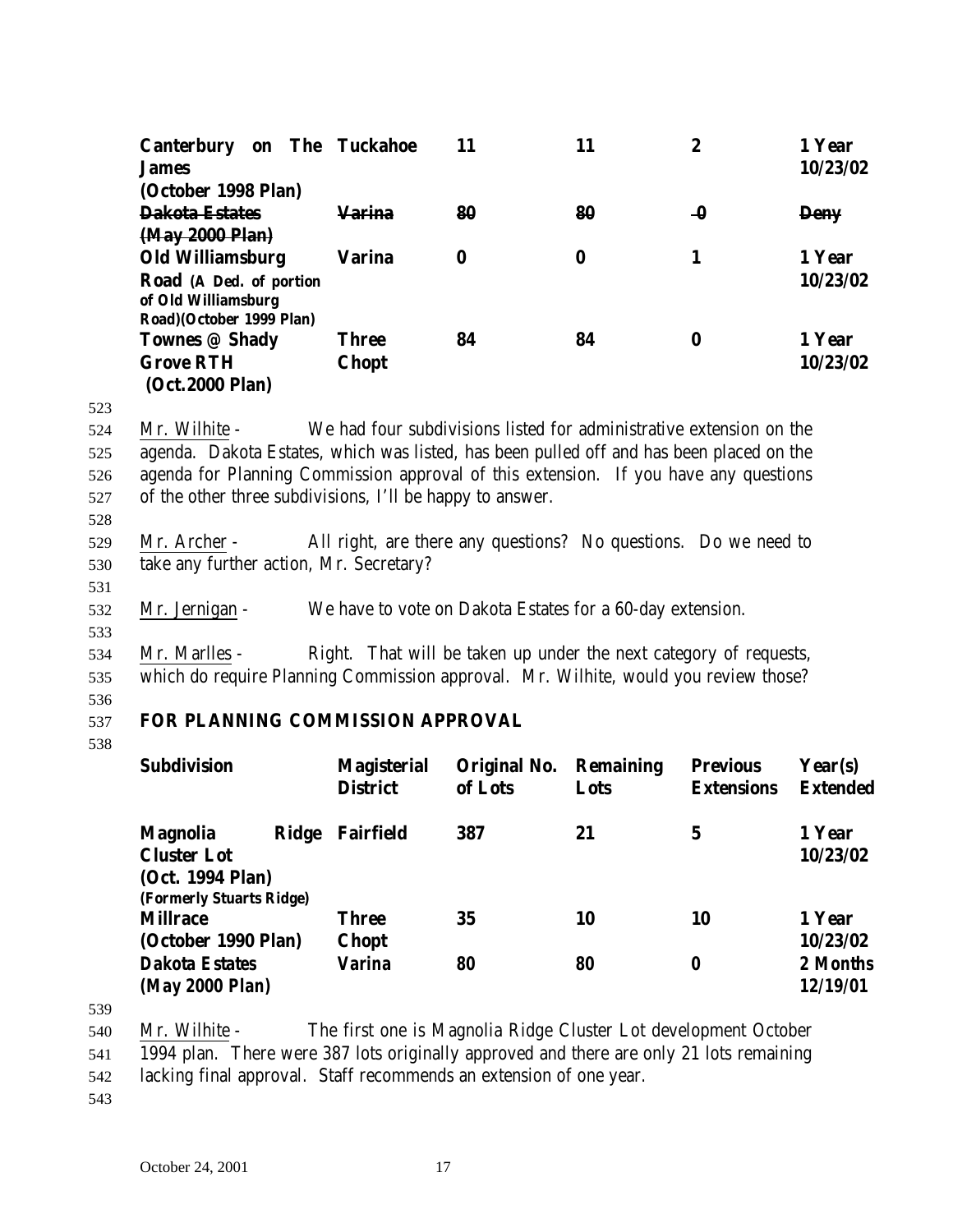| 544<br>545                                           | Mr. Archer -                                 | Do we need to move on that?                                                                                                                                                                                                                                                                                                                                                                                                                                                                                    |
|------------------------------------------------------|----------------------------------------------|----------------------------------------------------------------------------------------------------------------------------------------------------------------------------------------------------------------------------------------------------------------------------------------------------------------------------------------------------------------------------------------------------------------------------------------------------------------------------------------------------------------|
| 546<br>547                                           | Mr. Marlles -                                | Yes, sir.                                                                                                                                                                                                                                                                                                                                                                                                                                                                                                      |
| 548<br>549                                           | Mr. Archer -                                 | Okay. I move to grant the extension.                                                                                                                                                                                                                                                                                                                                                                                                                                                                           |
| 550<br>551                                           | Mr. Vanarsdall -                             | Second.                                                                                                                                                                                                                                                                                                                                                                                                                                                                                                        |
| 552<br>553                                           | Mr. Archer -                                 | The motion was made by Mr. Archer and seconded by Mr.<br>Vanarsdall. All in favor of the motion say ayeall opposed say nay. The ayes have it.                                                                                                                                                                                                                                                                                                                                                                  |
| 554<br>555<br>556<br>557<br>558<br>559<br>560<br>561 | Mr. Wilhite -                                | The next case is Millrace (October 1990 Plan). This was extended<br>by the Planning Commission last year. There were 35 lots approved and there are 10 lots<br>remaining that lack final approval. We are recommending extension of one year with the<br>same condition that was attached to the extension last year. And that read: This<br>development shall meet all ordinance requirements currently in effect as of the date of<br>this extension. With that condition, staff recommends approval.        |
| 562<br>563                                           | Mr. Archer -                                 | All right, we need a motion.                                                                                                                                                                                                                                                                                                                                                                                                                                                                                   |
| 564<br>565<br>566                                    | Mr. Taylor -                                 | Mr. Chairman, I'll move extension for Millrace subdivision for<br>one year to October 23, 2002, with the condition.                                                                                                                                                                                                                                                                                                                                                                                            |
| 567<br>568                                           | Mr. Vanarsdall -                             | Second.                                                                                                                                                                                                                                                                                                                                                                                                                                                                                                        |
| 569<br>570<br>571<br>572<br>573<br>574<br>575<br>576 | Mr. Wilhite -<br>December 19, 2001, hearing. | The subdivision that was removed from the administration portion,<br>Dakota Estates (May 2000 Plan) approved for 80 lots. This was eligible for<br>administrative extension by the Director of Planning. He has requested that this be pulled<br>and place on the agenda for Planning Commission approval due to the recent change in<br>the Multi-Family development standards. We have received a revised plan, which we<br>have started to review. Staff is recommending an extension of two months, to the |
| 577<br>578                                           | Mr. Archer -                                 | All right, any discussion? We are ready for a motion.                                                                                                                                                                                                                                                                                                                                                                                                                                                          |
| 579<br>580                                           | Mr. Jernigan -<br>Estates subdivision.       | Mr. Chairman, I make a motion to extend for 60 days, Dakota                                                                                                                                                                                                                                                                                                                                                                                                                                                    |
| 581<br>582                                           | Mr. Vanarsdall -                             | Second.                                                                                                                                                                                                                                                                                                                                                                                                                                                                                                        |
| 583<br>584<br>585<br>586                             | Mr. Archer -                                 | The motion was made by Mr. Jernigan and seconded by Mr.<br>Vanarsdall. All in favor of the motion say ayeall opposed say nay. The ayes have it.                                                                                                                                                                                                                                                                                                                                                                |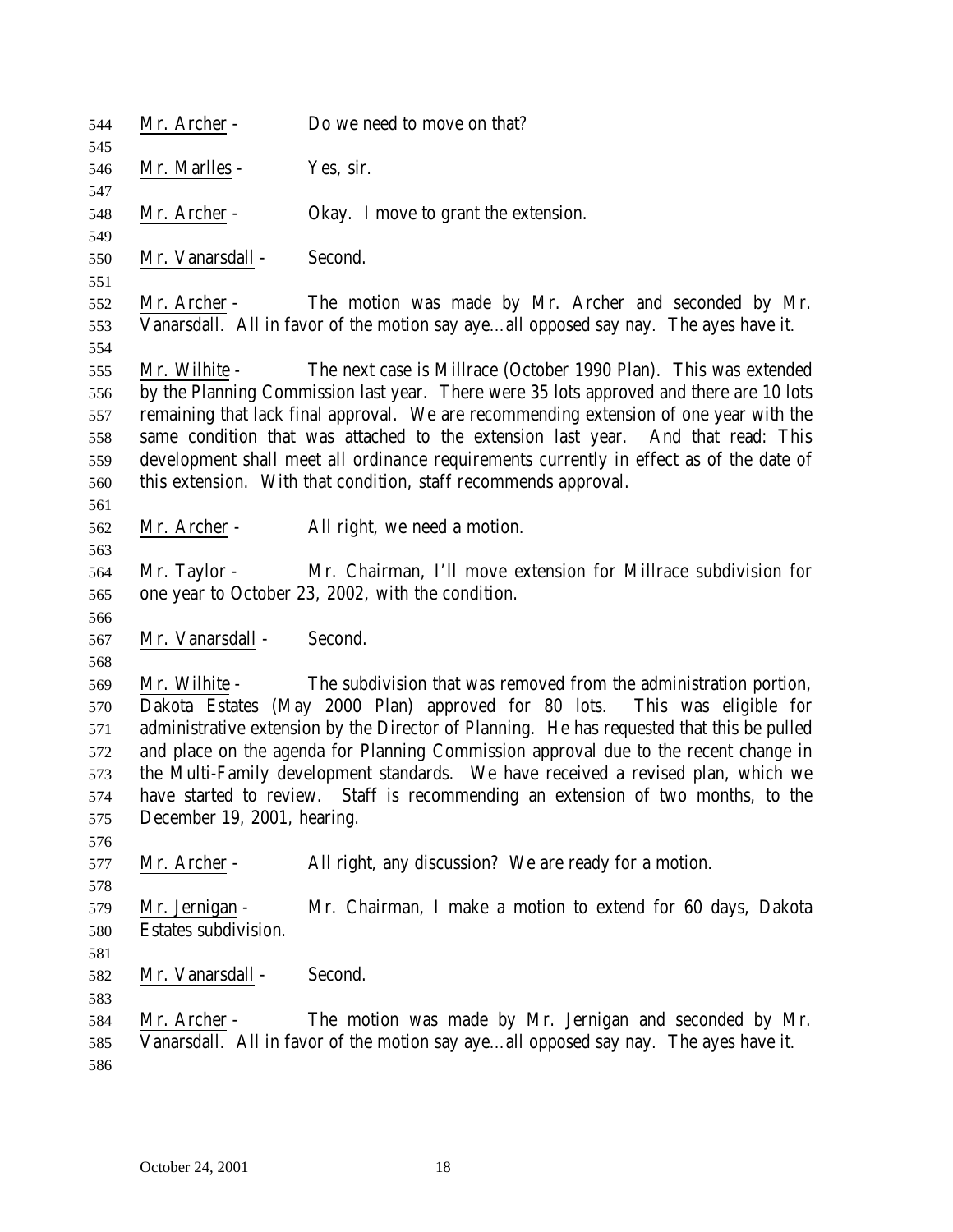The Planning Commission approved the extension of conditional approval for one year, October 23, 2002, for Magnolia Ridge Cluster Lot and Millrace (October 1990 Plan). The approval for Dakota Estates was approved for two months, to the December 19, 2001, meeting.

Mr. Archer - All right, Mr. Secretary.

- Mr. Marlles Mr. Chairman, I believe the first case is way back on page 14 of your agenda. This is a request by Hallwood Farms, Section B. It's a request for approval of a steam lot exception as required by Chapter 24, Section 24-95(w) and in Chapter 19, Section 19-4(c) of the Henrico Code to resubdivide an existing lot and create two standard cul-de-sac lots and two stem lots. The 3.8 acre site is located on the western terminus of Hallwood Farm Road. The staff report will be given by Mr. Kennedy.
- 

## **SUBDIVISION & STEM LOT EXCEPTION**

Hallwood Farms, Section B (A Resubdivision of Lots 36 and 37 and Common Areas) (October 2001 Plan) **Engineering Design Associates for H. W. Owens, Inc.:** Request for approval of a stem lot exception as required by Chapter 24, Section 24-95(w) and Chapter 19, Section 19-4(c) of the Henrico County Code to resubdivide an existing lot and create two standard cul-de-sac lots and two stem lots. The 3.8 acre site is located on the western terminus of Hallwood Farm Road (under construction) on parcels 140-7-A-100, 146-11-A-36 and 37. The zoning is R-3AC, One-Family Residence District (Conditional) and ASO (Airport Safety Overlay) District. County water and sewer. **(Varina) 4 Lots**

Mr. Archer - Is there opposition to Subdivision and Stem Lot Exception? No

- opposition. Mr. Kennedy. Good morning, sir.
- 

 Mr. Kennedy - Good morning, ladies and gentlemen of the Commission. I am sorry, but I am kind of running in from trying to meet with people out in the hall. Hallwood Farms was previously approved by the Commission and they were authorized to have a maximum of 47 lots. They have 45. This would make, permit them to meet under the proffers what is the maximum. However, the resubdivision to create these two new lots, by the resubdivision of two existing lots and the BMP would require Stem Lot Exception by the Planning Commission. The conditions of an exception by the Planning Commission are contained in the addendum to the agenda and we provided that to you, so that you know the four standards that have to be met. We'd like to just draw your attention to the standards, so that you are aware of what is the criteria that is necessary for someone to request an exception by the Planning Commission and I'd like to read those to you for the purpose of putting it into the record.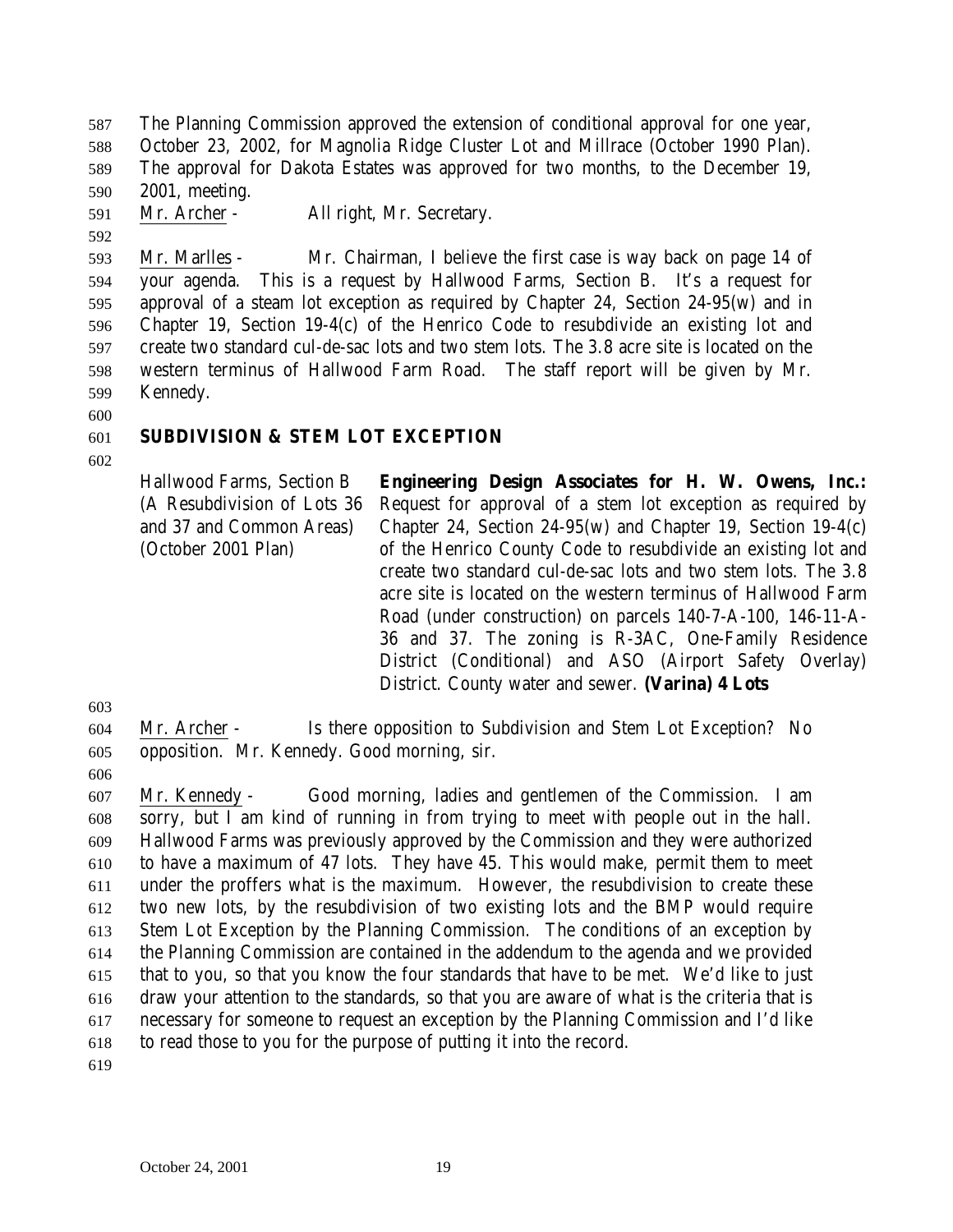- (a) Generally. When the planning commission, as agent for conditional plat approval, or the director of planning, as agent for final plat approval, finds that extraordinary hardship may result from development of a particular parcel in strict compliance with this chapter, either may grant an exception, provided:
- (1) The exception substantially complies with the provisions of this chapter, does not defeat the chapter's purposes, and protects the
- 
- 
- public interest; (2) The exception will not be detrimental to public safety, health or
- welfare or injurious to surrounding property or improvements;
- (3) The conditions on which the exception request is based are unique to the property, are not generally applicable to other property and do not create mere inconvenience; and
- 

(4) The exception is not based exclusively on financial considerations.

 So, that is the criteria you have to consider to an exception request. As we look at the request, we requested the applicant provide you a house siting plan and that is attached to the agenda. If you take a look at the orientation of the houses on it, they are not a typical orientation. It is a very awkward orientation with the lots facing at very awkward angles, and it is not a typical. It is one of the reasons we adopted stem lot rules was to prevent this type of awkward orientation. The other thing I'd like to draw your attention to is on Lot 36, the fact that it has got a very limited rear yard. The RPA comes up basically to the house. Now the house that is shown on these plans is a proffered house size. In this development there are proffered minimum house sizes. Now, it could be a ranch, it would be a minimum of 1,100 square feet. It could be a Cape Code, it would be a minimum of 1,350 square feet. Neither one of those would fit on this lot. Or it could be a two-story house, with a minimum of 1,500 square feet, with a 750 square foot footprint. That is what is placed on that lot. What you see is what that person would get. They would be able to walk out their rear door and 10 feet from their rear door they would hit the RPA and would not be able to have any improvements, cut down a tree, put a playground in or do any development behind their house. They could not put a shed or do any development. So, we don't feel that this is appropriate development. We did talk to the applicant and the applicant did provide a couple of alternative layouts with one three lots as stem lots. Again, we found those same sorts of problems. The reality of it is that Lot 36 is not a very good lot under the current layout, but it has open space next to it which is a BMP. It doesn't have that. It does have an open field despite the fact that it doesn't have any development potential. Now that the BMP is no longer there, staff's recommendation is actually to incorporate that BMP site into Lot 36 and make it a true marketable lot where someone can actually have a buildable area, and actually have a yard that they can use. And that is what our feeling is. We don't feel that the conditions of the special exception are met, and that is what our recommendation is at this time.

| Ms. Dwyer -<br>662 |  | Where is the BMP located? |  |  |  |
|--------------------|--|---------------------------|--|--|--|
|--------------------|--|---------------------------|--|--|--|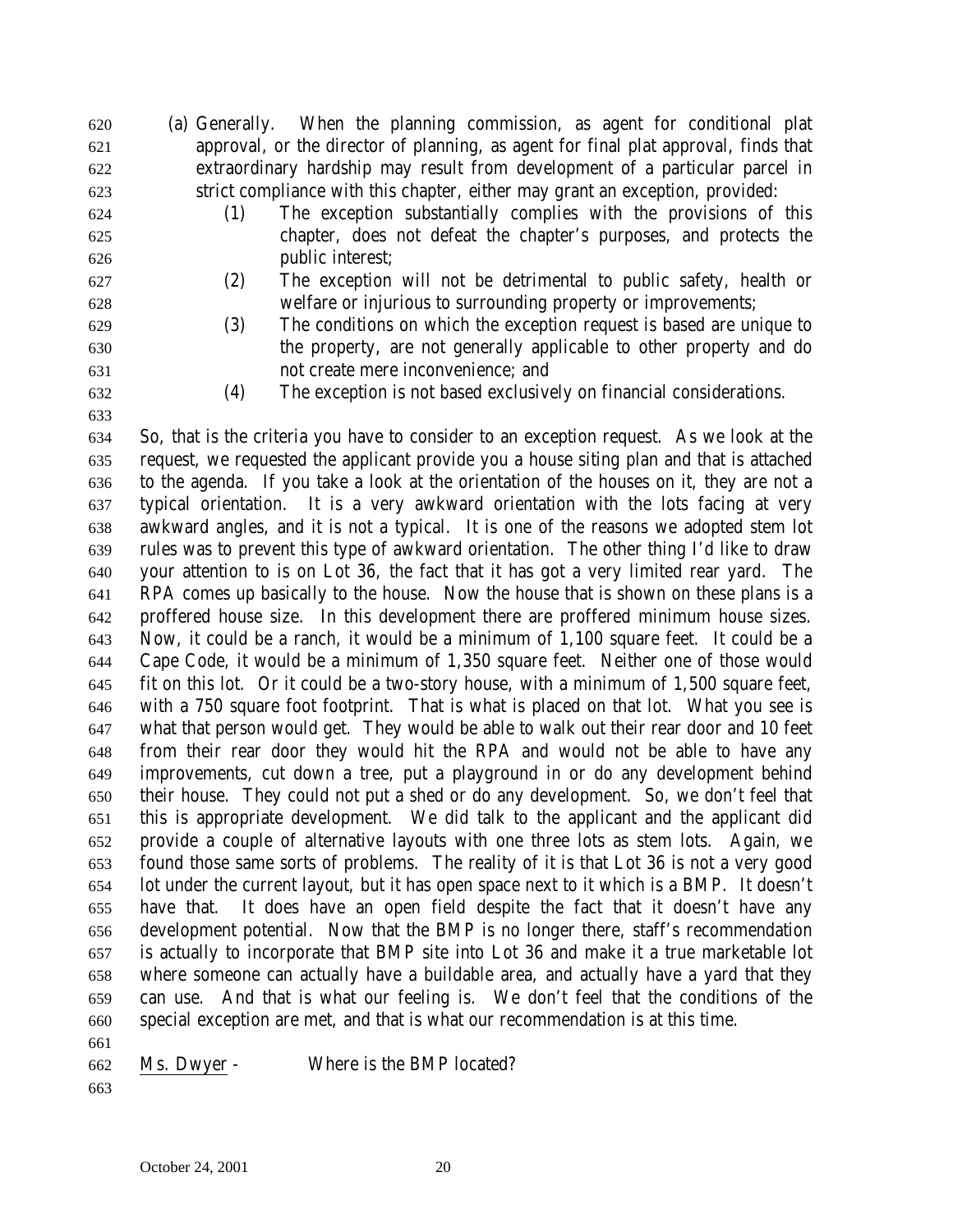| 664 | Mr. Kennedy -      | The BMP is located basically where those two stem lots are                                  |
|-----|--------------------|---------------------------------------------------------------------------------------------|
| 665 |                    | created. That is where the BMP was located.                                                 |
| 666 |                    |                                                                                             |
| 667 | Ms. Dwyer -        | Is the 36A and 36B?                                                                         |
| 668 |                    |                                                                                             |
| 669 | Mr. Kennedy -      | Right.                                                                                      |
| 670 |                    |                                                                                             |
| 671 | Mr. Marlles -      | Mr. Kennedy, is my memory right that this is the first time since                           |
| 672 |                    | the Ordinance as amended that we actually had a request for the Planning Commission         |
| 673 | for an exception?  |                                                                                             |
| 674 |                    |                                                                                             |
| 675 |                    | Mr. Kennedy- To the best of my recollection, that is true, and that is the reason           |
| 676 |                    | why we listed the conditions. It is such a unique animal that we wanted the                 |
| 677 |                    | Commission to understand the conditions, which would have to be offered.                    |
| 678 |                    |                                                                                             |
| 679 | Mr. Marlles -      | And also, this particular amendment was part of a series of                                 |
| 680 |                    | recommendations to improve the quality of lot design within the County?                     |
| 681 |                    |                                                                                             |
| 682 | Mr. Kennedy -      | That is true, sir. And we, actually that is the reason we asked for                         |
| 683 |                    | a house siting plan because we wanted to see if it conformed to what we considered the      |
| 684 |                    | policy that we are trying to establish in the development of these stem lots. I am sure     |
| 685 |                    | there are cases where stem lots are effective on large lot subdivisions, when you have      |
| 686 |                    | large lots and small street frontages in a rural area, but in this case we don't think,     |
| 687 |                    | because of the orientation of the house being so close and the way they are crowded,        |
| 688 |                    | and the orientation, that it is appropriate, and meets the criteria that we set forth.      |
| 689 |                    |                                                                                             |
| 690 | Ms. Dwyer -        | So what you are saying is that while we recognize the existence                             |
| 691 |                    | of the wetlands and the floodplain create a problem for developing this site, it is not our |
| 692 |                    | job to create unlivable or inappropriate lot design to compensate for that?                 |
| 693 |                    |                                                                                             |
| 694 | Mr. Kennedy-       | That is right. Those conditions existed prior to the development                            |
| 695 |                    | of the site, and there is no guarantee that you get 47 lots just because you proffered for  |
| 696 | it.                |                                                                                             |
| 697 |                    |                                                                                             |
| 698 | Ms. Dwyer -        | That would be the maximum.                                                                  |
| 699 |                    |                                                                                             |
| 700 | Mr. Kennedy -      | That would be the maximum.                                                                  |
| 701 |                    |                                                                                             |
| 702 | Mr. Jernigan -     | Mr. Kennedy, are there any hardships in this case that you know                             |
| 703 | of?                |                                                                                             |
| 704 |                    |                                                                                             |
| 705 | Mr. Kennedy -      | No, because they already have the lots as they are, so they have                            |
| 706 | the existing lots. | They could move forward with it. They were moving forward with it                           |
|     |                    |                                                                                             |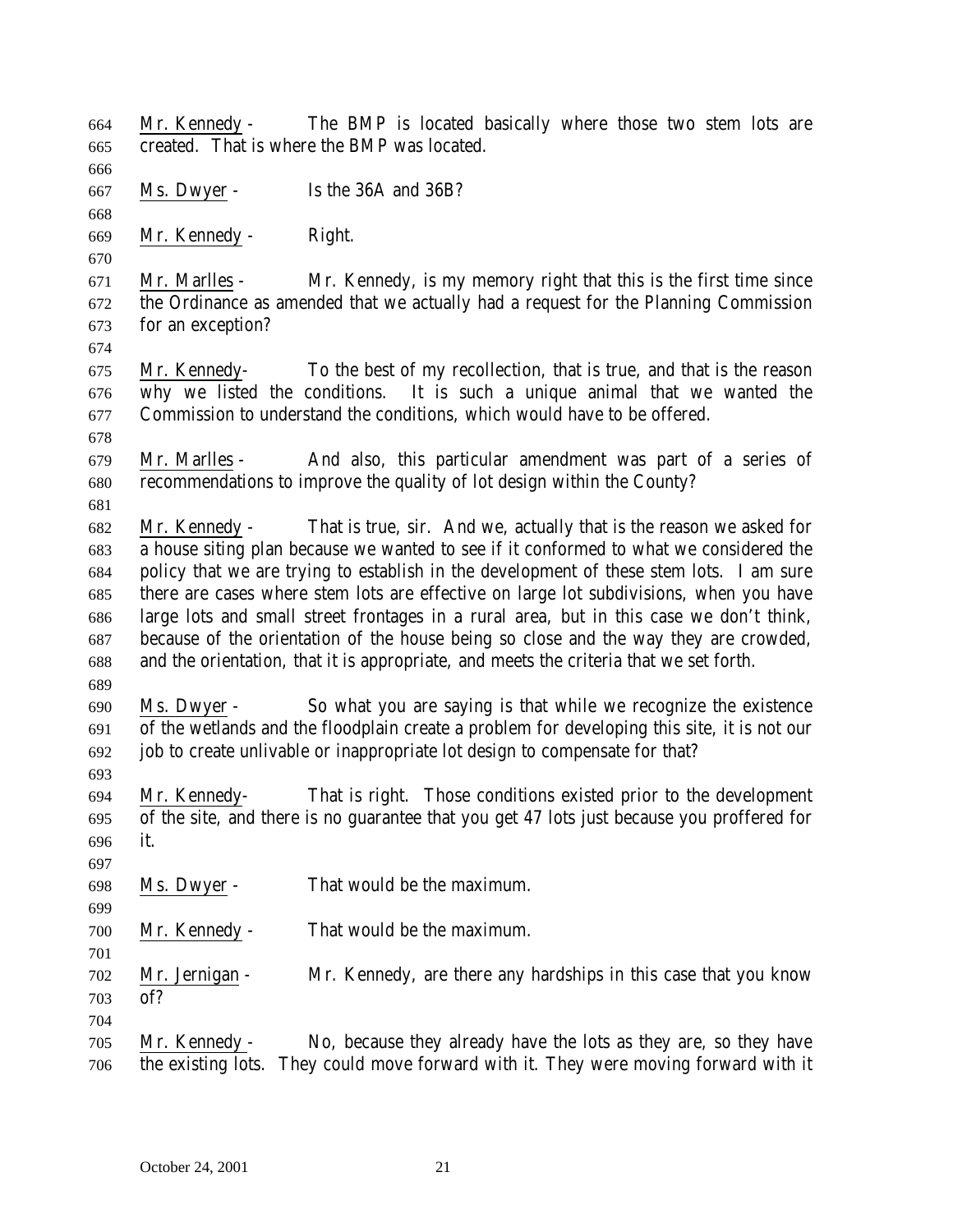previously, so as far as, I mean it would be a financial incentive to them, but there is no hardship if you don't have the development potential for the site.

 Ms. Dwyer- Is it your opinion that two lots could be created instead of the four and they would be acceptable? Is that what you were saying?

 Mr. Kennedy- What we were saying is that the BMP lot that is there, which is not really a lot. It is just a BMP common area could be incorporated into the current lot 36 and make it a much more reasonable buildable area, and because it was open space prior to this, the open space of that lot, it didn't have as much impact as putting that house on that lot, and it already is a very tight site. So, we felt that the best thing would be to accommodate the redevelopment of this site would be to incorporate the BMP into existing Lot 36, which could be done administratively.

Ms. Dwyer- Are you saying Lot 36A and 36B would be one lot?

Mr. Kennedy - Exactly.

Ms. Dwyer- And then 37 would be the second lot?

 Mr. Kennedy- Exactly, that is already there, but they were just changing the boundary lines a little to adjust, but they would not require conditional approval to do that. That is administrative action that could be done for the final by adjusting lot lines. 

 Ms. Dwyer - Have you discussed the potential for using this as common area? The neighborhood could develop it or is it not appropriate for that?

 Mr. Kennedy- We haven't, basically it becomes a maintenance item for a common area, and we have continuing concerns about that, about income levels and maintenance of common areas. As I discussed previously, house sizes are not extremely large. You are talking about maintenance costs for a Homeowners Association which becomes a hardship to be able to collect those things and maintain it, so our recommendation is that it be incorporate into the adjoining lots.

741 Ms. Dwyer - OK, thank you.

 Mr. Kaechele - On Lot 36B, that drainage easement that goes through the home,

is there room to relocate that?

 Mr. Kennedy - It could be relocated along the property line, but as a matter of course we just feel that, again, impacts the development of that site, limits the development potential. What they have shown these house siting plans, the minimum house size to be able to build doesn't give them a lot of buildable area outside those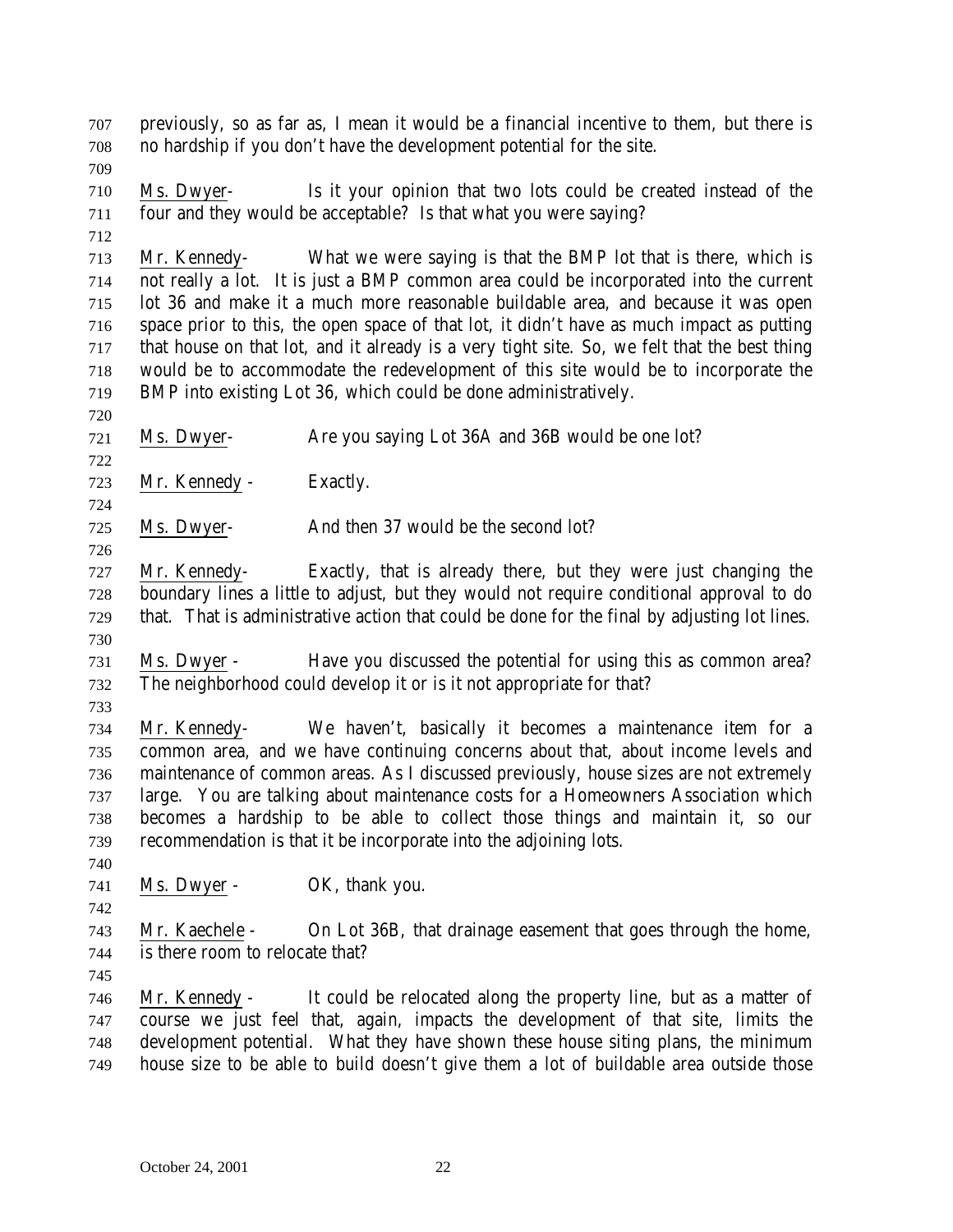areas to put thing in, particularly in Lot 36. There is no development potential outside of that house. Mr. Kaechele - So, there is no proffer in that subdivision as to the house size, it's just minimum. Mr. Kennedy - The house size is proffered. If it is a one-story house, it needs to be 1,100 square feet, which is pretty minimal. If it is a two-story house, it's 1,350 feet, I mean one and a half story cape cod. If it is a two-story house, it has to be 1,500 square feet. What they have shown on these lots are 1,500 square foot two story houses because that's the only thing that would fit on Lot 36. It is so tight that you couldn't even fit a rancher on this property, under the proffers. Mr. Kaechele - Thank you. Mr. Kennedy - The applicant has a representative here to make a presentation. They are entitled to make a presentation on the merits of the case. You have heard the staff's recommendation. Mr. Archer - Okay, Mr. Jernigan, are you ready to hear from the applicant? Mr. Jernigan - Yes. Mr. Archer - Good morning, Ms. Isaac. Ms. Isaac - Good morning. As Mr. Kennedy told you there was a BMP and under the Stream Restoration Program and Public Work, the BMP was eliminate. The developer wanted to incorporate that area back into the subdivision as buildable lot. Initially, the request was for four lots and after the staff/developer meeting with the County a redesign was done, base on 3 lots. The lot layout was done. One of the concerns in eliminating steam lots was that you had houses facing into the rear of other houses. We tried to eliminate that with the layout that was presented. I have talked to Mr. Kennedy and I've talked to Mr. Jernigan. I know their concerns and based on that, I really have nothing else to say.

785 Mr. Jernigan - Ms. Isaac, is there any hardship case in this?

Ms. Isaac - I think not.

 Mr. Jernigan - I see problems, first of all, on the condition No. 1. I don't feel that, for public interest, we ought to have a house that has SPA coming up 10 feet behind the door. And the second thing, I think is for financial consideration. The BMP is gone, which means they had to make a donation to the SPA fund and that was probably half or less than what the BMP was going to cost. I can't approve this.

October 24, 2001 23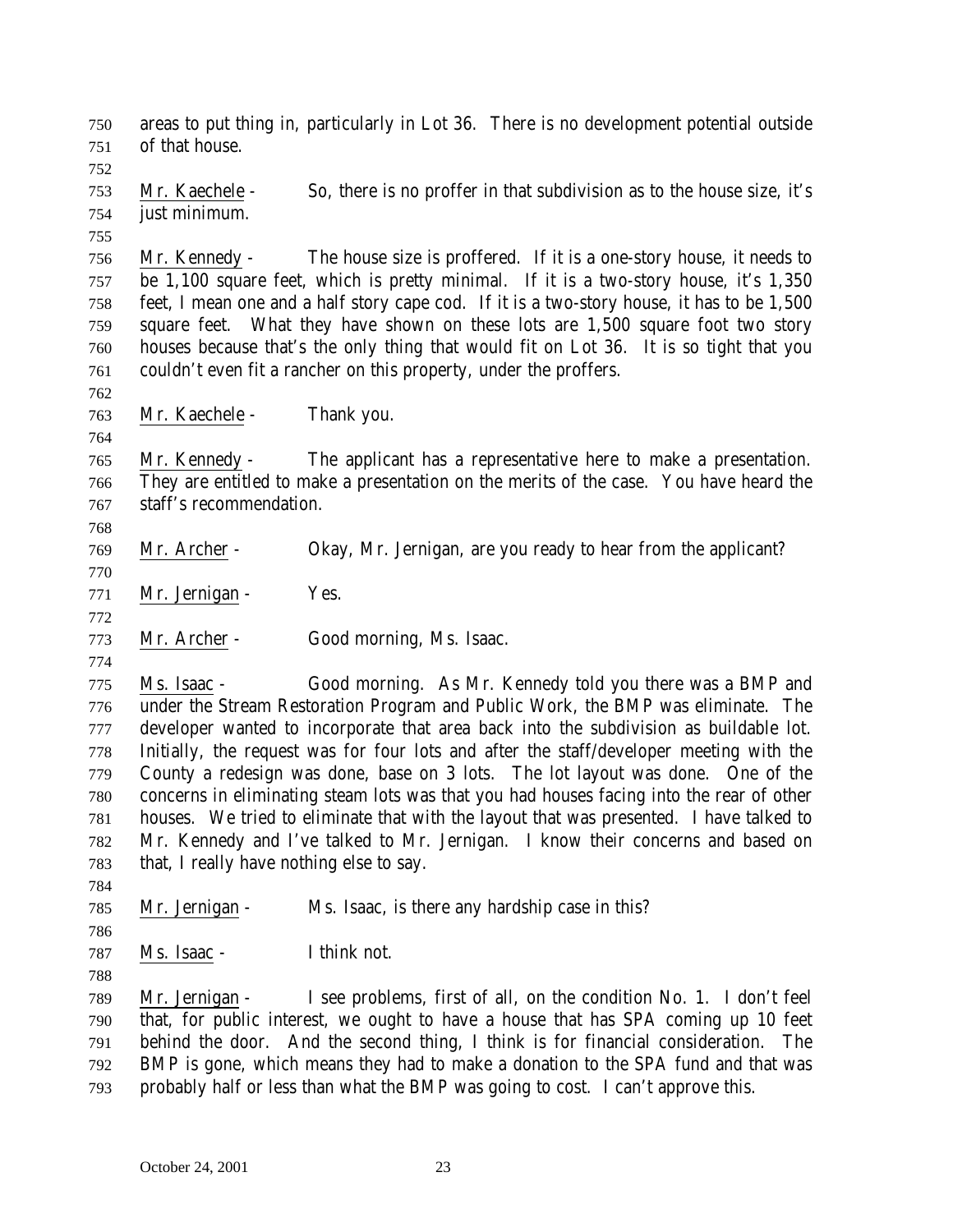| 794 |                                       |                                                                                      |
|-----|---------------------------------------|--------------------------------------------------------------------------------------|
| 795 | Ms. Isaac -                           | I understand.                                                                        |
| 796 |                                       |                                                                                      |
| 797 | Mr. Jernigan -                        | Mr. Chairman, I want to make a motion that we deny subdivision                       |
| 798 |                                       | case Hallwood Farms, extension. Excuse me, lot split.                                |
| 799 |                                       |                                                                                      |
| 800 | Mr. Archer -                          | Hallwood Farms Resubdivision.                                                        |
| 801 |                                       |                                                                                      |
| 802 | Mr. Vanarsdall -                      | Second.                                                                              |
| 803 | Mr. Jernigan -                        | Hallwood Farms Resubdivision, excuse me.<br>I'm sorry, Ms.                           |
| 804 | Isaac.                                |                                                                                      |
| 805 |                                       |                                                                                      |
| 806 | Ms. Isaac -                           | I understand.                                                                        |
| 807 |                                       |                                                                                      |
| 808 | Mr. Jernigan -                        | You do your job and I do mine.                                                       |
| 809 |                                       |                                                                                      |
| 810 | Mr. Archer -                          | The motion was made by Mr. Jernigan and seconded by Mr.                              |
| 811 |                                       | Vanarsdall. Those in favor of the motion say ayethose opposed say no. The ayes       |
| 812 | have and the motion is granted.       |                                                                                      |
| 813 |                                       |                                                                                      |
| 814 |                                       | The Planning Commission vote a 5 to 0 with Mr. Kaechele abstaining, denied the       |
| 815 |                                       | subdivision request for Hallwood Farms, Section B (A Resubdivision of Lots 36 and 37 |
| 816 | and Common Areas) (October 2001 Plan) |                                                                                      |

# 

## **PLAN OF DEVELOPMENT**

| POD-74-01                 | Jordan Consulting Engineers, P. C. for Staples          |
|---------------------------|---------------------------------------------------------|
| Professional Office at    | <b>Mill, L.C.:</b> Request for approval of a plan of    |
| CrossRidge – Staples Mill | development, as required by Chapter 24, Section 24-     |
| Road                      | 106 of the Henrico County Code to construct a two-      |
|                           | story, 35,676 square foot office. The 8.92 acre site is |
|                           | located 1,000 feet south of Staples Mill Road (State    |
|                           | Route 33) on part of parcel 40-A-14. The zoning is O-   |
|                           | 2C, Office District (Conditional). County water and     |
|                           | sewer. (Brookland)                                      |

- Mr. Archer Is there anyone in the audience in opposition to POD-74-01, Professional Office at CrossRidge? No opposition. Mr. Kennedy.
- 

 Mr. Kennedy - Hello ladies and gentlemen of the Commission, I'm back again. There has been some public interest on this case and we do have a couple of the neighbors who live in the Courtney Subdivision. They have had some discussion with the applicant and with myself, but they still feel that they need to see a public presentation. That's why I am making the presentation at this time. I think for the time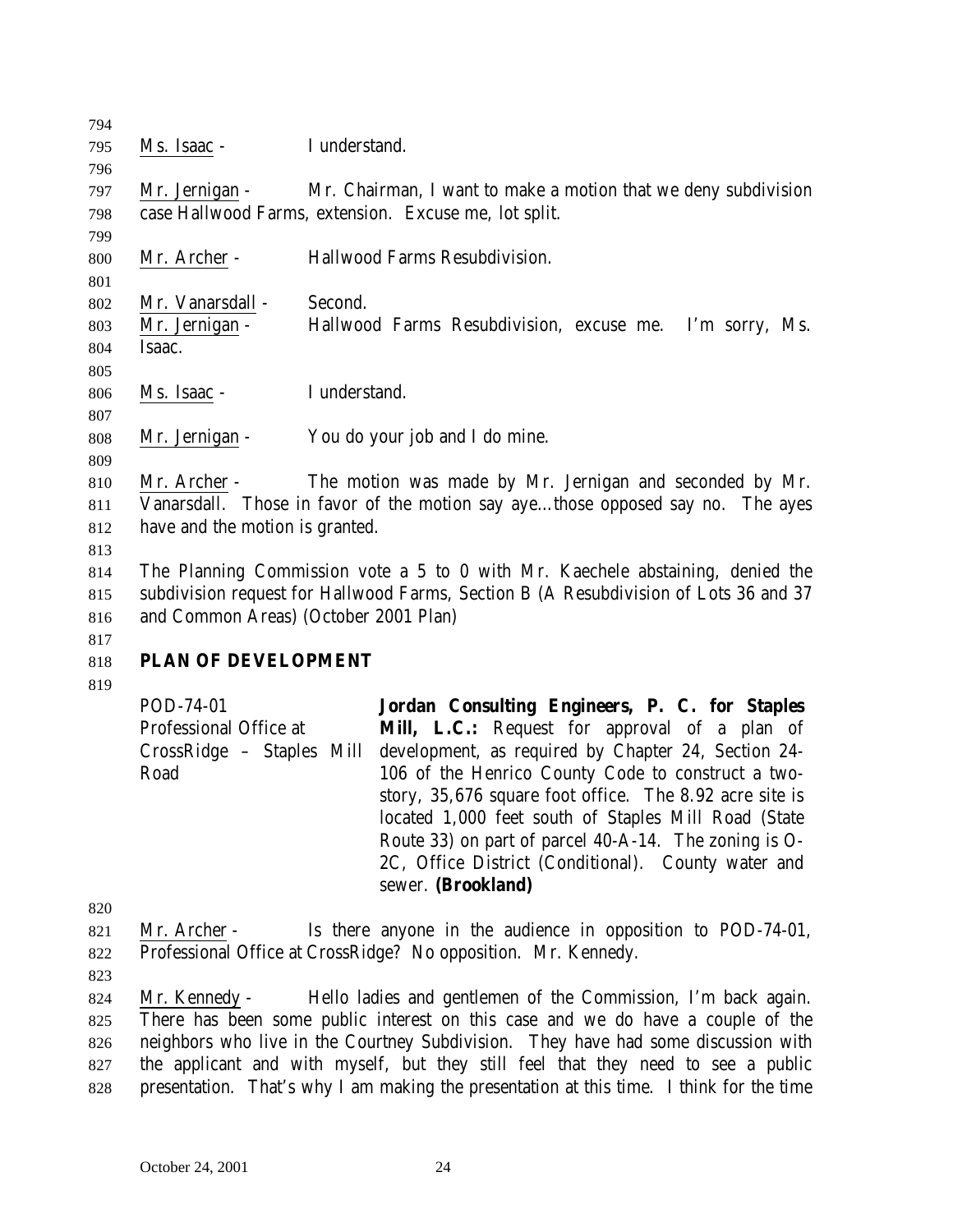being the applicant has resolved their concerns but I think they need to hear the public presentation of this.

832 Mr. Archer - Okay.

 Mr. Kennedy - As we have gone through this, the CrossRidge development, we've gotten an overall plan. Let me see if I can get it up on the screen. It's not very clear, but in any case, as we have indicated we have the overall master plan for CrossRidge on the screen in front of you. The Planning Commission has previously approved basically everything that's shown on here.

 Mr. Vanarsdall - What's wrong with the screen? It's jumpy and it's bothering my eyes.

 Mr. Kennedy - Yes, it is. I don't know what is going on with the screen. It's pulsating. But, in any case, the Oaks, single-family residential development to the north has been approved as a conditional and it's under Phase I construction. Phase II is subject to conditional approval but has not had final approval. On the Carriage Homes, coming down Staples Mill Road, the Carriage Homes are two-family condos. That's under construction. It was previously approved by the Planning Commission as POD. The Pavilion site that was previously approved is under construction, it's almost complete and it's almost ready to be occupied. Of course, CrossRidge Way has been under construction and was approved by the Planning Commission and they have landscape plan approval. In front of the Pavilion, where it says proposed office, that's the United Methodist Family Office Building. That also has POD approval. They are in for construction plan signatures. They are getting sign plans now. They should start construction shortly. Moving down along the site, the commercial property has no plan right now. There are discussions but there is no current plan that has been before the Commission or the staff. The next thing is, and it's very hard to read, is the The Cottages, Section 1. That has subdivision and POD approval by the Planning Commission and is under construction. Further down along, The Townes, Section 1, also has POD and subdivision approvals under construction. The apartments have not been seen by the Commission. The Townes, Section 2, and The Cottages, Section 2 have been tentatively approved by the Planning Commission, they have not come in for final approval.

 Basically, what we are now looking at is the office building along Staples Mill Road, the southernmost one, which is adjacent to Courtney. On the other side of Courtney is The Greens, which is a single-family subdivision. That is tentative approval. They are working out permits with The Army Corps of Engineers and that should be under construction some time in the spring. Courtney, of course, is a subdivision that's surrounded by CrossRidge. There are a lot of other subdivisions that abut it, but Courtney is the sole subdivision that's surrounded by CrossRidge and clearly is the affected property by this development. Courtney was developed about 40 years ago. So, they are used to having woods around them and this development is a severe change from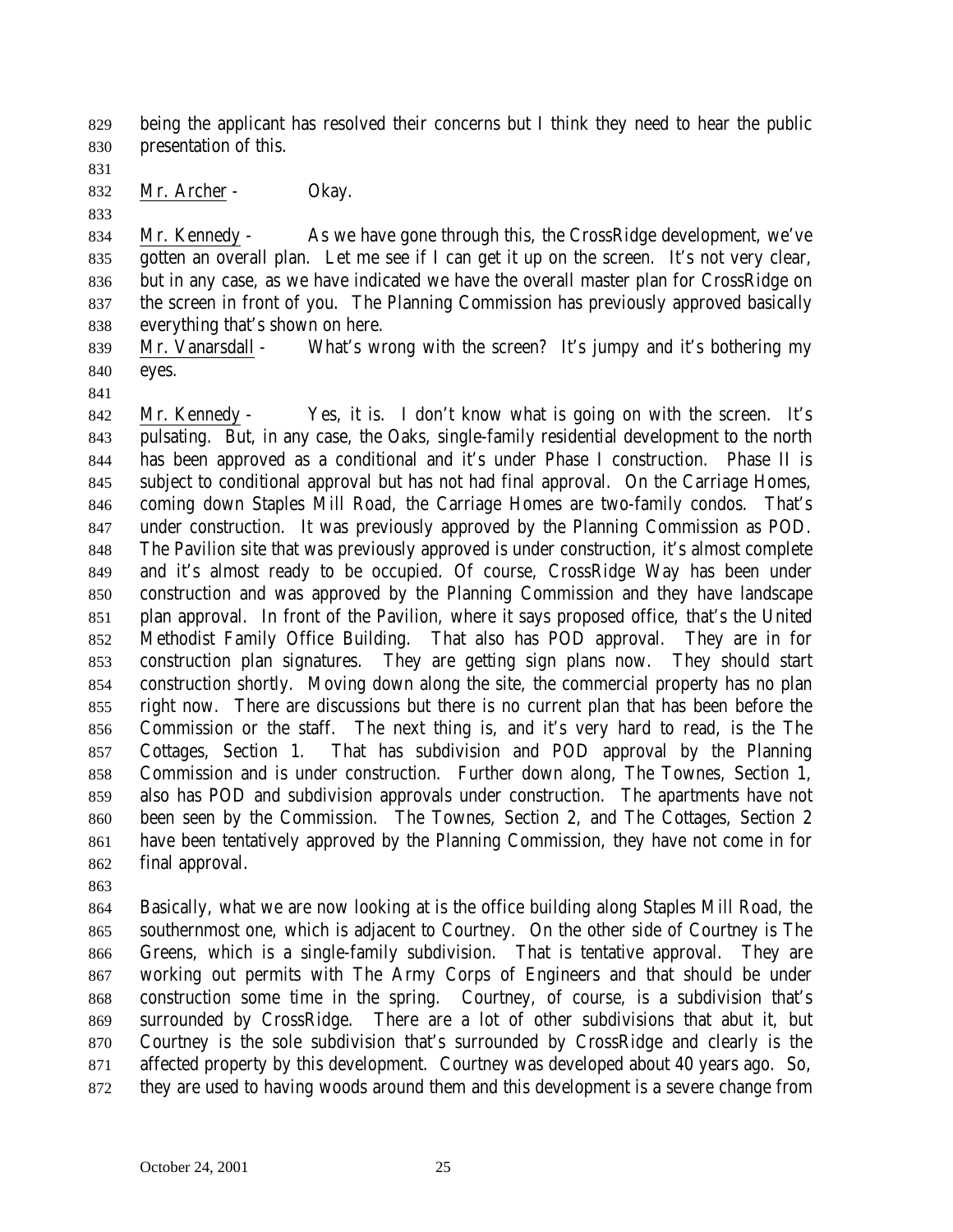what they were used to do. The proposed office building is a two-story office building. It's approximately 36,000 square feet. It has a standing seam metal roof and a brick façade. The property, if you look at the site plan, is occupied by several large water features. In the front you have property owned by somebody else, along Staples Mill Road. It's zoned A-1 that person has had some discussion with staff and they are, more then likely, going to come in for rezoning sometime in the future. Going along Staples Mill Road, next to that other parcel there is a big wetland site. That's the reason why there is no development there. And, then, along Staples Mill Road, there's the entrance which lines up with the Warren Road signalized entrance of the signalized intersection on Staples Mill Road, there a BMP. That BMP is approximately one acre in size. Then to the back of the site you have the parking, in a row, and then you have the building and behind the building there is another BMP, which is approximately three quarters of an acre in size. Those two BMPs are actually BMPs that serve all of CrossRidge. The drainage from CrossRidge from all the multi-family development cuts through this site and actually crosses over. It eventually ends up in Laurel Lakes, the lakes on the other side of Staples Mill and Hungary. So, basically, they crossover. The crossover point is at this office building. That's the reason there is actually a wetlands in front of this building, that's the natural drainage way was there. The proffers for CrossRidge require that a masonry wall be constructed along the property line, the common line, for Courtney subdivision. It says: The masonry wall may be up to eight feet in height. And that "may be up to eight feet in height" actually is an exception. It would be an exception under our rules. Normally, you can't have anything over six feet in height without having an exception but that would be a fence height exception. But, that would authorize them to have that as an exception. The intention of that wall was also to screen and provide protection from the residents of Courtney from the intensity of this development. The office building is set approximately 120 feet away from the nearest property line. Primarily, what abuts the common property line of Courtney, are these two BMPs. There are going to be ponds with water features. So, they will be wet ponds, not dry ponds. There has been some concern by the neighbors about mosquitoes breeding. The actual purpose of these ponds is, of course, for stormwater management both quantity and quality. And we don't wish them to be mosquitoes breeding grounds. That's the reason why we want them to be fountains. The office building sees them as an amenity. They are substantial in size but they also will look and feel like this office building of something you would find in Innsbrook, of that quality.

 There is a conceptual landscape plan that has been submitted as well in your package. That conceptual landscape plan was just for the buffer that surrounds the property. It's between them and the adjoining residential property and along, because of the BMPs, separation from Staples Mill Road. The buffer, in addition, they normally need to meet a 10-foot transitional buffer. If this was straight zoned property, without any proffers, between the office and residential, they would be required to have a 10-foot transitional buffer planting. They have the 10-foot transitional buffer planting and on top of that they have the wall. So, they are more than exceeding what would be normal development standards in this area. Along the front, along Staples Mill Road, they have a 30-foot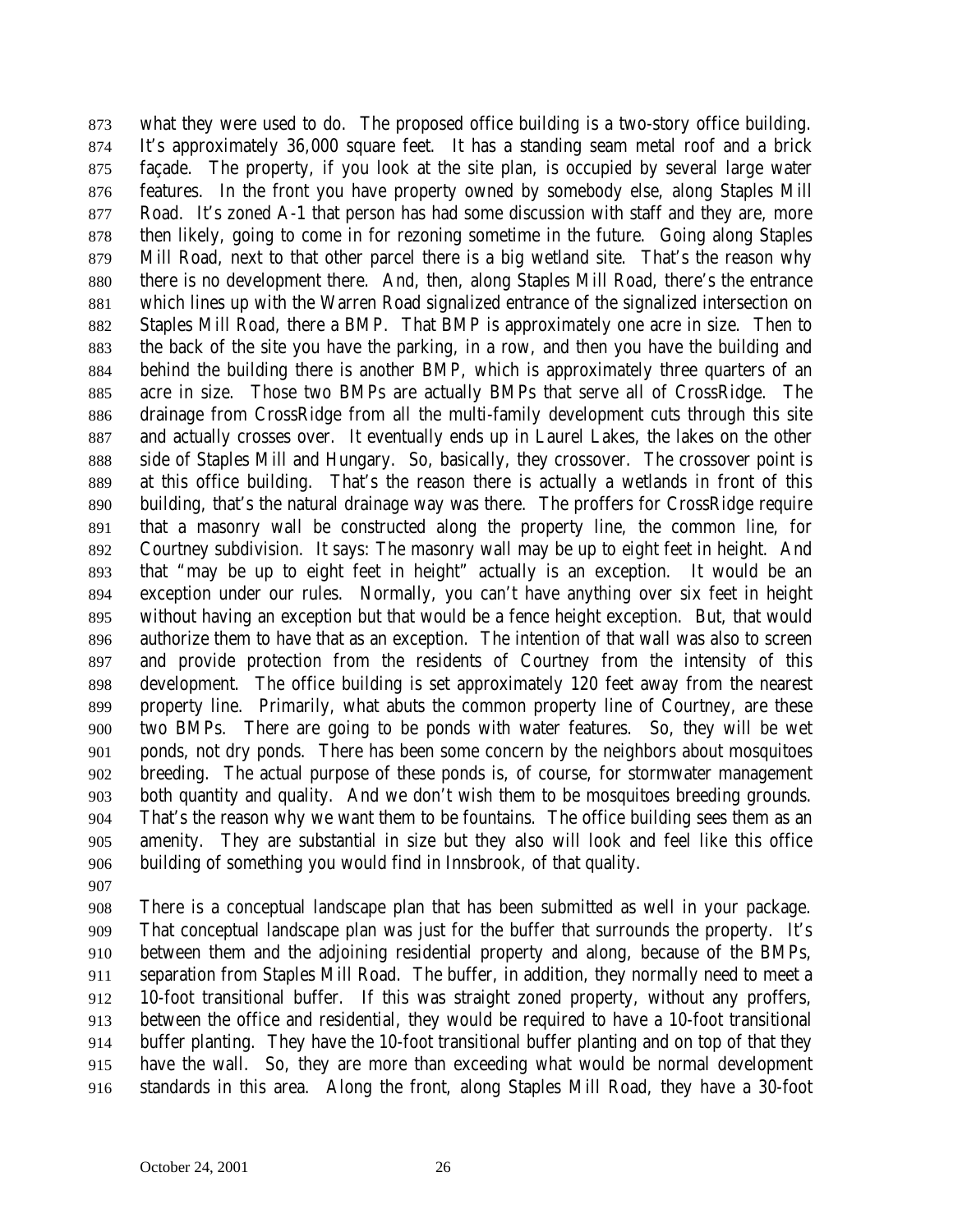proffered buffer between them and any development along Staples Mill Road. That shows planting equivalent to the 25-foot transitional buffer, which is pretty substantial. It's meant to be screen so that that's not visible.

 Basically, that's my presentation. I know I have overwhelmed you with a lot of material and I know it's very difficult to see this plan because of the wobbling on the screen, but if you have any questions I'll be happy to answer them. I guess the only other thing I can tell you, as far as my understanding, is it is a professional office building, it's not necessarily meant to be a medical office building, it's meant to be just a general professional office building.

- 928 Mr. Archer All right. Thank you, Mr. Kennedy. Are there any questions of Mr. Kennedy by the Commission?
- Ms. Dwyer So, the wall is on the residence side of the property line?
- Mr. Kennedy Yes. That's the way it was proffered, on the residence side.

Ms. Dwyer - And the landscaping is on the opposite side.

- Mr. Kennedy Right. On the other side with trees that would go above the wall, hopefully.
- Ms. Dwyer - It looks like the slope for the BMP begins almost at the property line.
- Mr. Kennedy Basically, it's a 10-foot shoulder.
- Ms. Dwyer On the first page it looks like the pond is somewhat removed from the property line, but when you look at the topos it shows it sloping on this 10-feet off and then it goes slightly in.
- Mr. Kennedy Right. The water quality limit can't be any closer than 10 feet from the wall. So, the water level is there. Basically, the 100-year storm would be no closer than 10 feet to the wall.
- Ms. Dwyer What would the water level be in the BMP, typically, do you know?
- Mr. Kennedy Let me just take a look at the plan. I don't know offhand.
- Ms. Dwyer It's intended to be a wet pond.
-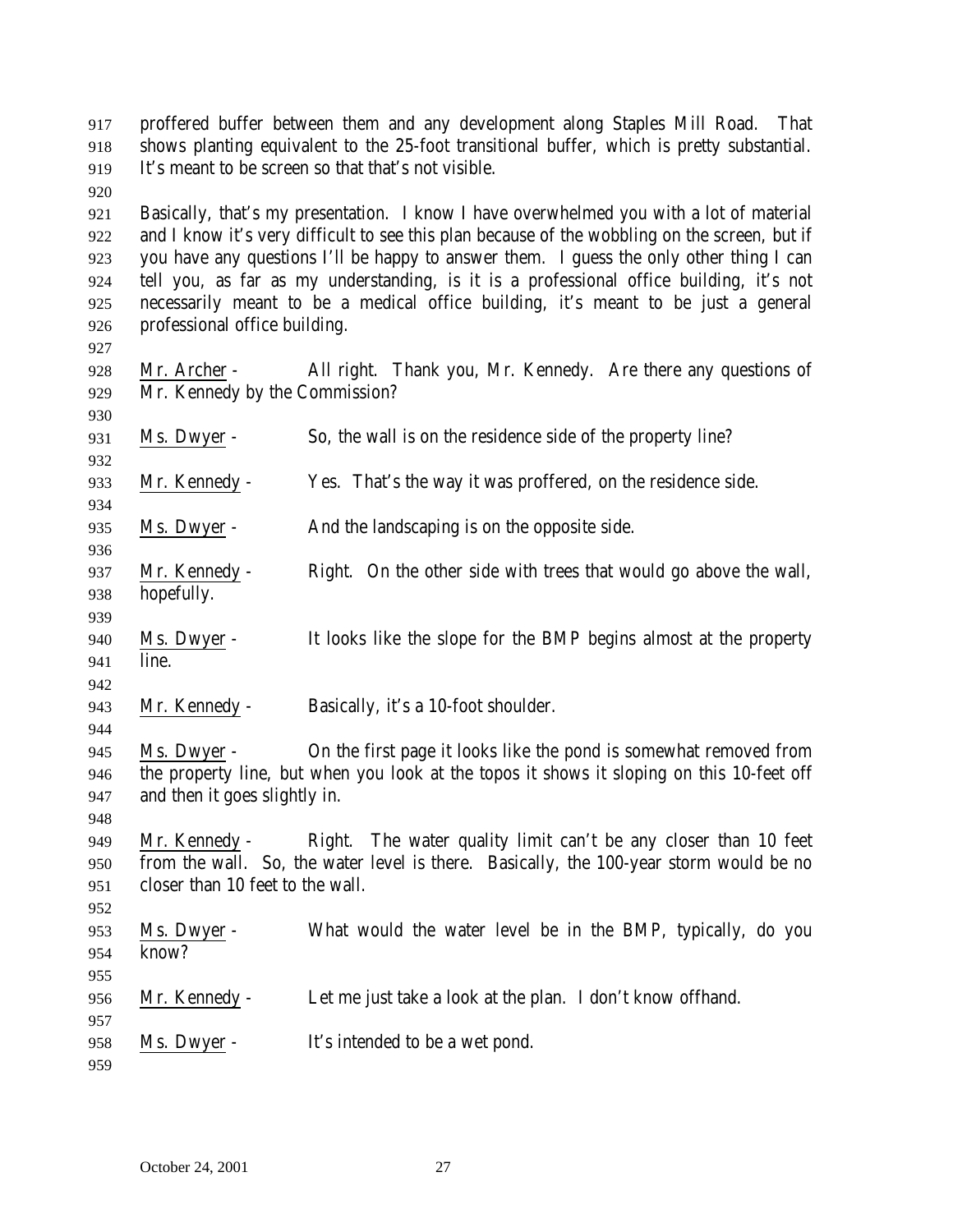Mr. Kennedy - It's intended to be a wet pond. I think it's shown on one of the plan. The proposed surface elevation will be at 240 level. The wall itself is about 253 feet and the pond level is at 240 feet. So, it would be about 13 feet below grade, at the wall.

Ms. Dwyer - Did you say that there will be fountains.

 Mr. Kennedy - There will be fountains in both ponds. As far as protection, you know, that there is always a concern that neighborhood children could fall in and that's part of the basis of having a wall there as well. It provides, you know, fence or, you know some point where it doesn't become an attraction nuisance.

- 
- Ms. Dwyer What kind of masonry wall?

 Mr. Kennedy - We haven't gotten to that point yet. It will be a part of the landscape plan approval. I understand that it will be brick, at this point. We've raised the issue with some of the neighbors that they may not want this wall to be the full eight feet and we've encouraged Atack to have that discussion just because eight feet is actually walling them out as opposing to walling in, what is almost a natural area. So, we've asked them to reconsider that because we think that eight feet may be excessive. And they may actually end up being happier with having the trees behind them, the tree canopy at six feet, possibly even five feet. I think that they really need to think about that. The neighbors have expressed concerned that their houses are on a higher grade and slopes down, but I really don't think that there view is going to be terrible. The majority of the parking lot is away from there and I think when it comes in for screening I think we can do something, where the parking is abutting that section of the property with providing some continuous evergreen screen at that location. So, basically, everyone else is looking at ponds. I think it can be accommodated at landscape plan approval.

Ms. Dwyer - So, maybe more evergreens around where the parking lot is.

Mr. Kennedy - Yes. I think we can concentrate that.

 Ms. Dwyer - It looks like you have American Hollies, and you don't get any better than that.

 Mr. Kennedy - We wanted to have this schematic landscape plan so that we would actually be able to give you some idea of what the developer was attempting to do on this site. As with all development we have had so far, on the main entranceway on CrossRidge, they well exceeded all of our landscape requirements. And, again, even here, even at this point, the typical landscape proffer, the typical transitional buffer requirement, they have already exceeded just because they have provided wall in addition to the landscape planting as well.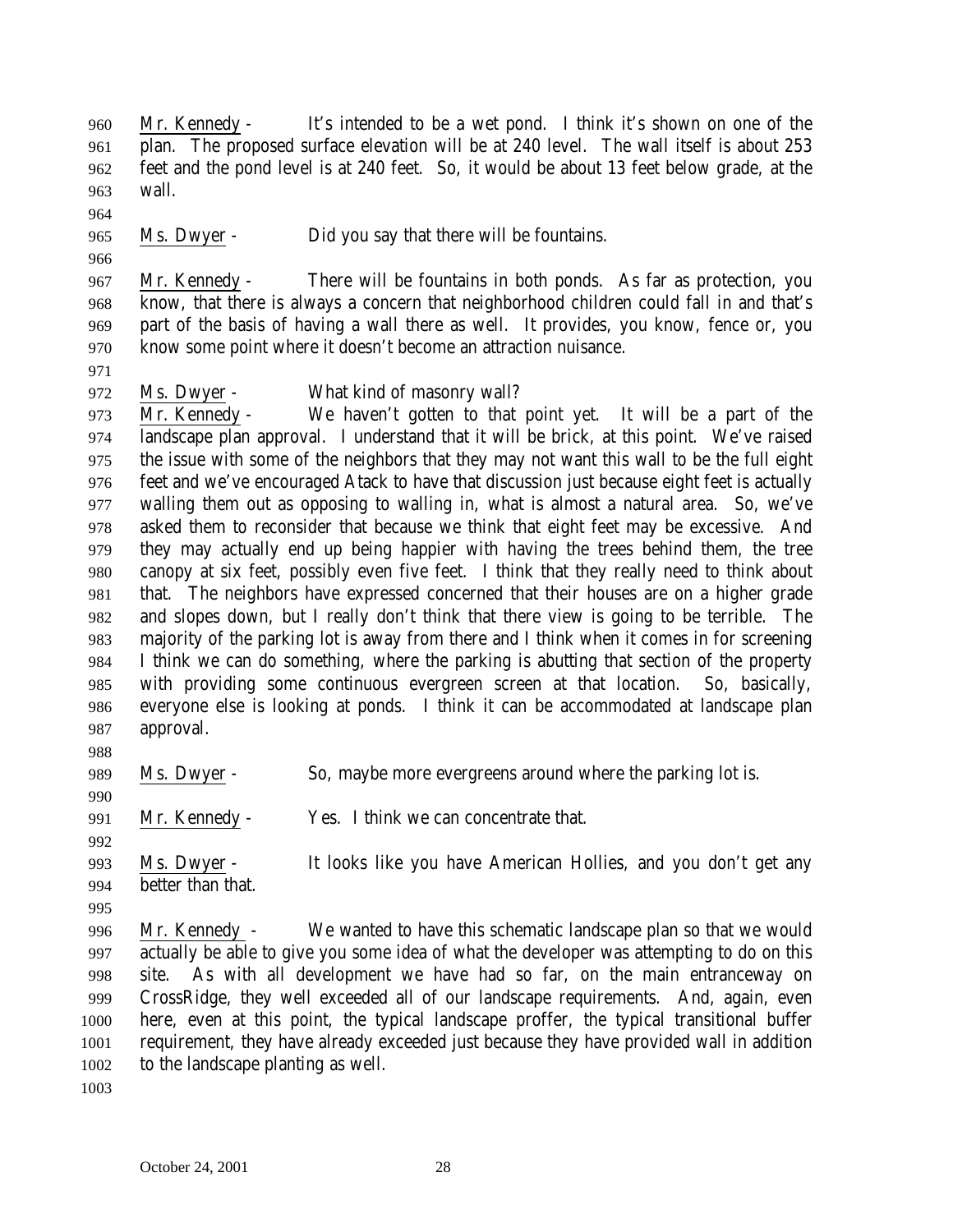Mr. Kaechele - Is there potential for another building just to the right of the entranceway?

 Mr. Kennedy - Yes. On the site plan there is a parcel indicated with the name Marketti.

1010 Mr. Kaechele - Yes.

 Mr. Kennedy - That's where potential… It's actually it's between Marketti's property and the pond is actually a large wetlands area, which is approximately three quarters of acre. So, it could be of that side but not any closer to the Courtney development. It would be closer to the office.

 Mr. Kaechele - I understand, but it's going to remain natural for the time being. Mr. Kennedy - Yes. It will remain natural. As I said, in fact, someone from Mr. Marketti's came in this week to discuss with the staff future development of that site.

1021 Mr. Kaechele - Is that zoned office?

 Mr. Kennedy - No. That's zone A-1, Agricultural, right now. So, they would have to rezone it. We would expect that they would have the same 30-foot buffer along Staples Mill Road, the range of this development has, it runs along all of Staples Mill Road, that staff would request that. We would request the building to be one like or compatible to this proposed building, so it would be compatible in architecture.

- Mr. Vanarsdall It's been zoned a long time.
- 

 Mr. Kennedy - I will note to you that there is no requirement that the landscape plan comes back to the Commission, but staff is more than willing to encourage the Planning Commission, to give some additional comfort to the homeowners that they can have additional opportunity to have some input into that, as the site is developed to come back and actually maybe at that time the composition height of that wall could be determined in a public forum. This way the neighbors will have a little bit more input at that time. And we can work with them in the meantime to make sure that satisfactory plan comes forward.

 Mr. Taylor - Mr. Kennedy, has any thought being given along that fence line, given that we don't know the character of the material. There's going to be some plantings on one side, I guess that will be towards the office building. Has there been any discussion within the homeowners or the developer to agree to put some plantings on the owners side to kind of screen that fence from their backyard given up to eight or six feet or whatever? Is that a possibility perhaps?

- 
- Mr. Kennedy There hasn't been any discussion.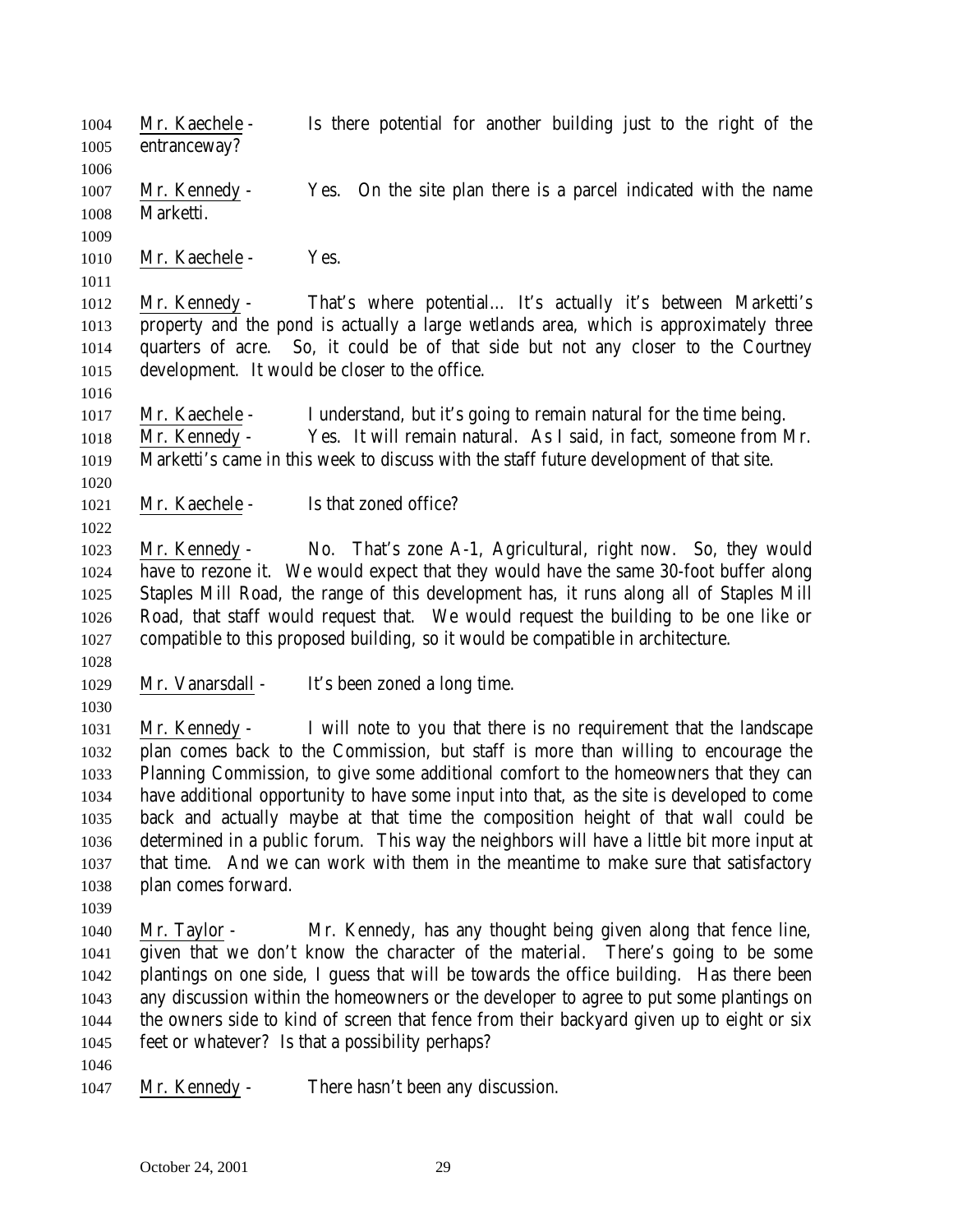| 1048 |                                   |                                                                                           |
|------|-----------------------------------|-------------------------------------------------------------------------------------------|
| 1049 | Mr. Vanarsdall -                  | It's a possibility, yes.                                                                  |
| 1050 |                                   |                                                                                           |
| 1051 | Mr. Taylor -                      | They will have either a fence of six feet or eight feet, as you                           |
| 1052 | describe it.                      |                                                                                           |
| 1053 |                                   |                                                                                           |
| 1054 |                                   | Mr. Kennedy - If they can come back with an agreement, which could be                     |
| 1055 |                                   | approved by the Planning Commission, it could be lower.                                   |
| 1056 |                                   |                                                                                           |
| 1057 | Mr. Taylor -                      | As Ms. Dwyer said, American Hollies go a long way. Maybe on                               |
| 1058 |                                   | both sides we get a nice screen of hollies and that would screen the fence from some      |
| 1059 | view.                             |                                                                                           |
| 1060 |                                   |                                                                                           |
| 1061 | Mr. Kennedy -                     | Truly, the only thing that really needs to be screen is actually that                     |
| 1062 |                                   | section of the parking lot. Screening a lake feature is kind of overkill. A lot of people |
| 1063 |                                   | pay for water views. If you are up in Wyndham, you would pay a premium for those          |
| 1064 | lots.                             |                                                                                           |
| 1065 |                                   |                                                                                           |
| 1066 | Mr. Taylor -                      | But they really don't have a water view. I mean they have got that                        |
| 1067 | fence between them and the water. |                                                                                           |
| 1068 |                                   |                                                                                           |
| 1069 | Mr. Kennedy -                     | Right. At this point. And that's the issue that they need to resolve.                     |
| 1070 |                                   | I think we need to have some sort of protection along there. The question is what height  |
| 1071 |                                   | would satisfy them and provide them adequate screening, what kind of landscaping can      |
| 1072 |                                   | they work out between now and the landscape plan approval that would satisfy the          |
| 1073 |                                   | proffers and at the same time become a reasonable compromise between them and the         |
| 1074 | developer.                        |                                                                                           |
| 1075 |                                   |                                                                                           |
| 1076 | Mr. Taylor -                      | Because I see that there are four variables, the height of the fence,                     |
| 1077 |                                   | four, the height of the fence, the material in the fence, the trees behind the fence, the |
| 1078 | trees in front of the fence.      |                                                                                           |
| 1079 |                                   |                                                                                           |
| 1080 | Mr. Kennedy -                     | Right. That they can work with that.                                                      |
| 1081 |                                   |                                                                                           |
| 1082 | Mr. Taylor -                      | Yes.                                                                                      |
| 1083 |                                   |                                                                                           |
| 1084 | Mr. Vanarsdall -                  | Mr. Kennedy, do you have their names and so forth?                                        |
| 1085 |                                   |                                                                                           |
| 1086 | Mr. Kennedy -                     | Yes.                                                                                      |
| 1087 |                                   |                                                                                           |
| 1088 | Mr. Vanarsdall -                  | Would you be sure that they are notified when it comes back for                           |
| 1089 | landscape?                        |                                                                                           |
| 1090 |                                   |                                                                                           |
| 1091 | Mr. Kennedy -                     | Yes, sir.                                                                                 |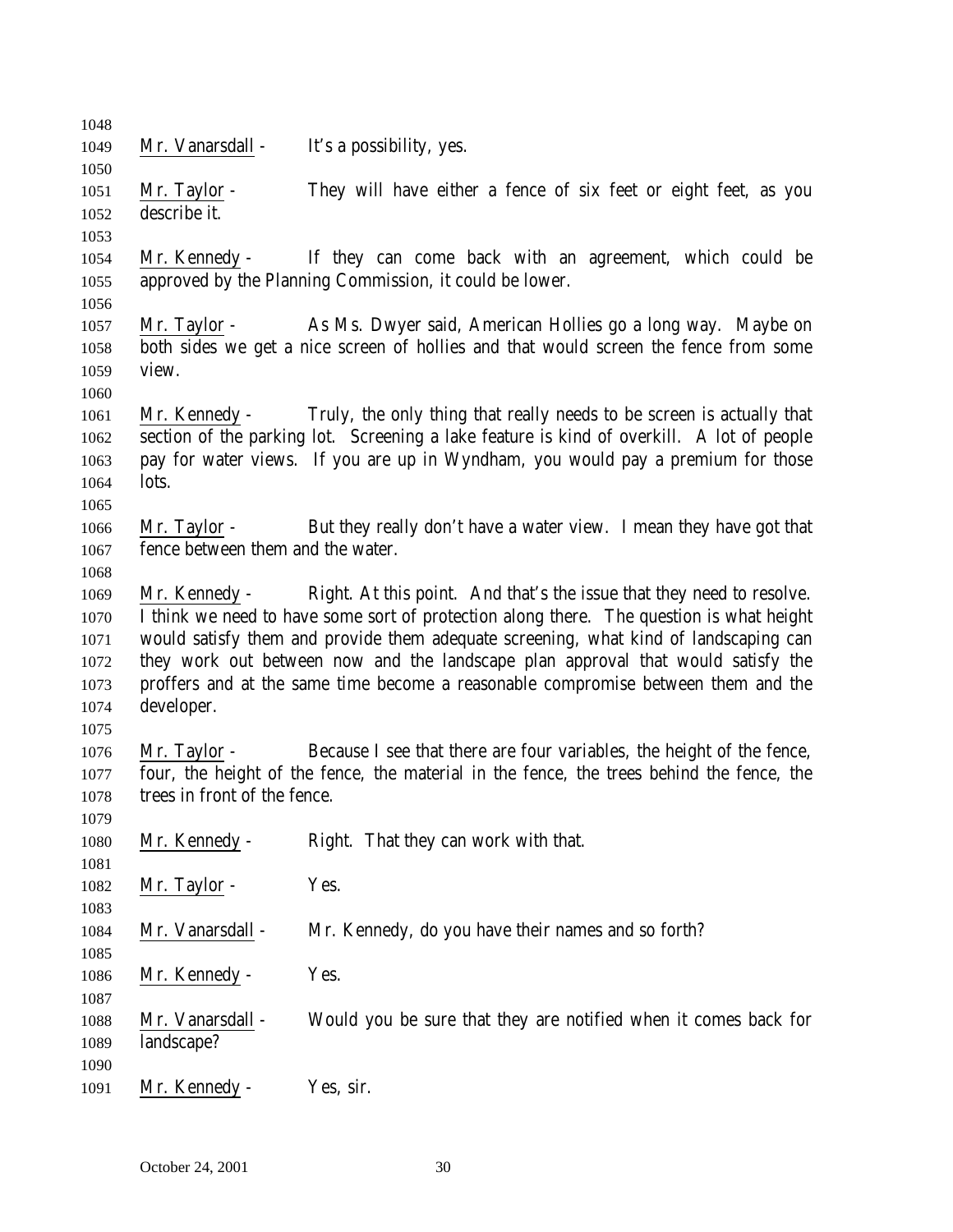| 1092         |                                       |                                                                                             |
|--------------|---------------------------------------|---------------------------------------------------------------------------------------------|
| 1093         | Mr. Vanarsdall -                      | And I appreciate you coming today. Thank you, Mr. Kennedy.                                  |
| 1094         |                                       |                                                                                             |
| 1095         |                                       | Mr. Kennedy - I just want to remind you, that they may not know that they have              |
| 1096         |                                       | the opportunity to ask specific questions of the Commission. So, if they have any           |
| 1097         |                                       | questions, I'm more than happy to address them in a public forum.                           |
| 1098         |                                       |                                                                                             |
| 1099         | Mr. Archer -                          | Mr. Vanarsdall, would you like to hear from the applicant?                                  |
| 1100         |                                       |                                                                                             |
| 1101         | Mr. Vanarsdall -                      | I don't need to, unless someone else wants to.                                              |
| 1102         |                                       |                                                                                             |
| 1103         | Mr. Archer -                          | Do you want to hear the questions the citizens may have?                                    |
| 1104         |                                       |                                                                                             |
| 1105         | Mr. Vanarsdall -                      | I think we should ask them, yes, sir.                                                       |
| 1106         |                                       |                                                                                             |
| 1107         | Mr. Archer -<br>Mr. Vanarsdall -      | Okay. Does anyone care to make a remark or comment?                                         |
| 1108         | did Mr. Kennedy cover it pretty well? | Would you all like to come down and say anything about this or                              |
| 1109         |                                       |                                                                                             |
| 1110<br>1111 | Ms. Tate -                            | (Ms. Tate was speaking from her seat in the audience and her                                |
| 1112         | comment is unintelligible).           |                                                                                             |
| 1113         |                                       |                                                                                             |
| 1114         |                                       | Mr. Archer - Madam, would you mind coming down to the mike and identify                     |
| 1115         |                                       | yourself. We can't hear you from there and we would like to get this on the record.         |
| 1116         |                                       |                                                                                             |
| 1117         | Mr. Marlles -                         | Madam, when you get down to the podium would you give your                                  |
| 1118         | name and address too.                 |                                                                                             |
| 1119         |                                       |                                                                                             |
| 1120         | Ms. Tate -                            | My name is Doris Tate and I live at 3306 Lanceor Drive. I've                                |
| 1121         |                                       | been there since the house was built. We are glad to hear your concern on the landscape     |
| 1122         |                                       | and what we have to look at. I appreciate it. I know it's nothing else we can do but that   |
| 1123         | will help.                            |                                                                                             |
| 1124         |                                       |                                                                                             |
| 1125         | Mr. Vanarsdall -                      | Do you understand what we are going to do? When it comes back                               |
| 1126         |                                       | for landscaping you all will be notified and then you will have some input on what you      |
| 1127         |                                       | want there and so forth. We will work it out.                                               |
| 1128         |                                       |                                                                                             |
| 1129         | Ms. Dwyer -                           | I wonder, Mr. Kennedy, if, in the discussions about the height of                           |
| 1130         |                                       | the fence and what the neighbors want, what stage of development will this BMP be in        |
| 1131         |                                       | when those discussions are held. You are suggesting that this is going to be a great,       |
| 1132         |                                       | attractive area that the neighbors wouldn't mind looking at and if they could see that then |
| 1133         |                                       | it might help them decide exactly what they want. But, if it's just a lot of dirt moved     |
| 1134         |                                       | around in an unattractive state of construction then they might have to make a decision     |
| 1135         |                                       | that they won't be happy with in the long run. Do we know that?                             |
|              |                                       |                                                                                             |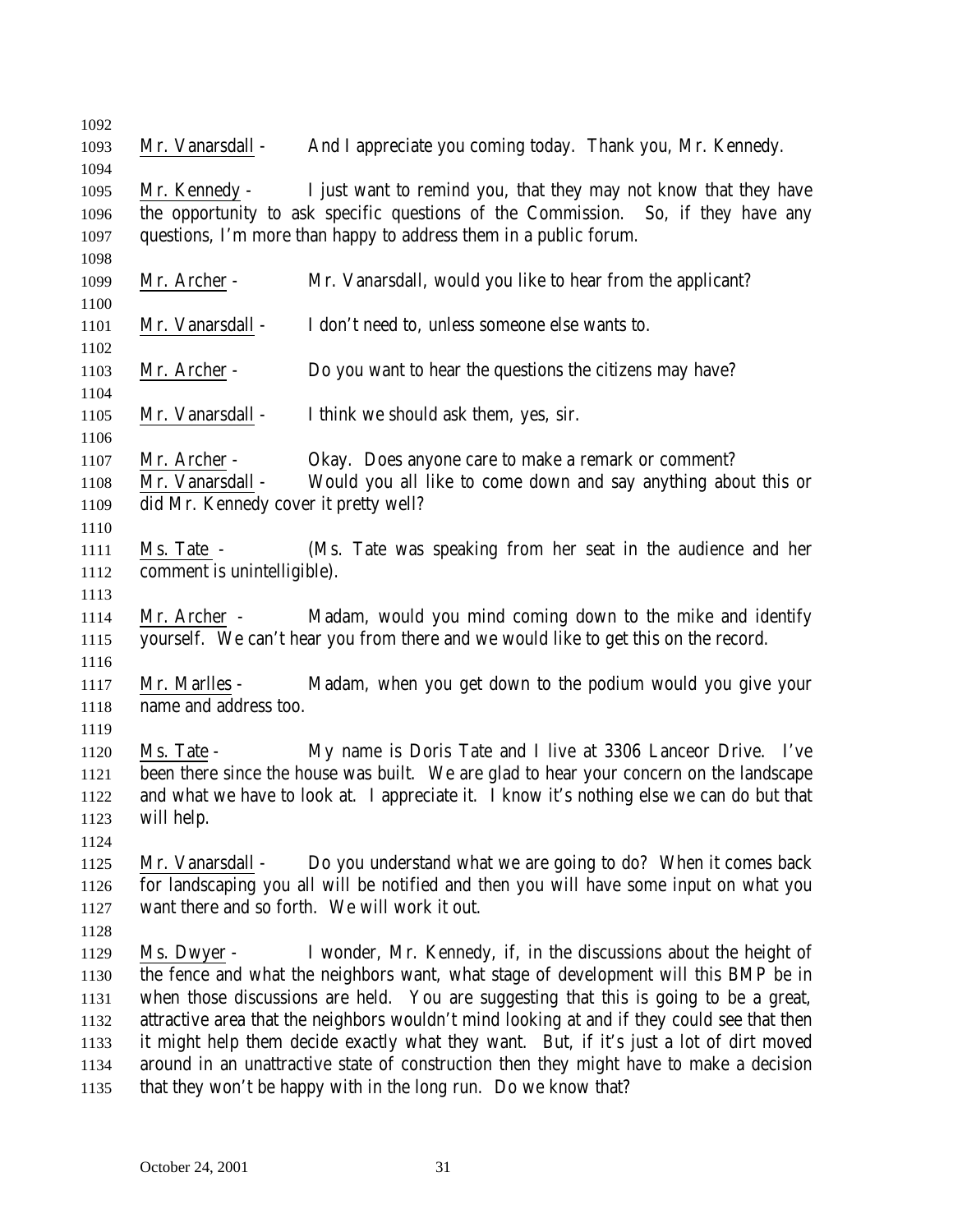| 1136         |                  |                                                                                             |
|--------------|------------------|---------------------------------------------------------------------------------------------|
| 1137         | Mr. Vanarsdall - | Phil, do you want to get in on this?                                                        |
| 1138         |                  |                                                                                             |
| 1139         | Mr. Kennedy -    | Mr. Parker could probably answer that.                                                      |
| 1140<br>1141 | Mr. Archer -     | Thank you, ma'am for coming up.                                                             |
| 1142         |                  |                                                                                             |
| 1143         | Mr. Parker -     | My name is Philip Parker, vice president with Atack Properties.                             |
| 1144         |                  | Ms. Dwyer, your question is what stage of construction would the BMP be under when          |
| 1145         |                  | we begin the wall. In all fairness, it would probably simply be exposed or seeded and       |
| 1146         |                  | sod earth. We would need to be in there with heavy equipment for the foundation of          |
| 1147         |                  | getting the brick and blocking there from our side of the property to build this wall prior |
| 1148         |                  | to coming in with final grading tops or landscaping, etc. So, in fairness, what they        |
| 1149         |                  | would seed would be a hole in the ground. The question, as it seems right now, Mrs.         |
| 1150         |                  | Tate and Mrs. Willis and I were discussing, and Mr. Martin, is the questions of whether     |
| 1151         |                  | or not the wall is eight feet tall. And the three neighborhood residents that are here have |
| 1152         |                  | agreed to go back and discuss with the other residents how high they would like that wall.  |
| 1153         |                  | From their initial discussion, we will meet with them and discuss do we do five feet, do    |
| 1154         |                  | we do six feet, do we eight feet. The requirement is not to exceed eight feet, and we are   |
| 1155         |                  | going to meet the intents and desires of their needs.                                       |
| 1156         |                  |                                                                                             |
| 1157         | Ms. Dwyer -      | Will there be brick on their side?                                                          |
| 1158<br>1159 | Mr. Parker -     | Yes, ma'am. It's finished on both sides.                                                    |
| 1160         |                  |                                                                                             |
| 1161         | Mr. Taylor -     | And, Mr. Parker, you would agree to some kind of compromise of                              |
| 1162         |                  | landscaping on both sides to make it attractive.                                            |
| 1163         |                  |                                                                                             |
| 1164         | Mr. Parker -     | As far as the law would allow.                                                              |
| 1165         |                  |                                                                                             |
| 1166         | Ms. Dwyer -      | I don't think that they can landscape on other people's property,                           |
| 1167         | though.          |                                                                                             |
| 1168         |                  |                                                                                             |
| 1169         | Mr. Parker -     | As far as the law would allow, we can do that. There are ways to                            |
| 1170         |                  | accommodate things. The law will allow us to do certain things with their approval and      |
| 1171         | authorization.   |                                                                                             |
| 1172         |                  |                                                                                             |
| 1173         | Mr. Taylor -     | So, that can be considered.                                                                 |
| 1174         |                  |                                                                                             |
| 1175         | Mr. Parker -     | That can be considered, yes.                                                                |
| 1176         |                  |                                                                                             |
| 1177         | Mr. Taylor -     | Okay. Thank you.                                                                            |
| 1178<br>1179 | Mr. Vanarsdall - | Thank you.                                                                                  |
|              |                  |                                                                                             |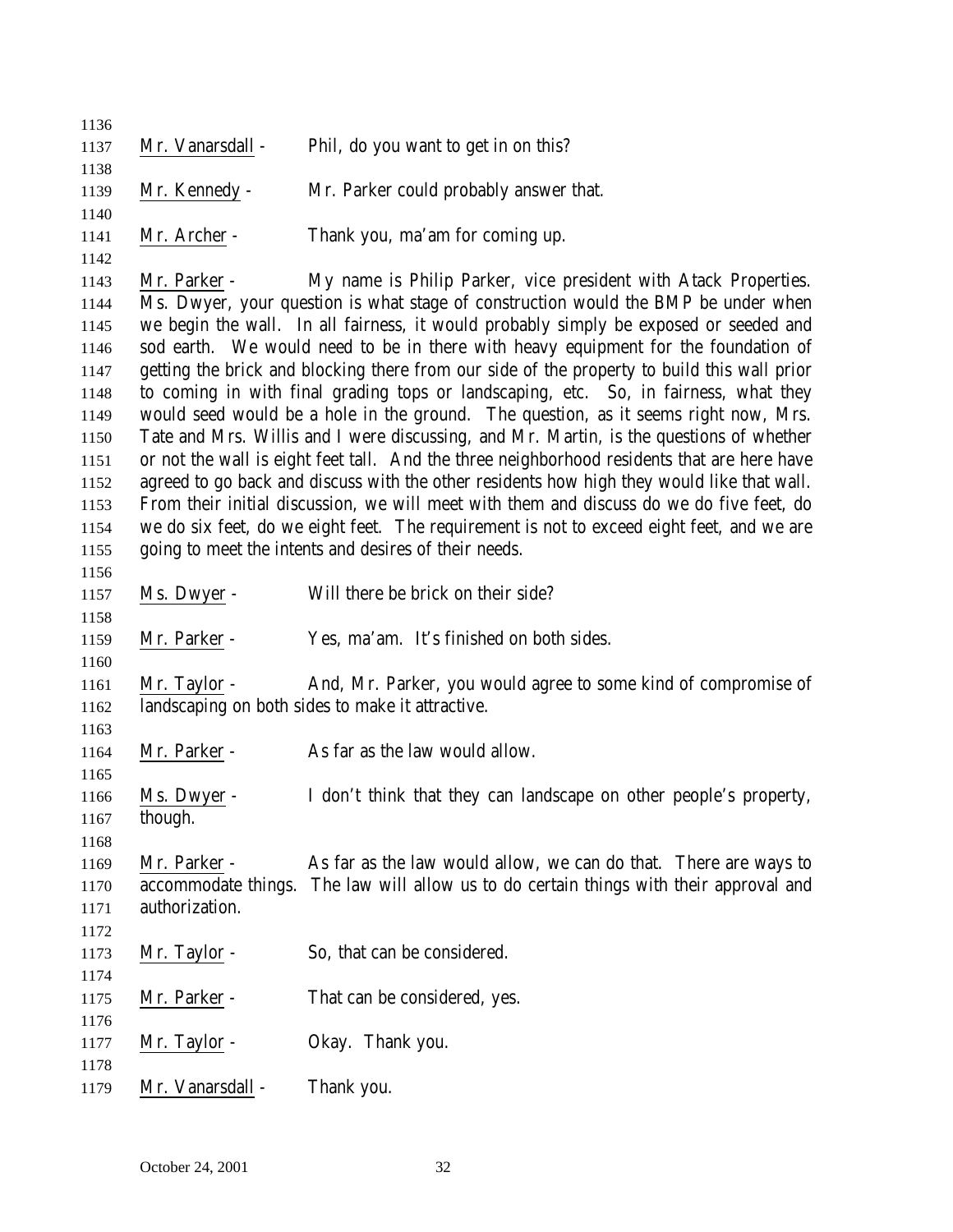Mr. Archer - All right. Thank you, Mr. Parker. Is there anymore discussion and if not, Mr. Vanarsdall?

 Mr. Vanarsdall - Thanks for all of the discussion and suggestions. I move that POD-74-01, Professional Office at CrossRidge – Staples Mill Road, be approved with the annotations on the plans and the standard conditions for developments of this type. I want Nos. 9 and 11 amended and additional conditions Nos. 23 through 32.

1189 Mr. Taylor - Second.

 Mr. Archer - The motion was made by Mr. Vanarsdall and seconded by Mr. Taylor. All in favor of the motion say aye…all opposed say nay. The motion carries.

- The Planning Commission approved POD-74-01, Professional Office at CrossRidge – Staples Mill Road, subject to the standard conditions attached to these minutes for developments of this type, the annotations on the plans and the following additional conditions:
- 9. **AMENDED** A detailed landscaping plan shall be submitted to the Planning Office for review and Planning Commission approval prior to the issuance of any occupancy permits.
- 11. **AMENDED** Prior to the approval of an electrical permit application and installation of the site lighting equipment, a plan including depictions of light spread and intensity diagrams, and fixture specifications and mounting height details shall be submitted for Planning Office review and Planning Commission approval.
- 23. The right-of-way for widening of Staples Mill Road (State Route 33) as shown on approved plans shall be dedicated to the County prior to any occupancy permits being issued. The right-of-way dedication plat and any other required information shall be submitted to the County Real Property Agent at least sixty (60) days prior to requesting occupancy permits.
- 24. The easements for drainage and utilities as shown on approved plans shall be granted to the County in a form acceptable to the County Attorney prior to any occupancy permits being issued. The easement plats and any other required information shall be submitted to the County Real Property Agent at least sixty (60) days prior to requesting occupancy permits.
- 25. The entrances and drainage facilities on Staples Mill Road (State Route 33) shall be approved by the Virginia Department of Transportation and the County.
- 26. A notice of completion form, certifying that the requirements of the Virginia Department of Transportation entrances permit have been completed, shall be submitted to the Planning Office prior to any occupancy permits being issued.
- 27. The developer shall provide fire hydrants as required by the Department of Public Utilities and Division of Fire.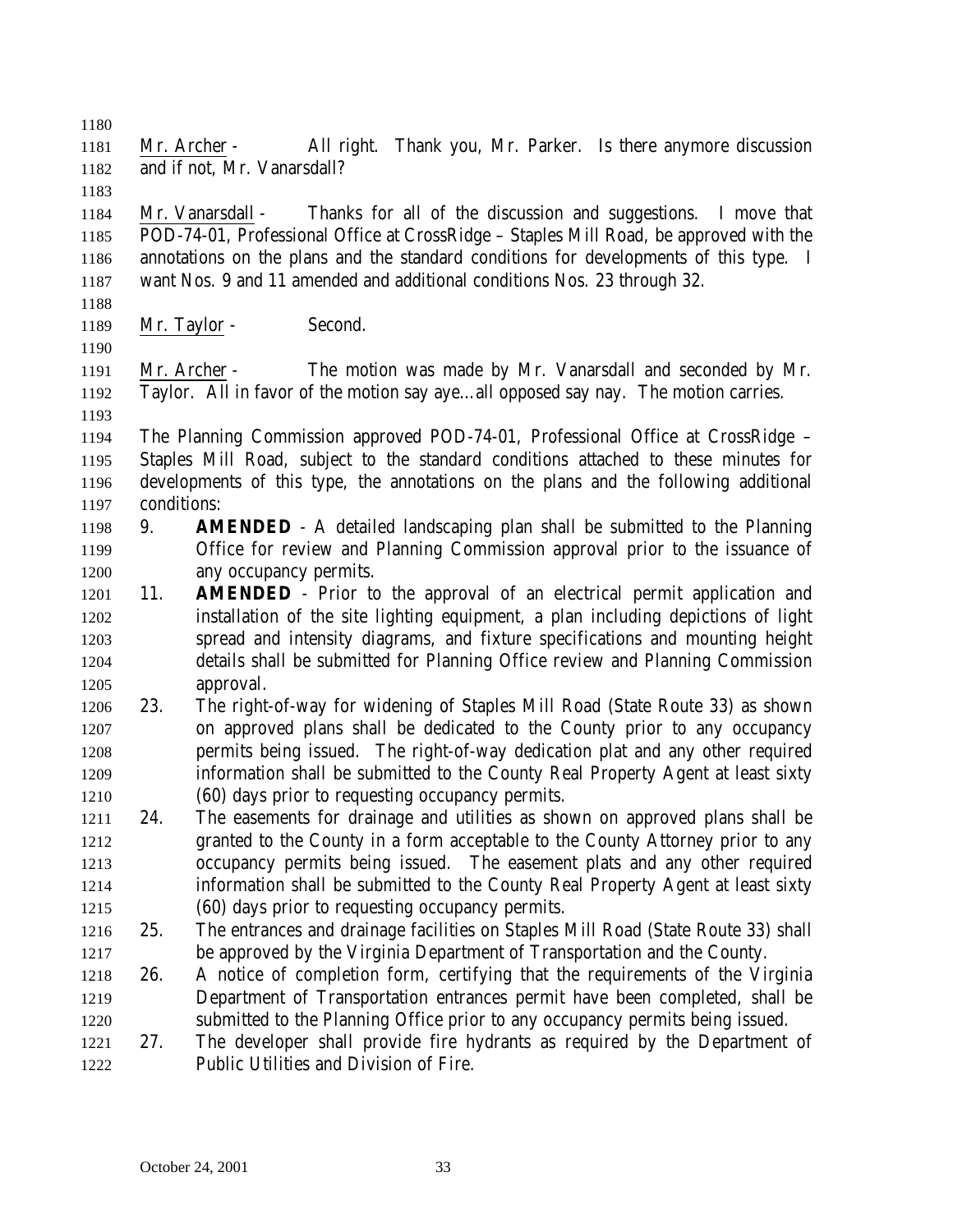- 28. The proffers approved as a part of zoning case C-17C-00 shall be incorporated in this approval.
- 29. Deviations from County standards for pavement, curb or curb and gutter design shall be approved by the County Engineer prior to final approval of the construction plans by the Department of Public Works.
- 30. Insurance Services Office (ISO) calculations must be included with the plans and approved by the Department of Public Utilities prior to the issuance of a building permit.
- 31. Approval of the construction plans by the Department of Public Works does not establish the curb and gutter elevations along the Virginia Department of Transportation maintained right-of-way. The elevations will be set by the contractor and approved by the Virginia Department of Transportation.
- 32. The owners shall not begin clearing of the site until the following conditions have been met:
- **(a)** The site engineer shall conspicuously illustrate on the plan of development or subdivision construction plan and the Erosion and Sediment Control Plan, the limits of the areas to be cleared and the methods of protecting the required buffer areas. The location of utility lines, drainage structures and easements shall be shown.
- **(b)** After the Erosion and Sediment Control Plan has been approved but prior to any clearing or grading operations of the site, the owner shall have the limits of clearing delineated with approved methods such as flagging, silt fencing or temporary fencing.
- (c) The site engineer shall certify in writing to the owner that the limits of clearing have been staked in accordance with the approved plans. A copy of this letter shall be sent to the Planning Office and the Department of Public Works.
- (d) The owner shall be responsible for the protection of the buffer areas and for replanting and/or supplemental planting and other necessary improvements to the buffer as may be appropriate or required to correct problems. The details shall be included on the landscape plans for approval.
- **PLAN OF DEVELOPMENT (Deferred from the September 26, 2001, Meeting)**
- 

POD-57-01 The Virginia Diocesan Center at Roslyn - Phase 1 and Master Plan -River Road

**Draper Aden Associates for Memorial Trustees of the Virginia Diocese:** Request for approval of a plan of development, as required by Chapter 24, Section 24- 106 of the Henrico County Code to construct a twostory, 14,313 square foot dining hall, a two-story, 5,489 square foot community center, three, two-story guest residences totaling 4,950 square feet and a master plan for future development in an existing church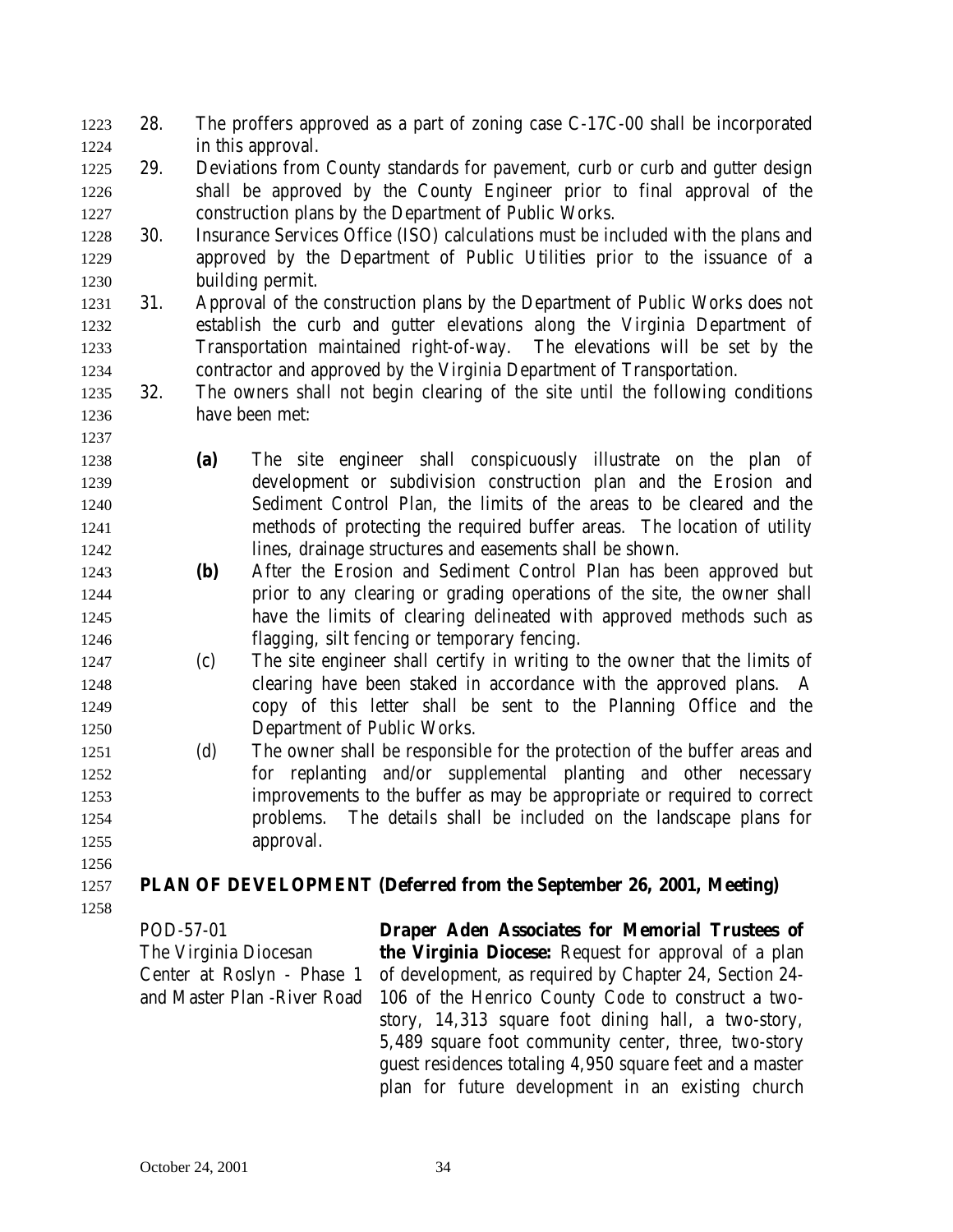education and conference center. The 97.35 acre site is located along the south line of River Road approximately 1,300 feet east of Parham Road on parcel 125-A-25. The zoning is R-1, One-Family Residence District. County water and sewer. **(Tuckahoe)**

 Mr. Archer - Is there anyone in the audience in opposition to POD-57-01, The Virginia Diocesan Center at Roslyn? No opposition. Mr. Wilhite.

 Mr. Wilhite - Thank you. This case was deferred last month, at the applicant's request to look more closely at the amount of parking to be provided on the site. An application of the parking requirements of the zoning ordinance was determined at 197 spaces that were required by the ordinance. The applicant had originally requested that we consider them for approval under our joint parking section of the ordinance, which would allow them to reduce the parking to 70% of that total. They had proposed providing 141 spaces total plus an additional 45 spaces for overflow of parking. Staff determined that they did not fall within the provision of that ordinance requirement. We have annotated the plan to recommend approval in such a manner that 197 spaces would be provided here. In discussions with the applicant last week, they are asking us to reconsider the amount of parking that's going to be required under the ordinance. They will provide us some additional documentation on their parking needs, and it will be reviewed by the Director of Planning. Another option they have would be going to the Board of Zoning Appeals for a variance in order to reduce parking. As I said, the staff has annotated this plan to provide 197 spaces as required by Code. The applicant is in

- agreement with the annotation and is willing to go forward and concur with our annotations with provision that this issue will still be looked at by the Director of Planning at a future time. I'll be happy to answer any questions you may have at this time.
- Mr. Archer Thank you, Mr. Wilhite. Are there any questions of Mr. Wilhite by Commission members?
- Mr. Kaechele This is an incidental question. Is this tax-exempt property?
- Mr. Wilhite I believe so, yes. Actually, I think Henrico does tax them as a hotel/motel.
- 

- Mr. Archer That's an interesting question, Mr. Kaechele. Are there any further questions or discussion? Ms. Dwyer, do you need to hear from the applicant?
- Ms. Dwyer No, I don't, unless they would like to come forward and speak.
- 
- Mr. Archer All right.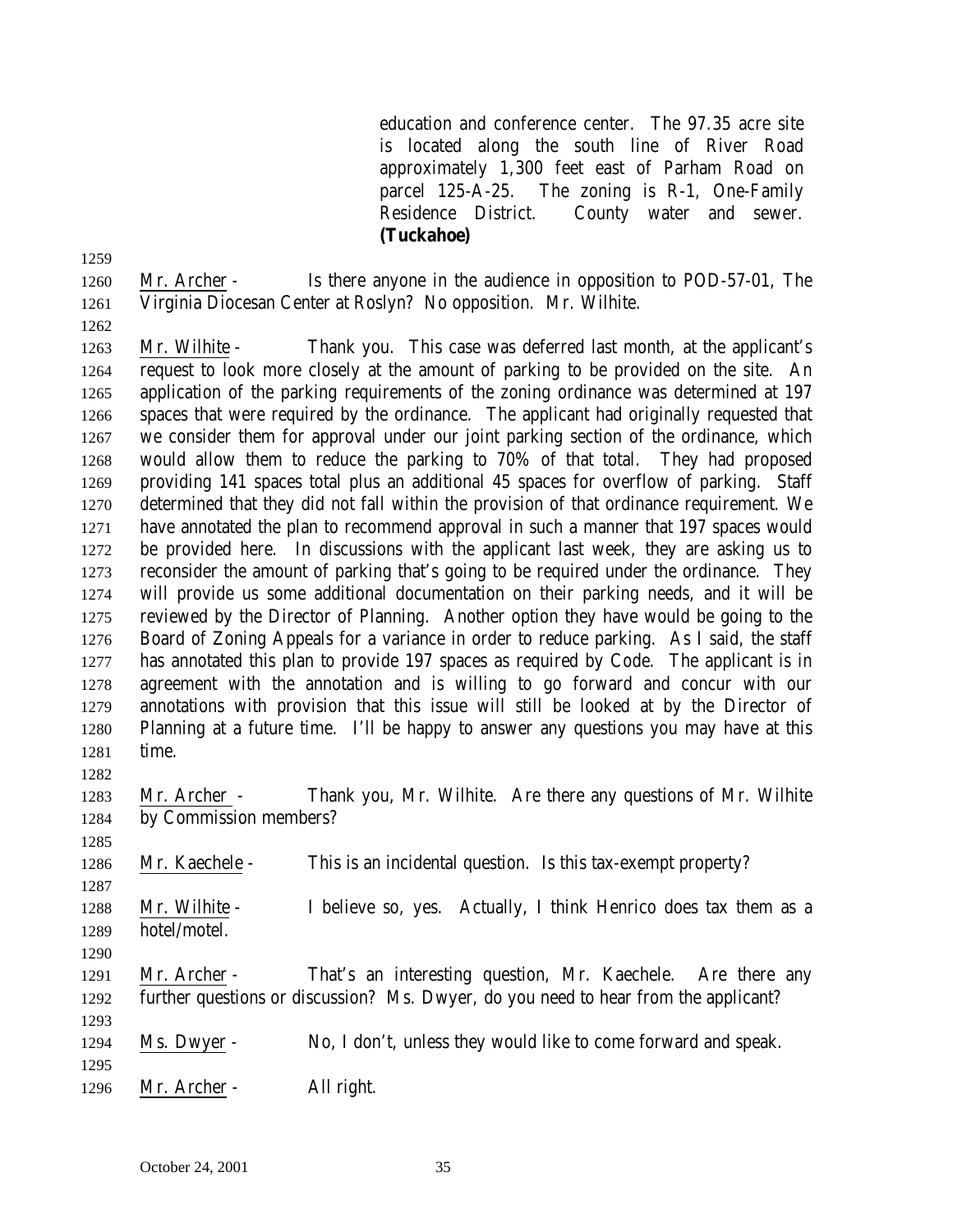Ms. Dwyer - This is a wonderful space to have and we are lucky to have this oasis in the middle of suburbia and certainly this addition will create minimal if any impact on the surrounding neighborhood and traffic situations as used as a retreat. There's a commitment to maintain a lot of the open space, almost all the of the open space that currently exist. Mr. Marlles and I will get together with the applicant and discuss this parking issue further, but it appears to be annotated so that it's in a position to be approved today but allow continuing discussion among the applicant and the staff and myself. So with that, I will move the approval of POD-57-01, The Virginia Diocesan Center at Roslyn – Phase I and Master Plan and added conditions Nos. 23 through 29.

1309 Mr. Taylor - Second.

 Mr. Archer - The motion was made by Ms. Dwyer and seconded by Mr. Taylor. All in favor of the motion say aye…all opposed say nay. The motion carries.

 The Planning Commission approved POD-57-01, The Virginia Diocesan Center at Roslyn – Phase I and Master Plan – River Road, subject to the standard conditions attached to these minutes for developments of this type, the annotations on the plans and the following additional conditions.

- 
- 23. The easements for drainage and utilities as shown on approved plans shall be granted to the County in a form acceptable to the County Attorney prior to any occupancy permits being issued. The easement plats and any other required information shall be submitted to the County Real Property Agent at least sixty (60) days prior to requesting occupancy permits.
- 24. The limits and elevations of the 100-year frequency flood shall be conspicuously noted on the plan "Limits of 100 Year Floodplain." In addition, the delineated 100-year floodplain must be labeled "Variable Width Drainage and Utility Easement." The easement shall be granted to the County prior to the issuance of any occupancy permits.
- 25. The developer shall provide fire hydrants as required by the Department of Public Utilities and Division of Fire.
- 26. Deviations from County standards for pavement, curb or curb and gutter design shall be approved by the County Engineer prior to final approval of the construction plans by the Department of Public Works.
- 27. Insurance Services Office (ISO) calculations must be included with the plans and approved by the Department of Public Utilities prior to the issuance of a building permit.
- 28. The conceptual master plan, as submitted with this application, is for planning and information purposes only. All subsequent detailed plans of development and construction plans needed to implement this conceptual plan may be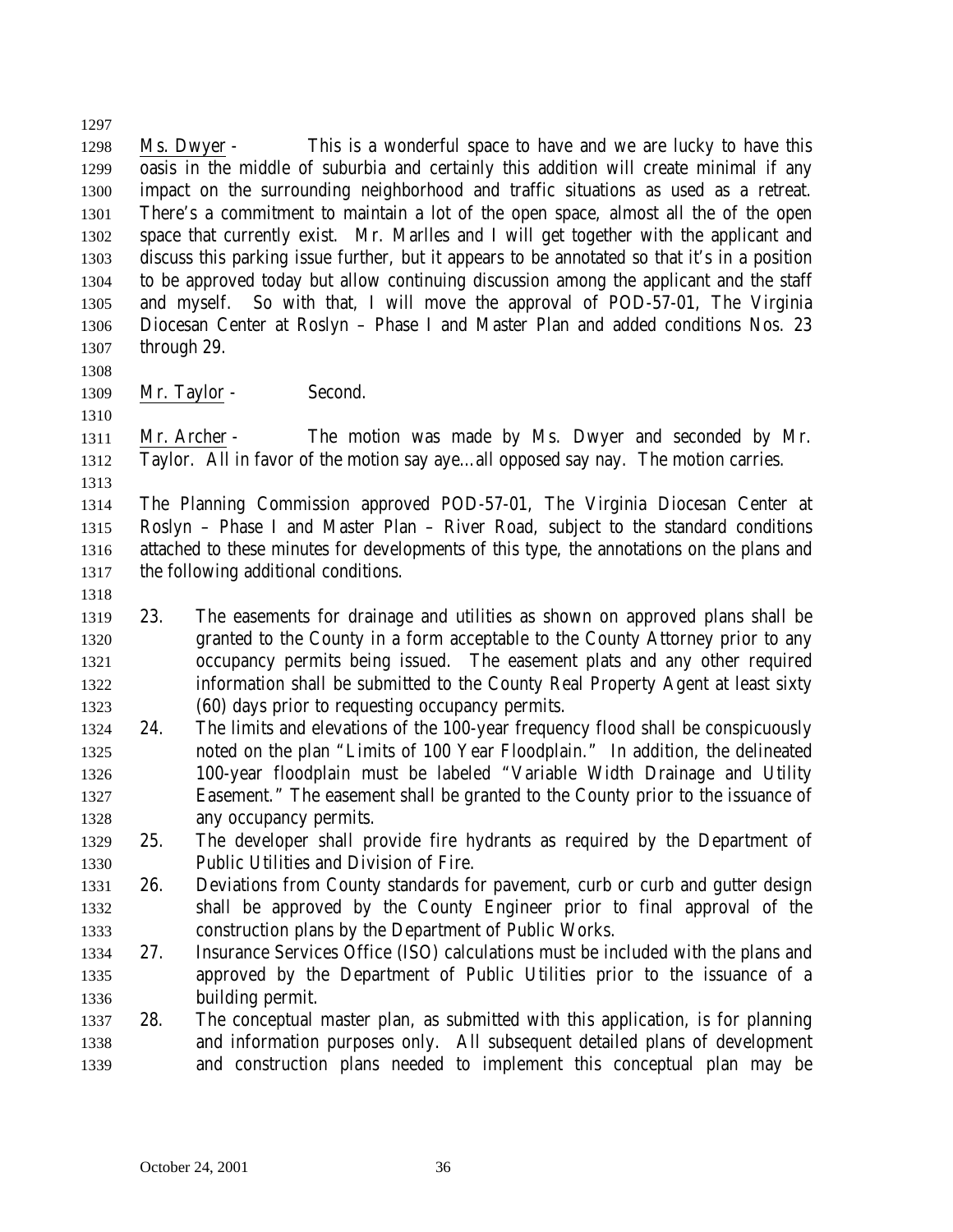administratively reviewed and approved and shall be subject to all regulations in effect at the time such subsequent plans are submitted for review/approval.

 29. The applicant shall widen both entrances drives off of River Road to the minimum County width standards with the next phase of this development.

# **PLAN OF DEVELOPMENT**

POD-75-01 Richmond Subaru – 9177 W. Broad Street **Balzer & Associates, Inc. for Jacques J. Moore, Jr.:** Request for approval of a plan of development, as required by Chapter 24, Section 24-106 of the Henrico County Code to construct a one-story, 6,364 square foot building addition and associated parking. The 6.57 acre site is located along the southern line of West Broad Street (U.S. Route 250) approximately 490 feet west of Tuckernuck Drive on parcel 59-A-37B. The zoning is B-3C, Business District (Conditional). County water and sewer. **(Three Chopt)**

- Mr. Archer Is there anyone in the audience in opposition to POD-75-01, Richmond Subaru? No opposition. Ms. Goggin.
- 

 Ms. Goggin - Good morning. The revised plan in your addendum has incorporated most of the previous staff annotations on the plan in your packet. Specifically, it addresses the shared entrance between the future Haynes Jeep, which is POD-20-01 and Moore Cadillac. This entrance was proposed and approved by the Planning Commission on February 28, 2001, with the Haynes Jeep plan and needs to be shown on this plan submission to ensure that the proposed addition and improvements are coordinated between the two sites. At staff's request, the applicant has provided a color rendering of the proposed addition to provide a reference for the colors and building materials specified in the Commission's packet to help determine compatibility with the existing sales center. The addition would extend the window pattern that runs the length of the existing building and will continue the colors of the existing Moore Cadillac sale center. Staff recommends approval subject to the annotations on the revised staff plan, the standard conditions for developments of this type, and additional conditions Nos. 23 through 36 specified in the agenda. I'll be happy to answer any questions from the Planning Commission. The project engineer is also present, but unfortunately the architect is not here, if you have any questions for the applicant.

 Mr. Archer - Thank you, Ms. Goggin. Are there any questions from the Commission members?

- Ms. Goggin - Just for the record, I also have the site map from the Haynes Jeep POD approval if you would like to see that in relation to this site.
	-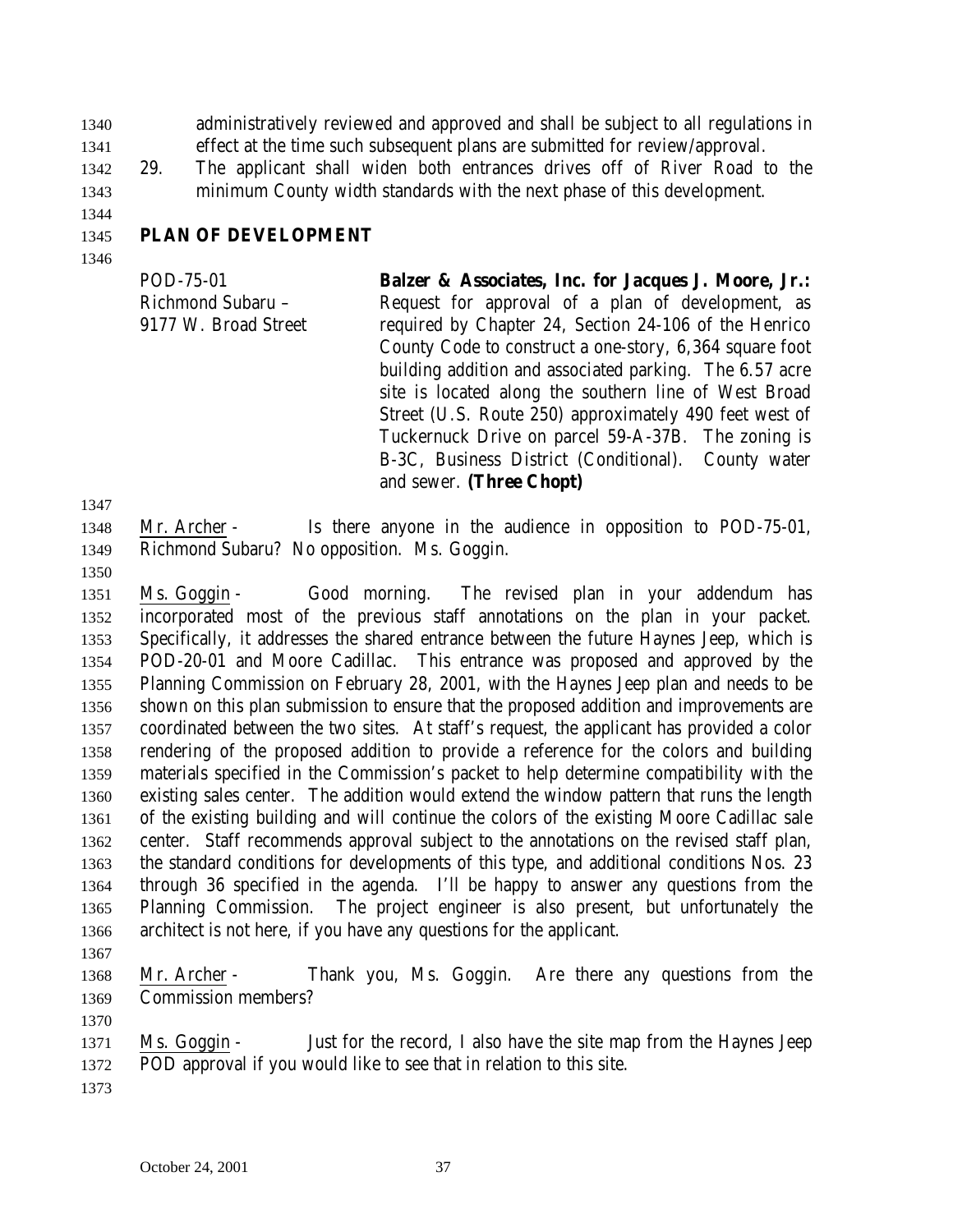| 1374<br>1375 | Mr. Kaechele -<br>from the exiting showroom? | This is a totally separate building, there's no through pass way                             |
|--------------|----------------------------------------------|----------------------------------------------------------------------------------------------|
| 1376         |                                              |                                                                                              |
| 1377         | Ms. Goggin -                                 | It's a totally separate building.                                                            |
| 1378         |                                              |                                                                                              |
| 1379         | Mr. Vanarsdall -                             | This is the old Hawthorne Volkswagen, isn't it?                                              |
| 1380         |                                              |                                                                                              |
| 1381         | Ms. Goggin -                                 | I think it's always been a Cadillac dealership. It was Jone's Motor                          |
| 1382         |                                              | Car Company, and it's now Moore Cadillac.                                                    |
| 1383         |                                              |                                                                                              |
| 1384         | Mr. Archer -                                 | All right. Are there any further questions? Do we need to hear                               |
| 1385         | from the applicant, Mr. Taylor?              |                                                                                              |
| 1386         |                                              |                                                                                              |
| 1387         | Mr. Taylor -                                 | No, Mr. Chairman. There is no opposition and I think that the                                |
| 1388         |                                              | staff has reviewed this case and the applicant was grandly responsive to providing us a      |
| 1389         |                                              | color rendering yesterday. We have gone over this, this, of course, is going to be next to   |
| 1390         |                                              | the planned jeep facility and on that one there is a shared entrance and that's incorporated |
| 1391         |                                              | in the design. So, as far as I am concerned, it is a complete package and it fits with the   |
| 1392         | neighborhood.                                |                                                                                              |
| 1393         |                                              |                                                                                              |
| 1394         | Mr. Archer -                                 | All right.                                                                                   |
| 1395         |                                              |                                                                                              |
| 1396         | Mr. Taylor -                                 | And with that, Mr. Chairman, I'll move approval of POD-75-01,                                |
| 1397         |                                              | Richmond Subaru - 9177 W. Broad Street, subject to the annotations on the plans, the         |
| 1398         |                                              | comments in the addendum, the standard conditions for developments of this type, and         |
| 1399         | additional conditions Nos. 23 through 36.    |                                                                                              |
| 1400         |                                              |                                                                                              |
| 1401         | Mr. Vanarsdall -                             | Second.                                                                                      |
| 1402         |                                              |                                                                                              |
| 1403         | Mr. Archer -                                 | The motion was made by Mr. Taylor and seconded by Mr.                                        |
| 1404         |                                              | Vanarsdall. All in favor of the motion say ayeall opposed say nay. The motion                |
| 1405         | carries.                                     |                                                                                              |
| 1406         |                                              |                                                                                              |
| 1407         |                                              | The Planning Commission approved POD-75-01, Richmond Subaru – 9177 W. Broad                  |
| 1408         |                                              | Street, subject to the standard conditions attached to these minutes the annotations on the  |
| 1409         |                                              | plans and the following additional conditions.                                               |
| 1410         |                                              |                                                                                              |
| 1411         | 23.                                          | The easements for drainage and utilities as shown on approved plans shall be                 |
| 1412         |                                              | granted to the County in a form acceptable to the County Attorney prior to any               |
| 1413         |                                              | occupancy permits being issued. The easement plats and any other required                    |
| 1414         |                                              | information shall be submitted to the County Real Property Agent at least sixty              |
| 1415         |                                              | (60) days prior to requesting occupancy permits.                                             |
|              | 24.                                          | The entrances and drainage facilities on W. Broad Street (U.S. Route 250) shall              |
| 1416<br>1417 |                                              | be approved by the Virginia Department of Transportation and the County.                     |
|              |                                              |                                                                                              |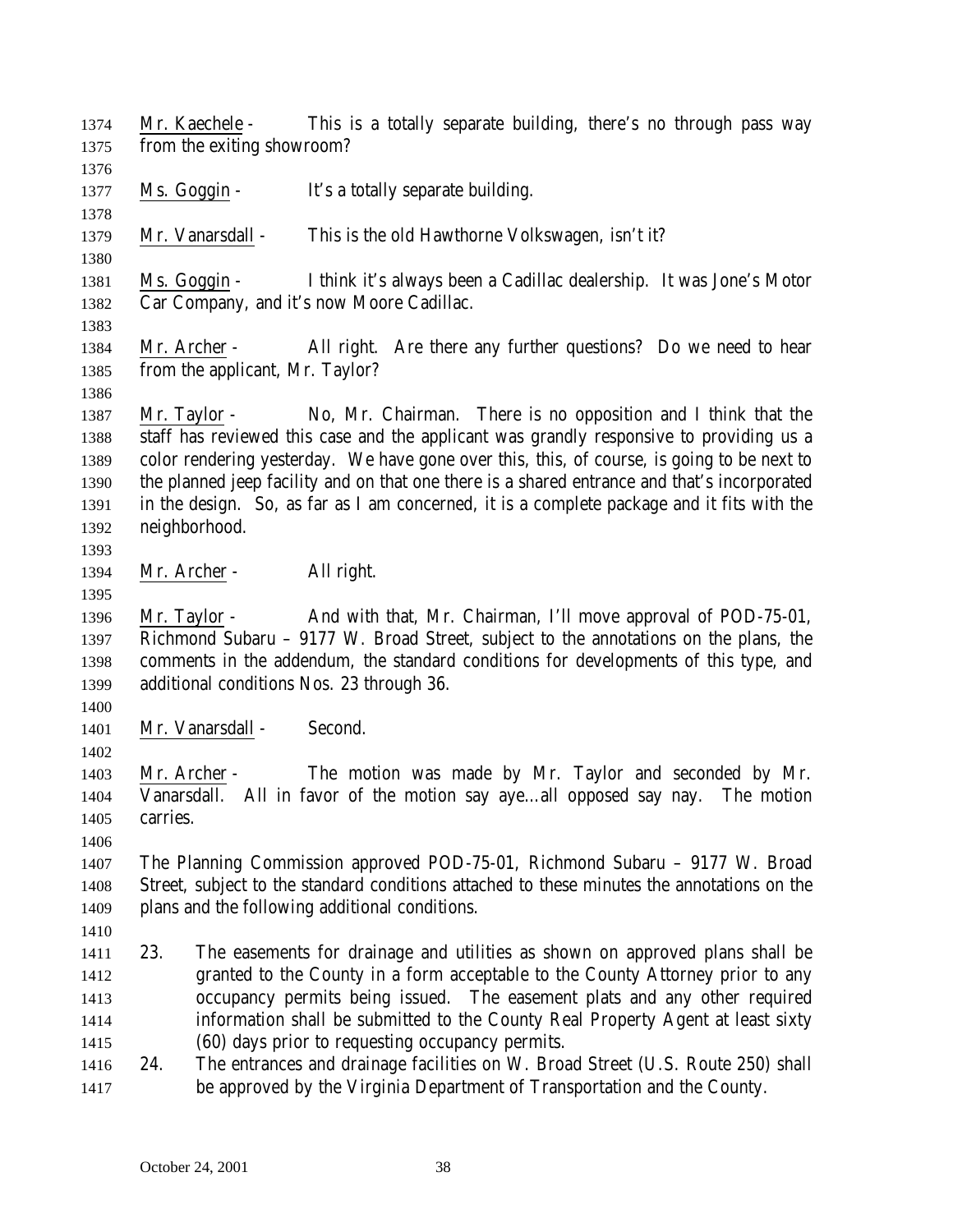- 25. A notice of completion form, certifying that the requirements of the Virginia Department of Transportation entrances permit have been completed, shall be submitted to the Planning Office prior to any occupancy permits being issued. 26. The developer shall provide fire hydrants as required by the Department of Public Utilities and Division of Fire. 27. A standard concrete sidewalk shall be provided along the south side of W. Broad Street (U.S. Route 250). 28. All repair work shall be conducted entirely within the enclosed building. 29. The proffers approved as a part of zoning case C-50C-81 and C-54C-83 shall be incorporated in this approval. 30. Any necessary off-site drainage and/or water and sewer easements must be obtained in a form acceptable to the County Attorney prior to final approval of 1430 the construction plans. 31. Deviations from County standards for pavement, curb or curb and gutter design shall be approved by the County Engineer prior to final approval of the construction plans by the Department of Public Works. 32. Storm water retention, based on the 50-10 concept, shall be incorporated into the drainage plans. 33. Insurance Services Office (ISO) calculations must be included with the plans and approved by the Department of Public Utilities prior to the issuance of a building permit. 34. Approval of the construction plans by the Department of Public Works does not establish the curb and gutter elevations along the Henrico County maintained right-of-way. The elevations will be set by Henrico County. 35. Approval of the construction plans by the Department of Public Works does not establish the curb and gutter elevations along the Virginia Department of Transportation maintained right-of-way. The elevations will be set by the contractor and approved by the Virginia Department of Transportation.
- 36. Evidence of a joint ingress/egress and maintenance agreement must be submitted to the Planning Office and approved prior to issuance of a certificate of occupancy for this development.

# **PLAN OF DEVELOPMENT & TRANSITIONAL BUFFER DEVIATION**

## **(Deferred from the September 26, 2001, Meeting)**

POD-60-01 Virginia Eye Institute - ASC Building – Huguenot Road **TIMMONS FOR SBB Associates:** Request for approval of a plan of development and transitional buffer deviation, as required by Chapter 24, Sections 24-106 and 24-106.2 of the Henrico County Code to construct a two-story, 14,315 square foot medical office building. The 2.68 acre site is located along the south line of Huguenot Road, approximately 1,100 feet west of River Road on parcel 126-A-8A. The zoning is B-1, Business District and O-1, Office District. County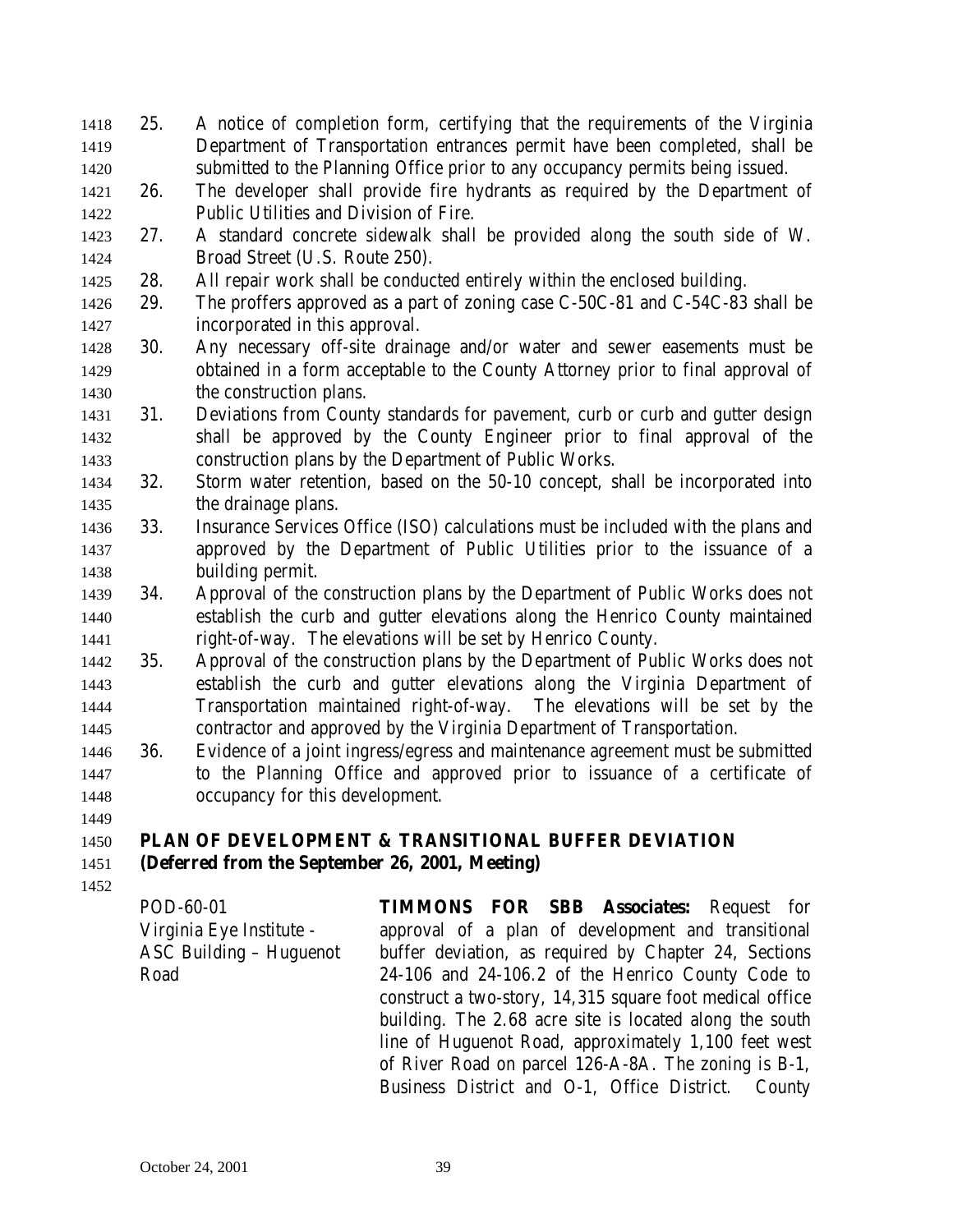#### water and sewer. **(Tuckahoe)**

 Mr. Archer - Is there anyone in the audience in opposition to POD-60-01, Virginia Eye Institute? We have opposition. Thank you, sir, we will get to you in a moment. Okay. Mr. Wilhite.

 Mr. Wilhite - Thank you, sir. This case was deferred from last month's meeting. At that time, they needed to act on a transitional buffer deviation request. There is an O-1/B-1 zoning line that runs right through the middle of this property. Staff supports the waiver of this requirement since this site function as an addition to the existing medical office building. Also, since that time, there has been a meeting with the applicant concerning the design of the building. We do have a revised rendering here today, which shows some changes to the canopy roof design over top of the entrance and 1465 some changes to the materials used on the building. The architect is here if you do have any questions about what's being proposed, as far as the changes. Staff is in a position to recommend approval of this plan.

- Mr. Archer All right. Are there any questions by Commission members for Mr. Wilhite?
- Ms. Dwyer This revised rendering then would just be submitted today, as of today.
- 

 Mr. Wilhite - Yes. They are going to provide us with a paper copy and it would be part of the record.

- Mr. Jernigan What's the exterior of this building?
- 1479 Mr. Wilhite A combination of metal and masonry construction.
- Mr. Taylor Looking at this, there are gray panels or gray sections and tan sections. Can you tell us the type of masonry? Is it stone or brick?
- Mr. Price My name is Ron Price and I'm with Odell Associates. I'm the architect for this project. The metal panel of gray is actually the metal panel that matches the existing Eye Hospital. It's kind of blue/silver. The block you are seeing there is a ground face masonry unit, 8 inches by 16 inches. It's going to be a neutral color, on the tan side. Fairly close to what that rendering represents. I guess, the specific color of that sample has not been selected at this time. If you have an opinion about that I'll be happy to listen to that.
- 
- Ms. Dwyer Maybe you could just expand a little bit on the features and virtues of this particular design and how it compares with the existing building.
-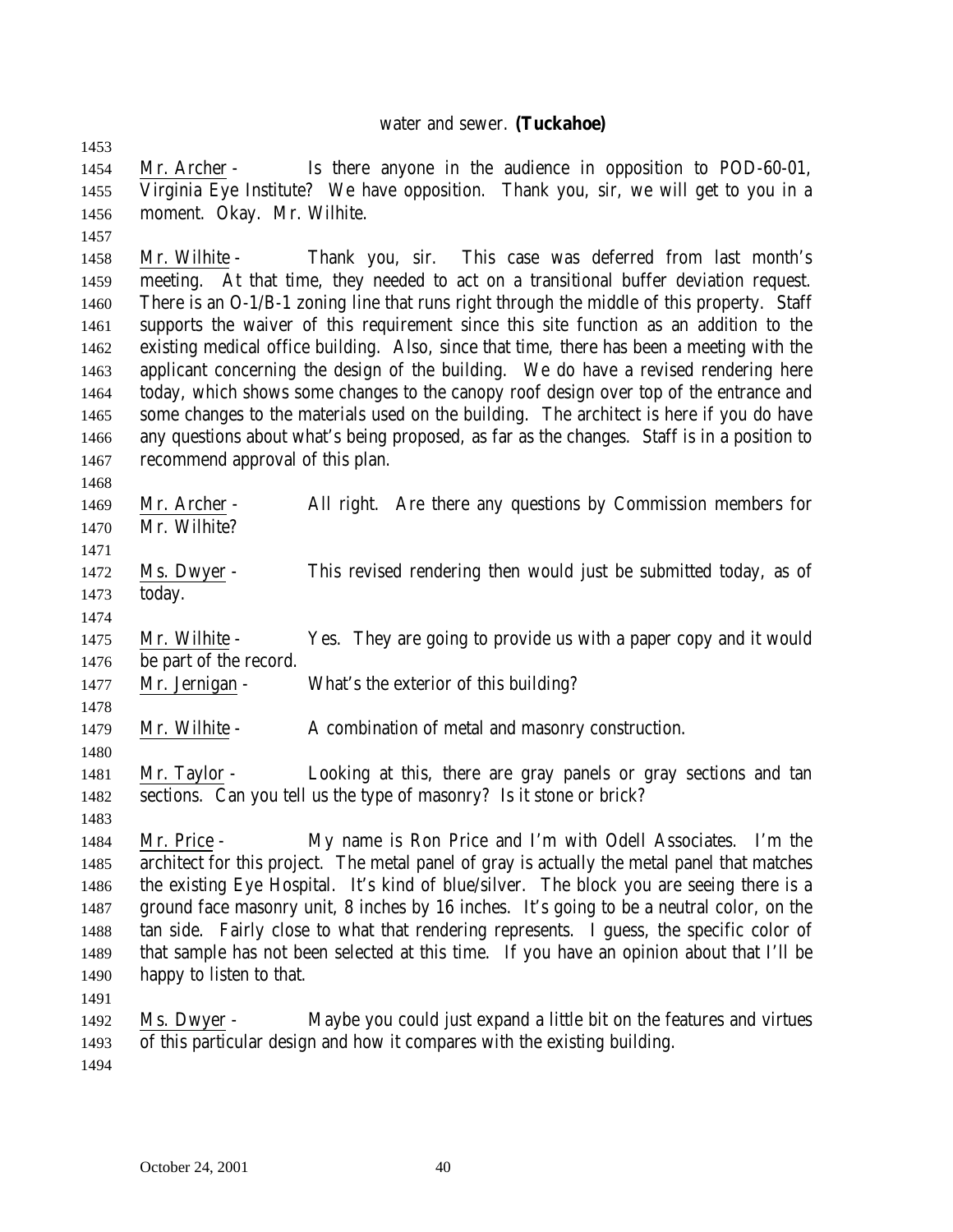Mr. Price - I'll be happy to. One thing, it is raised 12 feet above the floor because of the floodplain issue, so it does match floor to floor high of the existing. So, all the 14,000 square feet is on level two. There is a small lobby that you will see in that rendering on the far right (referring to rendering on the screen). So, you can walk in that lobby and take the stairs or elevator upstairs. There is no ramp like there is on the existing building. Beneath the building, which is screened by landscaping, is the physician parking. The employee/visitor parking is going to be around the outside. Again, the metal panel matches the existing building. The block is a fairly new material and that's almost…. It's been a warmer color it kind of match the new shopping center next door. The windows you are seeing there, that's the view facing Huguenot Road, that's what you will see when drive out Huguenot Road. We have a metal roof to match the existing building. We have a large glass window that kind of gives you a, I guess, a size view of what's going on inside and that's a two-story (piece?). The window to the left, that's the waiting room for the hospital itself. There's a small strip of windows on the far left; that's the recovery area. And, that's really about the only windows we need in this facility. We are trying to put all of that on Huguenot Road, just to kind of jazz up and make that front elevation as appealing as possible. So, again, it's more of a recall existing building. It's a simplified version of what's already there. Mr. Kaechele - You describe that gray panel as a metal panel, is that siding? Mr. Price - If you go out there now, it's the exact same material you see on the building right now. Mr. Kaechele - Is that aluminum siding? Mr. Price - That's correct, it's corrugated metal, so it's got a ribbed look. And, again, it's the same material as you see on the hospital right now. Mr. Taylor - Sir, as you say gray, it's not reflective is it? 1526 Mr. Price - No. 1528 Mr. Taylor - Is it low tones? Mr. Price - Correct. Mr. Vanarsdall - You say it is metal? Mr. Price - Yes, sir. Mr. Vanarsdall - And it won't rust, I'm sure. Mr. Price - No, it won't rust. It's a painted metal, that's correct.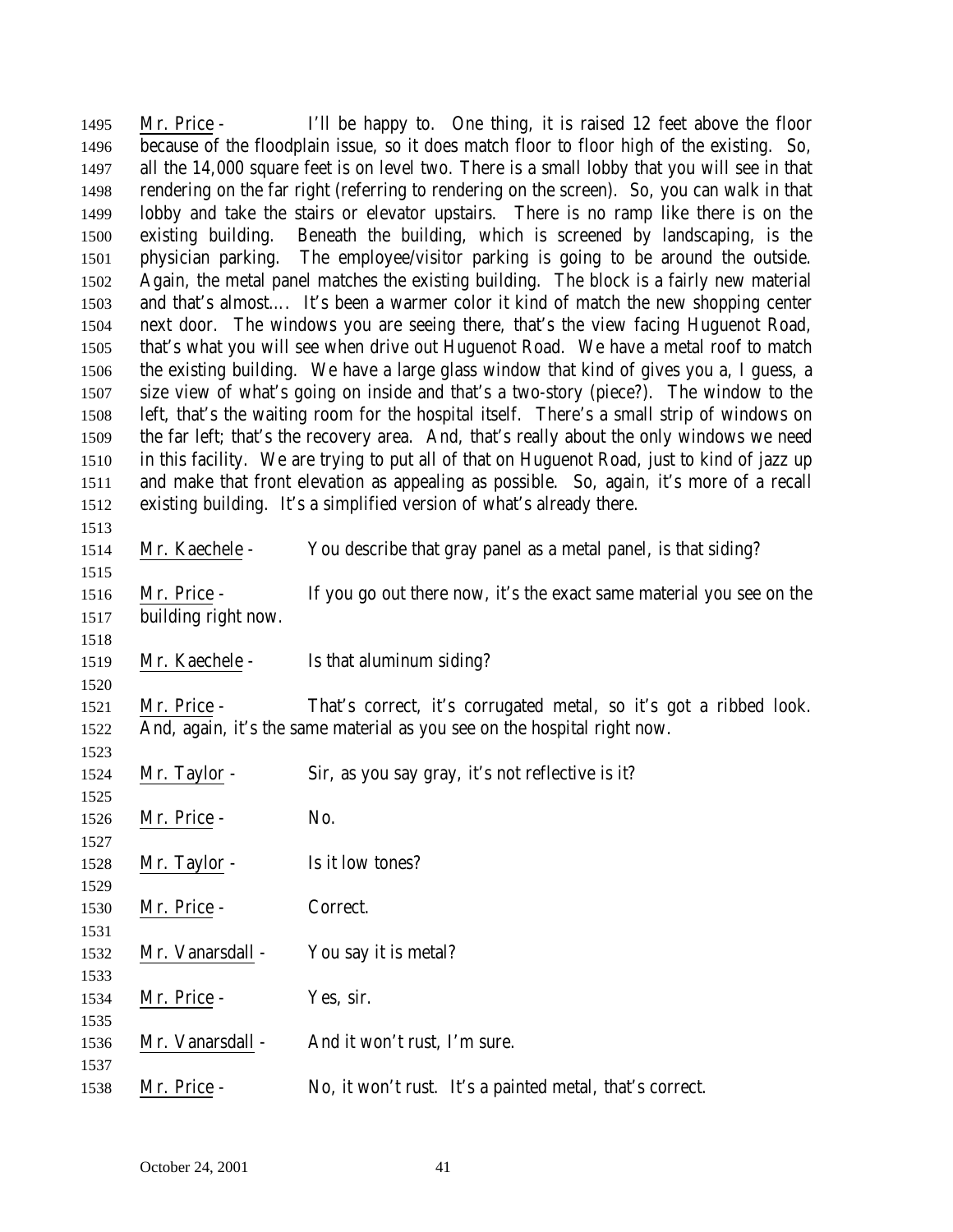Mr. Taylor - The interesting feature that you state is that this is going to be above the floodplain. Mr. Price - That's correct. Mr. Taylor - That indicates that there's basically no utilities up to about level eight. Mr. Price - That's correct. The only thing we have below that is actually the stair and the elevator. But, in the time of a flood, the elevator will be raised up so the elevator is not affected, but the pit in the lower level would be suspect. But, nothing else is beneath that line. Mr. Taylor - In the event of flooding, you would assume that the James River is going to take over and flow right through the lower level of that. Mr. Price - That's correct. Mr. Taylor *-* With that, of course, we don't want to put a dam in the way of Mother Nature, so I would guess that the siding is meant to either be hydraulic stream line or capable of being carried away. Mr. Price - If you look at the far right. I have drawn some holes down low. There are holes on that first floor all the way around this building that will allow air and water to go through this building. Mr. Taylor - Well, what about trees and logs and such? Mr. Price - I can't speak for trees and logs. I guess there is always an issues with trees and logs. Mr. Taylor - Mother Nature is not going to sort those out and the question of safety, I think…. If we start accumulate trees and logs, the hydraulic load is going to be such that there may be a point that this entire structure will float. At what state do you think that might be? Mr. Price - Well, I think the structure is actually a concrete frame, concrete columns. The skin you are seeing down there could be just knocked off. It's not going to jeopardize the structure integrity of the building to have any kind of debris to hit that in a flood situation. The metal panels themselves may be damaged and dented but I doubt the structure will not be impacted.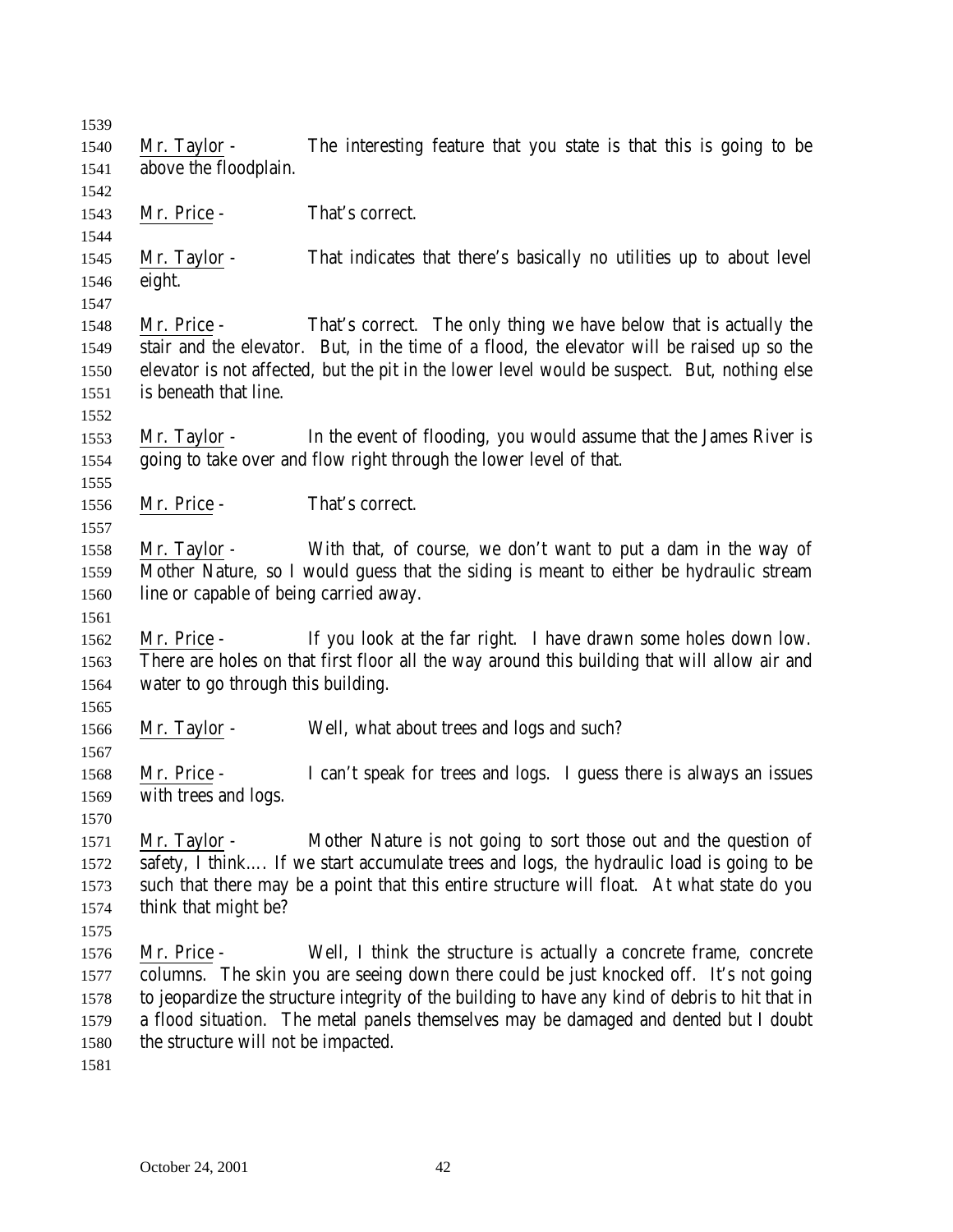| 1582 | Mr. Taylor -                            | So, structurally there will be piles that can substantially resist                        |
|------|-----------------------------------------|-------------------------------------------------------------------------------------------|
| 1583 | trees, floating debris and other stuff. |                                                                                           |
| 1584 |                                         |                                                                                           |
| 1585 | Mr. Parker -                            | Yes.                                                                                      |
| 1586 |                                         |                                                                                           |
| 1587 | Mr. Taylor -                            | But everything else might be capable of being carried away.                               |
| 1588 |                                         |                                                                                           |
| 1589 | Mr. Parker -                            | Could be, that's correct.                                                                 |
| 1590 |                                         |                                                                                           |
| 1591 | Mr. Taylor -                            | Now, on a happier note. Looking at the size of the floor plan.                            |
| 1592 |                                         | How many patients can you treat in here at one time?                                      |
| 1593 |                                         |                                                                                           |
| 1594 | Mr. Parker -                            | Kathy, correct me if I'm wrong (referring to lady in the audience).                       |
| 1595 |                                         | There could be 40 visitors, I think, could be waiting there at one time. Is that correct? |
| 1596 |                                         |                                                                                           |
| 1597 | Kathy -                                 | (Speaking from her seat) On an average 25 patients a day, as many                         |
| 1598 | as 40 a day.                            |                                                                                           |
| 1599 |                                         |                                                                                           |
| 1600 | Mr. Taylor -                            | And these are all ambulatory, I understand.                                               |
| 1601 |                                         |                                                                                           |
| 1602 | Kathy -                                 | Yes.                                                                                      |
| 1603 |                                         |                                                                                           |
| 1604 | Mr. Taylor -                            | There's no overnight residence at this facility.                                          |
| 1605 |                                         |                                                                                           |
| 1606 | Kathy -                                 | Absolutely.                                                                               |
| 1607 |                                         |                                                                                           |
| 1608 | Mr. Taylor -                            | So, in the event, of a flood, there wouldn't be any patients that                         |
| 1609 |                                         | would reasonably be there or couldn't be quickly removed.                                 |
| 1610 |                                         |                                                                                           |
| 1611 | Mr. Price -                             | That's correct.                                                                           |
| 1612 |                                         |                                                                                           |
| 1613 | Mr. Vanarsdall -                        | Do you want to repeat the number she gave because I'm not sure if                         |
| 1614 | we picked it up on the tape or not?     |                                                                                           |
| 1615 |                                         |                                                                                           |
| 1616 | Mr. Price -                             | I think we said 25 per day would be an average patient load,                              |
| 1617 | maybe up to 40.                         |                                                                                           |
| 1618 |                                         |                                                                                           |
|      |                                         | Thank you. Those are all of the questions that I have.                                    |
| 1619 | Mr. Taylor -                            |                                                                                           |
| 1620 |                                         |                                                                                           |
| 1621 | Mr. Archer -                            | All right. Is there anybody else? We did have opposition so could                         |
| 1622 | you please come forward.                |                                                                                           |
| 1623 |                                         |                                                                                           |
| 1624 | Mr. Bostic -                            | Good morning. My name is Bryan Bostic and I live at 6500                                  |
| 1625 | <b>Westham Station Road.</b>            |                                                                                           |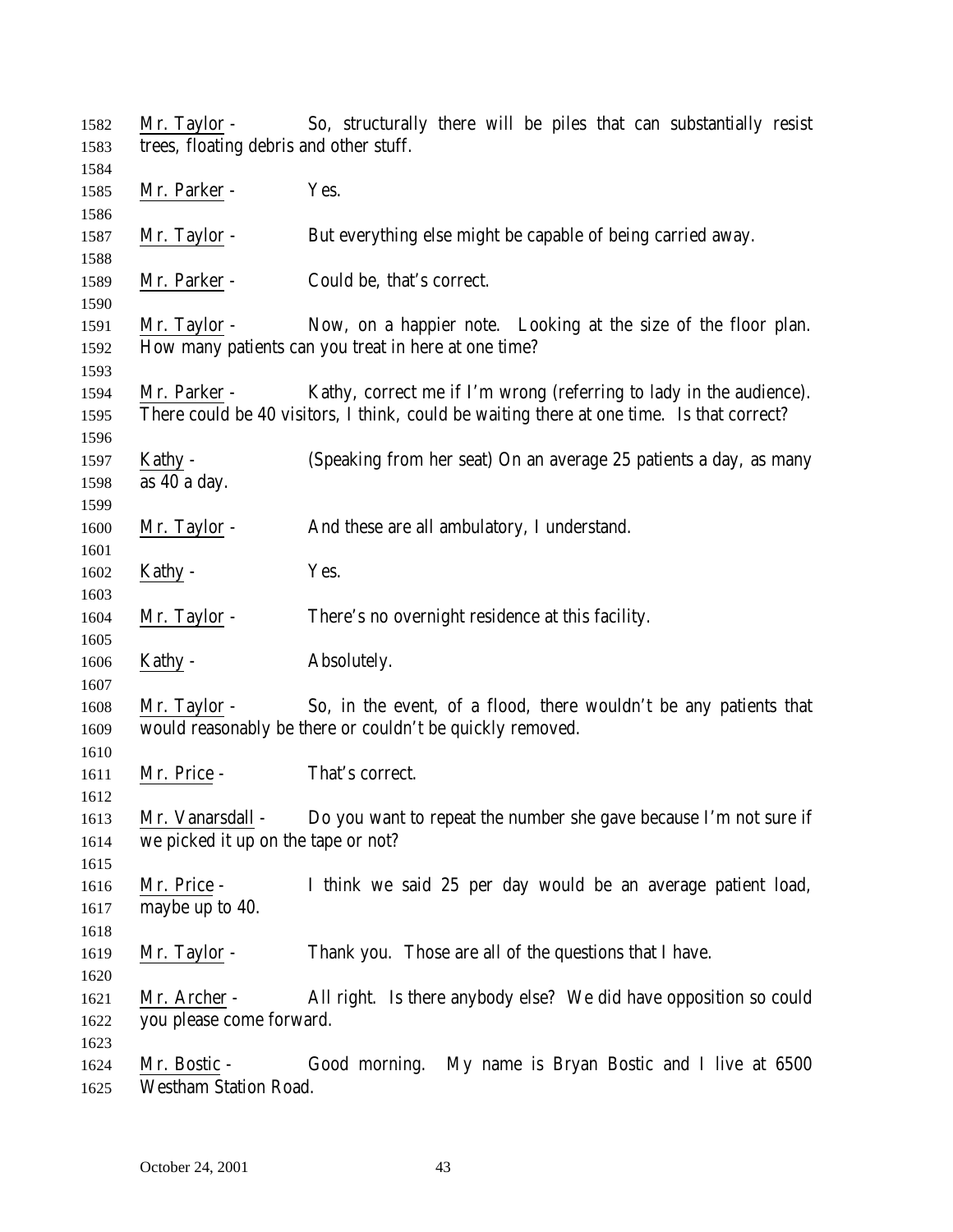Mr. Archer - Good morning, Mr. Bostic.

 Mr. Bostic - If you could put back up the drawing again I would appreciate it. I'm here on behalf of the neighbors that live in and around Westham Station Road and on Panorama Road and on Kanawha Drive. My property is the R-1 directly to the left of the Eye Center (referring to rendering on the screen). It's a five and a half-acre parcel. Our neighborhood has great, great, concern over the traffic issues that are created with the new River Road Shopping Center but not with our neighbors with the Eye Center. They are excellent neighbors. We backed the project for them, but we also want noted that they also would also like a stop light and has requested a stop light some two and a half years ago. We are very concerned about accidents that have occurred. We know that there are elderly constituents that participate at the eye institute. We do not want their safety to be jeopardized nor do we want the safety of our children. The neighborhood has changed. We now have young families present. We also know that the bridge construction, at some point, will take place and we have renderings of that bridge and a stop light would dramatically impact the cost of that structure and I have that from engineers with VDOT as well. So, on the record, we would like a traffic light considered for the intersection and Kanawha Drive and Huguenot Road in order to better control the traffic flow in and around that area while at the same time, noting that this will save tax payers dollars for a future construction of the Huguenot bridge. Thank you.

- Mr. Archer Thank you, sir. Are there any questions?
- Ms. Dwyer I guess I'm not following how the stop light saves money in the construction of the Huguenot Bridge or the reconstruction of it.
- 

 Mr. Bostic - Well, in discussing the current plans with VDOT and with County engineers, there was a plan for Westham Station Road, which currently comes off of Huguenot as a very small 12-foot junction, really. It's not even a real road. That would not be needed. And the plan was for that to be an off ramp and to raise Panorama eight feet higher to meet Code. That would no longer be necessary. In order to do that, they would also have to put an enormous drainpipe underneath that road. So, the structure of Westham Station Road, where it meets Panorama, all would raise eight feet above its current position. At the same time, as you can see my driveway, links out up from Panorama that would be heavily impacted from and encroachment standpoint. I'm not opposing the bridge reconstruction, I'm sure it's falling down at this point, but I am saying, as a taxpayer, a large taxpayer, that we do not need Westham Station Road to be reconstructed the way it's planned. The only way that can happened is if there is a stop light present on Huguenot Road. So there are two reasons; One, safety because as you well know by supercharging that bridge to what they are calling a two-lane bridge, which is two and a half time larger than the current design, it will be four lanes, rated at 55 mph and we don't think that that is in the best interest of the Eye Institute or the neighborhood. Now, is that a matter for here today, probably not? But it is a matter,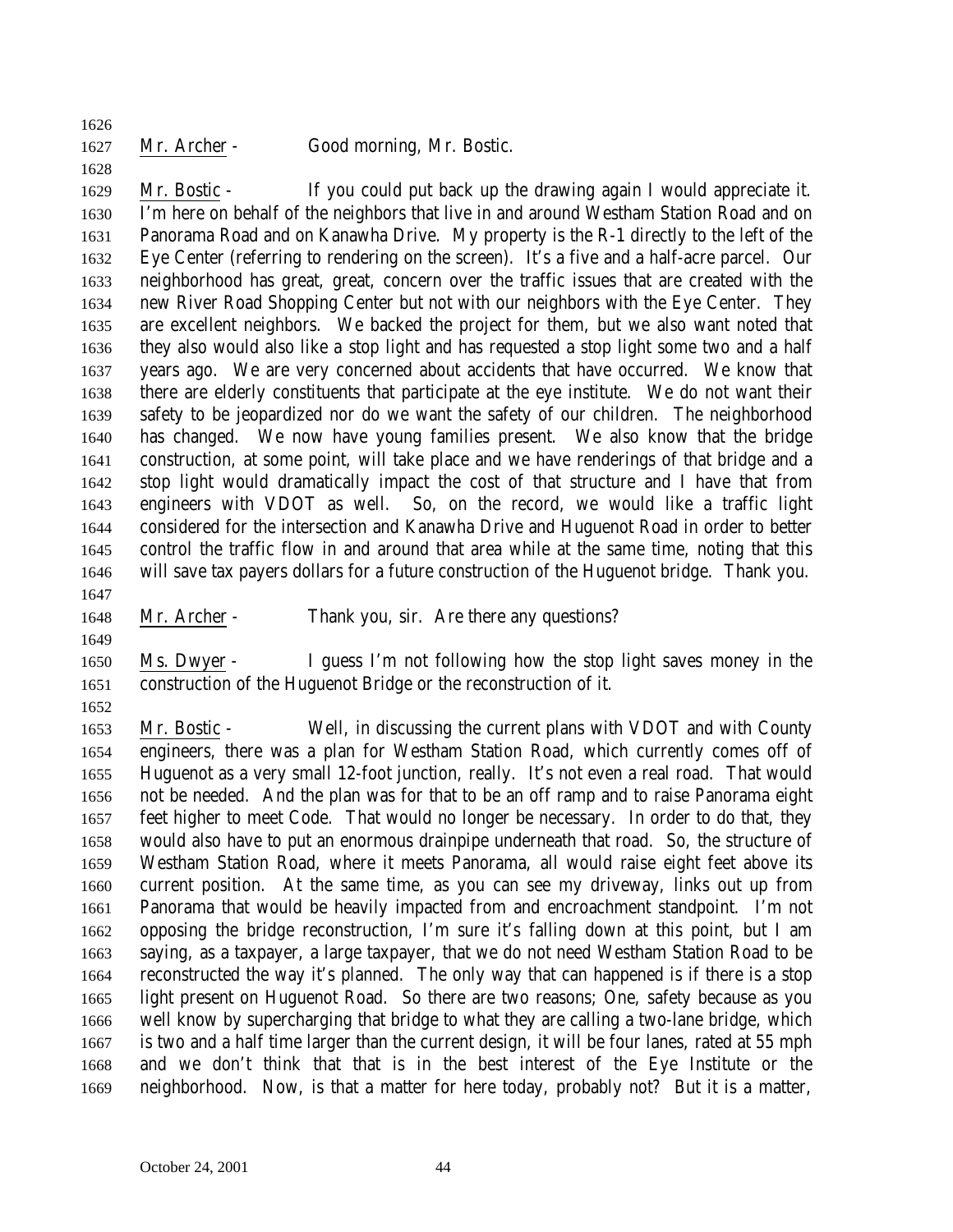from a traffic light standpoint when it comes to that intersection and how it impacts the Eye Institute, our neighborhood and the rest of that development in that corridor.

 Ms. Dwyer - I know you have spoken to Mr. Eure because you were here last month and you are aware, I'm sure, that VDOT is beginning to have hearings on bridge design.

 Mr. Bostic - I am aware of that and participating in that actively. I just want it on the record here that our friends at the Eye Institute also would like a stop light there for their constituents and I'm sure that Mr. Lacy and the other owners of River Road Shopping Center would encourage a stop light at some point as well. I'm sure they didn't want to have to pay for it, and I'm sure that was the issue at the time. But, as a resident of the area who watches this traffic everyday, we are greatly concerned about that intersection.

Ms. Dwyer - Thank you, Mr. Bostic.

1687 Mr. Bostic - Thank you.

Mr. Vanarsdall - Mr. Eure is here.

 Ms. Dwyer - I know. I was just going to ask Mr. Eure if you would just speak briefly, not to the Huguenot Bridge issue, necessarily, because we all understand that's a VDOT matter and not one that we have any control over here today. But, if you would speak briefly to the stop light issue. I know it came up before with the shopping center and if you would just summarize the traffic engineer's point of view on putting a stop light at this intersection.

 Mr. Eure - Yes, ma'am. Good morning. My name is Todd Eure, Traffic Engineering. The issue with a traffic signal at the crossover…. I've spoken with VDOT traffic engineering folks several times over the course of the last month. They are doing projections there and they are anticipating full build out of the Eye Institute as well as the shopping center and taking existing counts and projecting added traffic on top of that to look at what the ultimate needs are. I have not heard back from them as far as any conclusions. So, I assume that they have not completed their full review, but I'll be glad to share that with Mr. Bostic and anybody else that's interested once we get the results. And, at the same time, consideration does need to be taken into what the ultimate design of Huguenot Road, in relation to the bridge replacement, is to…. I'm not as familiar with the proposed plans as Mr. Bostic is in terms of the grade changes with the roads and so forth. But, I can relay my conversation with him after last month's meeting with Bob Thompson, Public Works Director, make him aware of the issues and the concerns. We will certainly be glad to follow up with him as we get feedback from VDOT.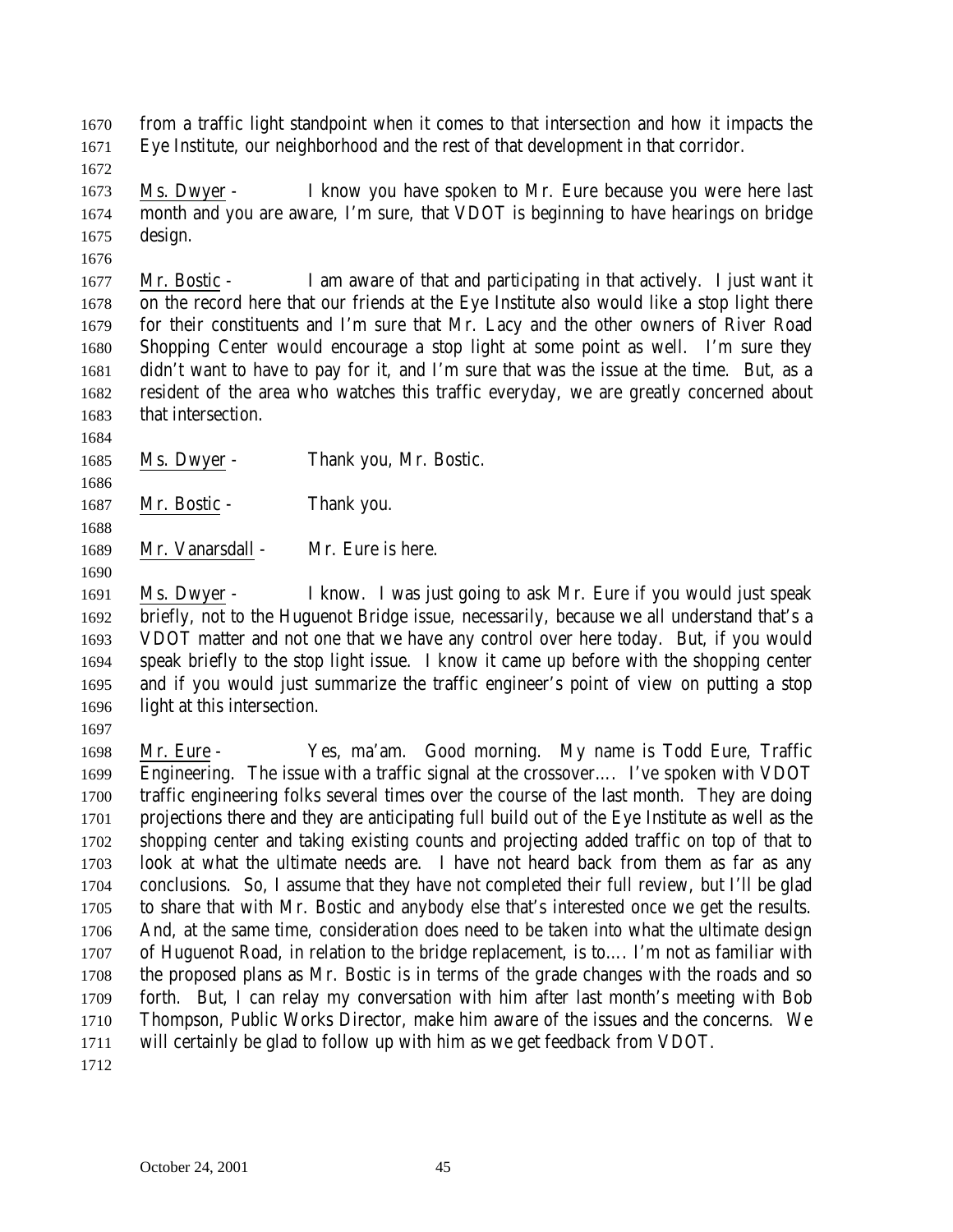Ms. Dwyer - Okay. As far as placing a stop light here, at this particular location, is that something that the traffic engineer's office would support and if so, why or if not, why?

1717 Mr. Eure - Well, as with any location, we support the insulation of a signal if it meets warrants. Warrants consider everything from traffic volumes on your main road, your side streets, and in this case driveways. As well as your accident history and type of accidents. And, as we discussed last time, outside of the public forum, we did do a very in-depth analysis at this crossover, prior to the shopping center POD. And, we looked very closely at the type of accidents that were occurring there because there had been some concern about, I guess, a huge number of accidents, which there has been along this whole corridor of Huguenot but we've focus on the crossover itself and…. I don't have the numbers with me, but there had been some accidents that would be correctable by a traffic signal at that location, ankle-type accidents. That's something that VDOT is updating, that accident analysis, because that's several years old now and they are looking at the full accident history and whether the insulation of a signal would actually help that situation. As we tell citizens that call us on a daily basis requesting traffic signal, that they don't always solve the problem, sometimes they make the problem worst. And I'm not saying that's the case here, but that's the reason that they have to do a very careful analysis of the location to see if they think the signal is going to be the long term best solution in conjunction with the bridge project.

 Ms. Dwyer - And there were issues, as I recall, about traffic backing up onto the bridge. There are issues about the proximity of existing stop light a little farther east, I guess, of this location and concerns about putting a stop light there. There are a number of very real, I guess as a real downside to putting a stop light there. If the spread was wider between this location and the location of the bridge and you had a stoplight, then certainly would be something more viable. I would like to say also, my understanding, that costs was not a factor in not putting a stop light in there when the shopping center went in. That was not an issue at all. I believe Mr. Bostic may be under the misimpression that it was, but it was not. Also, is it true that if we put a stop light here now, not that we have the authority to do that, but that wouldn't necessarily change what VDOT is going to do in terms of bridge design.

- 
- 

 Ms. Dwyer - I think I understood, maybe I misunderstood Mr. Bostic to say that if we have a stop light here, then VDOT will be less inclined to have to have the kind of design that would impinge on his property.

 Mr. Eure - That issue I can't speak to because that goes back to the issue with realigning Westham Station and during the grade changes and retaining walls and all of those issues, and I have not been as heavily involved in the meeting with VDOT as Mr. Bostic has, so that I can really speak to that, but as far as certainly putting in a traffic signal now would be, I think, a big concern from the standpoint of the backup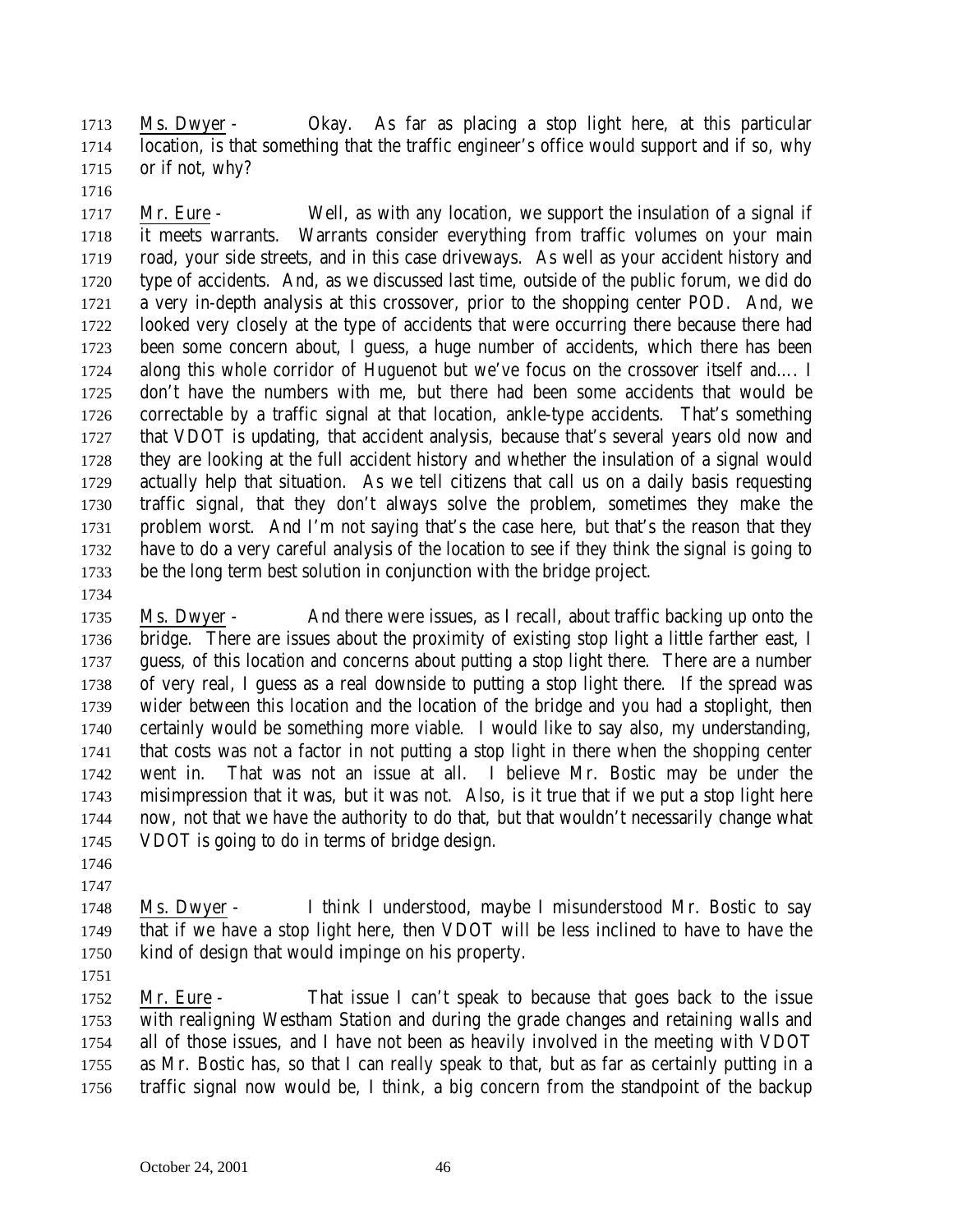and the sight distance available, the available sight distance that we would have for traffic coming off of the bridge without long curves, and what we don't want to do is take, take a potential problem with angle accidents that we have now by not having a signal and making the problem, changing the problem and making it worse by having backed up traffic stopped at the signal coming off of the bridge and having an increase in rear end accidents, and certainly with the bridge redesigned, if consideration is given to a traffic signal, which VDOT is looking at, then we'd be looking at, hopefully, a better alignment of the bridge that would allow a better line of sight to this intersection. 

 Ms. Dwyer - So, VDOT, whether or not a traffic signal is placed is here now, that is certainly an option that VDOT will consider as one of the alternatives available in designing the bridge. So, it would not necessarily preclude the grade changes that they are considering, but it may be considered as one alternative.

1771 Mr. Eure - I would agree with that, yes.

 Ms. Dwyer - Getting to the matter at hand, the issue before us today, we have property that is both zoned B-1 and 0-1. Could you comment briefly on, this is actually to be used as 0-1 for an office-type facility and will not be used as a commercial use, which could be under its zoning, so could you expound a little bit on the traffic advantages of using this as an office as opposed to a business.

 Mr. Eure - Sure. Certainly with the use they have there and what they are proposing with the addition, the traffic generation numbers are much lower than they would be with many business uses, and the pattern of traffic arriving and leaving the site is a little bit more diverse than it could be with a business use, and that is always a big concern with, with access locations, what your distribution of traffic is. Everybody is coming and leaving at once. For example, if you have a restaurant with a heavy lunch-time usage, for example, of morning usage, you have more traffic concern issues than if it is a facility like this that is, by the nature of their business, spreads the arrivals and departures over the course of a day.

 Ms. Dwyer - The volume is lower and the traffic pattern is spread out over the course of the day as opposed to having heavy peaks. That is what I am looking for. OK. Thank you. I don't have any more questions.

 Mr. Kaechele - Well, do you have a traffic count for Huguenot Road through this area today? Do you happen to have that with you?

 Mr. Eure - I did not bring those numbers with me. I am sorry, sir. If I can think back what we had a couple of years ago, I believe we are – don't quote me on this but I'm going on record – I think we are upper 30,000 vehicles per day, but I am not 100% sure, and if that is something that you want specific numbers on, I'd be glad to follow up with it.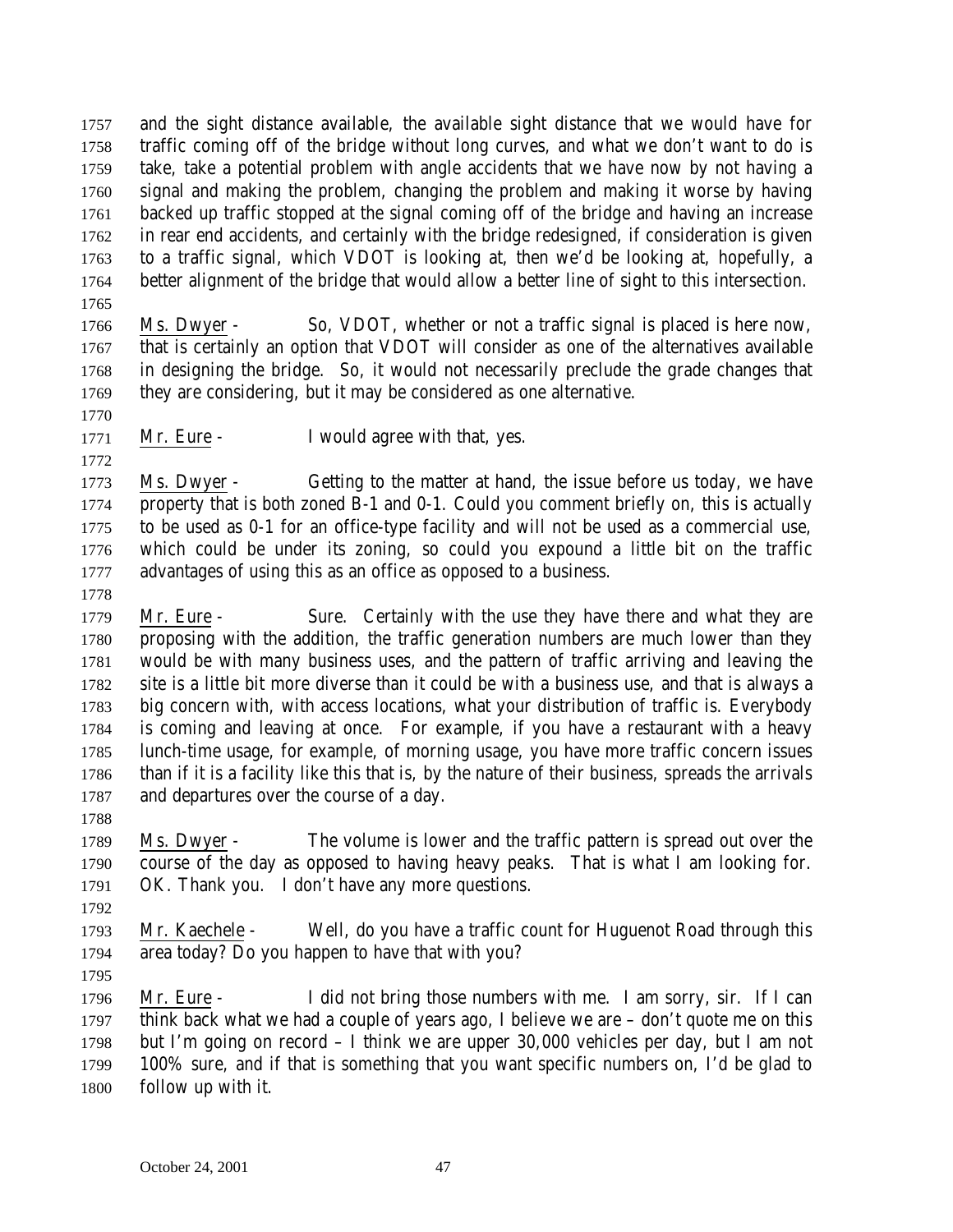Mr. Kaechele - I was just curious, and then I guess VDOT has the ultimate jurisdiction on this signal.

 Mr. Eure - That is correct. Both the bridge as well as Huguenot Road up to the City line are VDOT maintained facilities, but the County is actively involved in the Huguenot Road project and that is being handled at this point in time at least by Chesterfield.

 Ms. Dwyer - Are you involved with VDOT or who is representing the County in these meetings?

 Mr. Eure - Most of the meetings so far, Bob Thompson, Public Works, has been involved in the meetings, and I am sure that as the project progresses more of the staff and Public Works will be involved.

 Mr. Taylor - Mr. Eure, on that project for the bridge, for the VDOT project, there is an area here where it is four lanes up by the B-1 area, and I would presume that a traffic study would start there and do Huguenot Bridge, Westham Station Road, Panorama Drive, and Kanawha Drive in its entirety, both for traffic flow and for safety, and I would think that, at that time, that there would be some thought given to widening certainly and merging with Panorama and Kanawha and the grade in there. Because as I remember going over there, the grades are not, grades are something that have to be carefully considered in the design of the bridge, so it seems to me that between Huguenot – between the time you get to the edge of the river and you are up to the area of four lanes, which I guess is maybe the property line between Richmond and Henrico County, or our jurisdiction and VDOT's jurisdiction, could we be assured that that higher avenue, that starts at the four lanes, all the way through the (unintelligible), Kanawha Drive, Panorama Drive, and Westham Station Road is going to be studied comprehensively and together with regard to the lane width, grades, elevations, merging and lights?

 Mr. Eure - Yes, sir. That is what VDOT is looking into, the entire section of roadway, because obviously you don't want to build a bridge without consideration of what it is tying into, and what effects along that segment of road are, and, consequently, that also requires them to look at the neighborhood that is adjacent to the roadway where Mr. Bostic lives and the surrounding streets right there, and how to best tie those into the existing roadway, and deal with the grades that we have out there.

 Mr. Taylor - Yes, and I think to the extent that is done and good engineering principles applied, and I am sure that they will, if Mr. Bostic keeps his eye on that, I am sure there are going to be lots of opportunities for public meetings, public input, and public review. So, it is a matter, I think, of staying abreast of what the County is doing in their overview, and then VDOT, what they are doing in terms of their design,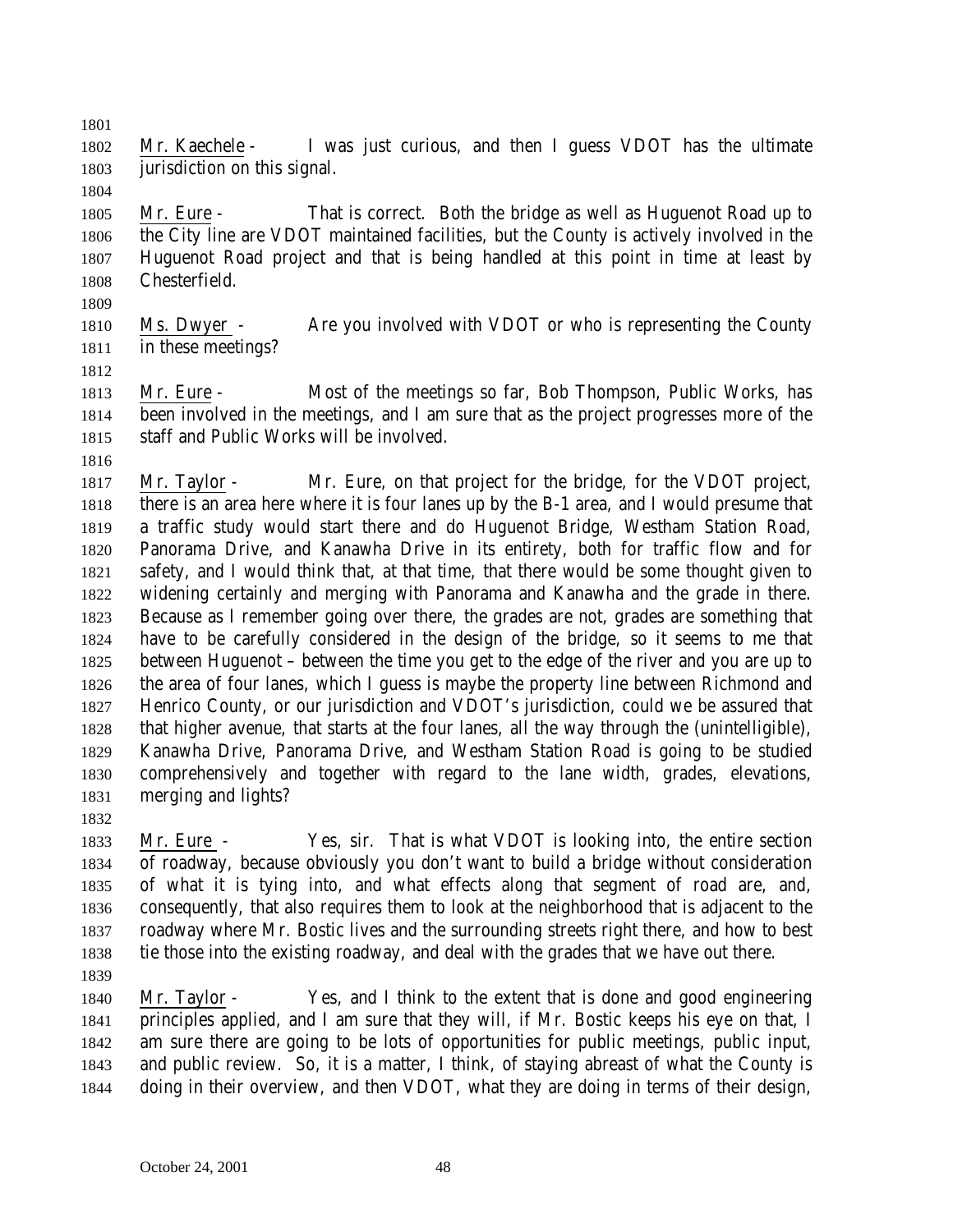and I believe there are requirements for public hearings by VDOT of that entire design before funding and before proceeding with the project. Am I correct? Mr. Eure - Yes, sir. If there is anything that VDOT does well, it is that they hold a lot of public meetings on projects, so there are many meetings to come on this because they do not have final approved plans yet, so that will be something that will be at least several meetings in the foreseeable future. Mr. Taylor - And Henrico is pretty adept at public meetings, too. 1855 Mr. Eure - We do our best. Mr. Taylor - So I just wanted to make sure that Mr. Bostic was assured that there will be lots of opportunities for public scrutiny, private scrutiny, staff scrutiny, zoning people scrutiny and Planning Commission scrutiny. Mr. Eure - Absolutely, and I got Mr. Bostic's card at the last meeting and the only reason I had not contacted him between then and now is because I have not heard anything back from VDOT as far as their analysis of the intersection, but I will be glad to follow up with him personally once I hear from them. Mr. Taylor - With regard now to Case POD-60, the entrance that I see going into the Eye Center is right across from Kanawha Drive. This, I guess, begs the question that this, that the location of the entrance at this point, is that futuristic in your view? Mr. Eure - That is already an existing entrance in there. They are just going to use it as it still is. Mr. Taylor - That will be respected in the final design? 1876 Mr. Eure - Yes, sir. Mr. Taylor - Do the grades and everything match? 1880 Mr. Eure - Well, I assume that they do. I think if the...you are talking about 1881 the grades where the bridges are going to tie back in? Mr. Taylor - I guess I would mean the elevation match, as you come out of the Eye Institute and the elevation of Huguenot Road at that point, which then becomes the approach to the bridge, that they all have to be matched, and I guess that it is VDOT's requirement to match that up so that traffic flows freely, and at that point in time that would be the opportunity to address traffic signals and turning radius and details of that type. Correct?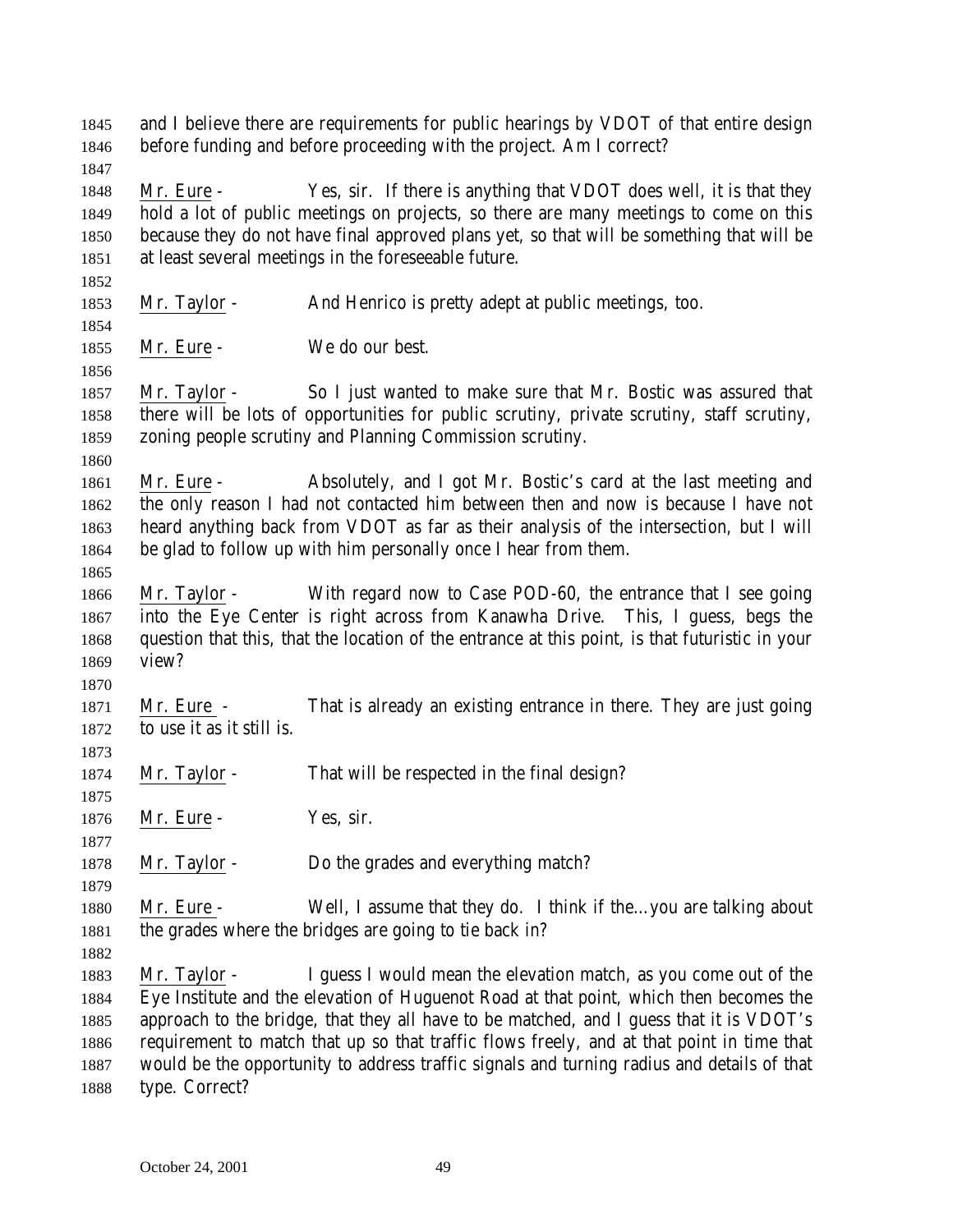Mr. Eure - Yes, sir. I would assume that VDOT would have the bridge grade tied back into the existing grade prior to the intersection at the Eye Institute. Mr. Taylor - My thought would be that the approach to the bridge would tie all the way back to the four-lane width. Correct? 1896 Mr. Eure - Correct. Mr. Taylor - I have no further questions. Thank you very much. Mr. Vanarsdall - Todd, I have a question. You mentioned they had had accidents there? 1903 Mr. Eure - Yes, sir. Mr. Vanarsdall - Is that at the intersection there in front of the shopping center? Mr. Eure - The shared entrance the shopping center has with the Eye Institute, and when the POD came in for the shopping center, there was a lot of concern and interest from the adjacent neighbors about the accident hazards at that intersection, and we did a detailed analysis, listed all of the accidents for about a five-year period. As for as what the potential causes were and there were a number of angle accidents there. Again, I don't have the figures. Mr. Vanarsdall - There were some fatalities there as I remember. I know of two that were done there. 1917 Mr. Eure - In that vicinity? Yes, sir. Mr. Vanarsdall - Thank you. Ms. Dwyer - Were they at that intersection or were they, some of them were on the bridge or related? Mr. Eure - On the approach to the bridge, I believe one of them, and there had been one on the bridge itself. Mr. Vanarsdall - And one was at the driveway past the Chatham Square. That driveway there, a lady got killed. Mr. Eure - I mean it is, certainly the whole segment of road through there has had a long accident history, and to some degree that is a result of the volume of traffic that we have out there, but there are some other issues that need to be looked at, and that is what VDOT is in the process of doing.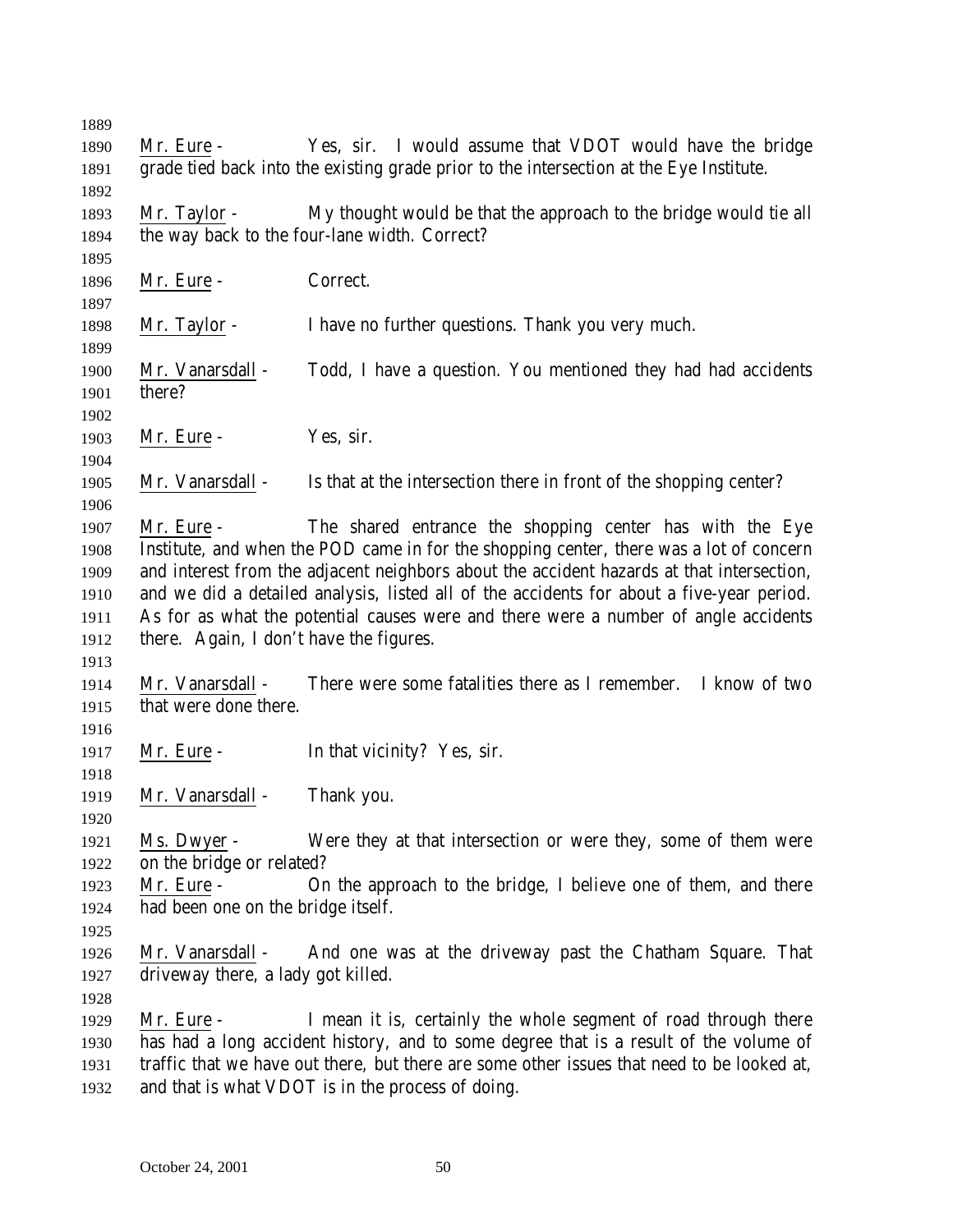Mr. Archer - Thank you, Mr. Eure. All right. No further discussion. Ms. Dwyer.

 Ms. Dwyer - About the traffic, I think I will address that now. I think as far as this particular case is concerned, the traffic impact is much less with this proposed development than it could be if this were developed as a matter of right, in accordance with this B-1 zoning, so I think in terms of the traffic generated and the spacing of the traffic throughout the day, we are in a much better position to be looking at this development than we could be otherwise, so while it may add a few more cars to this particular intersection, they are fewer cars than could be added by right if this were developed for B-1. So, traffic-wise, this is a good scenario.

 My colleagues on the Commission know that I am a real advocate for roads, particularly having the Commission stick to the Major Thoroughfare Plan that we have adopted, and this is one of the reasons why this and some other intersections and the road systems we have in the Tuckahoe area, which were designed for far less traffic, and which cannot be improved without major trauma to existing development, and this is just one of those situations where if a stop light could be put there and we would know that it would be appropriate and, in fact, improve the safety and not actually make the situation less safe, then certainly we would do that. The Traffic Engineer tells us it is a little more complicated than that, because of the configuration of the roads that currently exist because the development already exists, so there are no easy solutions to the traffic issue. I think the County, Mr. Eure, Mr. Thompson, are aware of the traffic issues here and we will do everything that is humanly possible to do to make this as safe a thoroughfare as it can possibly be. The other reality is this is a State road, a VDOT road, and so we have to work certainly through the State and there is a governmental entity that dictates what will happen here. So, I hope, Mr. Bostic, that we have assured you that we will do what we can as a staff, as a County, to insure that this is a safe a roadway as it can be made retroactively, considering the existing development and increasing traffic loads. 

 As far as the development itself, I will move to approve POD-60-01, Virginia Eye Institute – ASC Building – Huguenot Road, including the revised architecturals that were received today, including annotations to the plan and standard conditions for developments of this type, and conditions Nos. 23 through 29, but I will add No. 9 Amended, which requires the applicant to come back for Planning Commission review of their landscape plan.

1972 Mr. Vanarsdall - Second.

 Mr. Archer - OK. Motion by Ms. Dwyer and seconded by Mr. Vanarsdall. All in favor of the motion say aye. All opposed say no. The ayes have it. The motion carries. Mr. Kaechele abstained.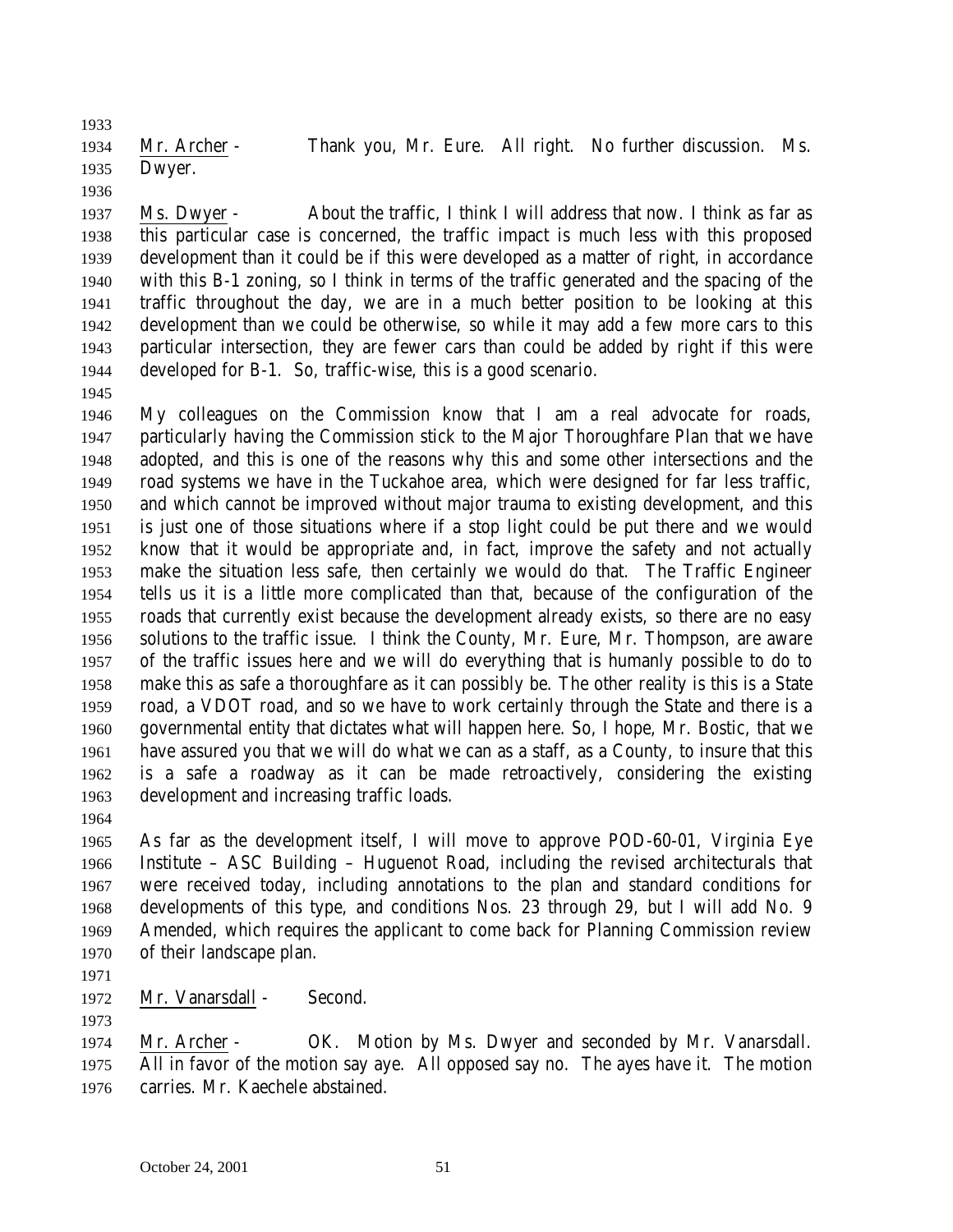The Planning Commission approved POD-60-01, Virginia Eye Institute – ASC Building – Huguenot Road, subject to the revised architectural plans, the annotations on the plan, the standard conditions attached to these minutes for developments of this type, and added conditions No. 9 Amended and the following additional conditions Nos. 23 through 29.

- 23. The easements for drainage and utilities as shown on approved plans shall be granted to the County in a form acceptable to the County Attorney prior to any occupancy permits being issued. The easement plats and any other required information shall be submitted to the County Real Property Agent at least sixty (60) days prior to requesting occupancy permits.
- 24. The developer shall provide fire hydrants as required by the Department of Public Utilities and Division of Fire.
- 25. Outside storage shall not be permitted.
- 26. Deviations from County standards for pavement, curb or curb and gutter design shall be approved by the County Engineer prior to final approval of the construction plans by the Department of Public Works.
- 27. Insurance Services Office (ISO) calculations must be included with the plans and approved by the Department of Public Utilities prior to the issuance of a building permit.
- 28. Evidence of a joint ingress/egress and maintenance agreement must be submitted to the Planning Office and approved prior to issuance of a certificate of occupancy for this development.
- 29. A VDOT standard concrete sidewalk shall be provided along the south side of Huguenot Road from the eastern property line to the Huguenot Bridge. The applicant may escrow sufficient funds for construction of said sidewalk in conjunction with future improvements to the Huguenot Bridge.
-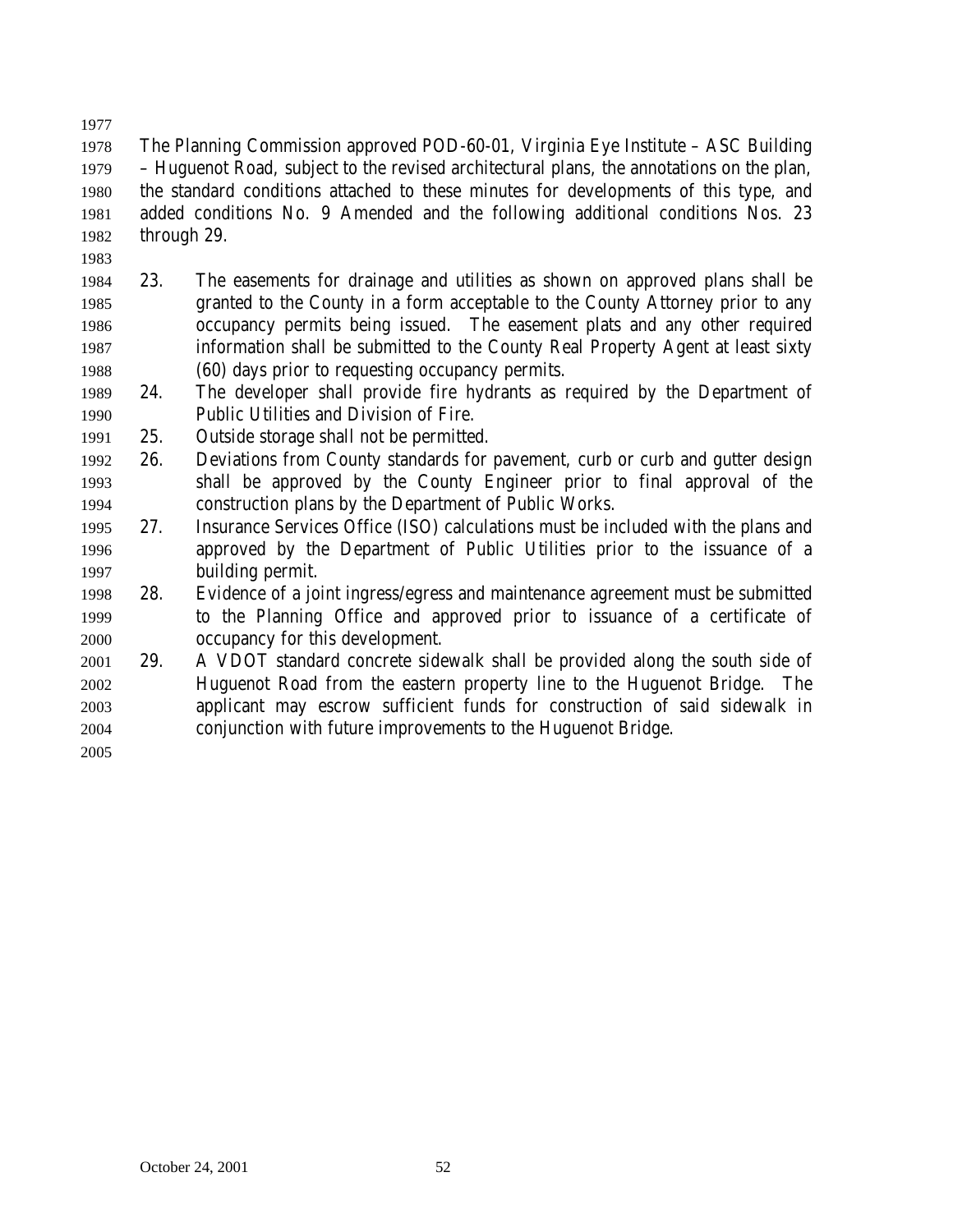#### **LANDSCAPE PLAN**

| $LP/POD-32-99$        | <b>Steve Harvey for St. Paul's Baptist Church: Request</b>                   |
|-----------------------|------------------------------------------------------------------------------|
|                       | St. Paul's Baptist Church - for approval of a landscape plan, as required by |
| <b>Creighton Road</b> | Chapter 24, Sections $24-106$ and $24-106.2$ of the                          |
|                       | Henrico County Code. The 46.27 acre site is located                          |
|                       | on the south line of Creighton Road, approximately                           |
|                       | 1,200 feet east of Cedar Fork Road on parcel 130-A-                          |
|                       | 20. The zoning is A-1, Agricultural District, and ASO                        |
|                       | District (Airport Safety Overlay District). (Varina)                         |

Mr. Archer - Is there opposition to St. Paul's Baptist Church? All right.

 Ms. News- Good morning, Mr. Chairman. The revised plan, which is being distributed, now addresses staff's one main comment, which was to provide additional landscaping along Creighton Road. The applicant will be providing a combination of Red Maple Trees, Yoshino Cherries and Nelly Stevens Hollies in this area. The plan has been annotated to shift the trees back from the right of way a minimum of 8 feet, and to take the cherry trees and pull them closer to the parking lot. The trees right now are proposed in a single line, and we feel we could make better use of that space. The applicant has agreed to that. Staff believes this planting, in combination with the generous landscaping of the ceremonial entrance to the church, will be an attractive addition to the Creighton Road Corridor. An adjacent neighbor, Ms. Betty Walters, who is present, has requested that the church provide an additional 10 Evergreen trees adjacent to the rear property line in an area where the buffer is thin. It is this area right here (referring to slide). The church has indicated they are willing to accommodate this request. The trees will be shown on the final plan. This plan was received after the deadline, so it will be necessary to waive the time limit. With that said, staff recommends approval of the revised plan, as annotated, subject to the standard conditions for landscape plans. I will be happy to answer any questions. 

 Mr. Archer - Thank you, Ms. News. Are there any questions for Ms. News from the Commission?

 Mr. Jernigan - Mr. Chairman, I went over this a lot with her yesterday in a meeting and I think they have met all of the criteria that is required on this.

- Mr. Archer All right. Anything else? All right. Mr. Jernigan.
- Mr. Jernigan Do we need to waive the time limits?
- Ms. News Yes, sir. This plan was received after the deadline.
-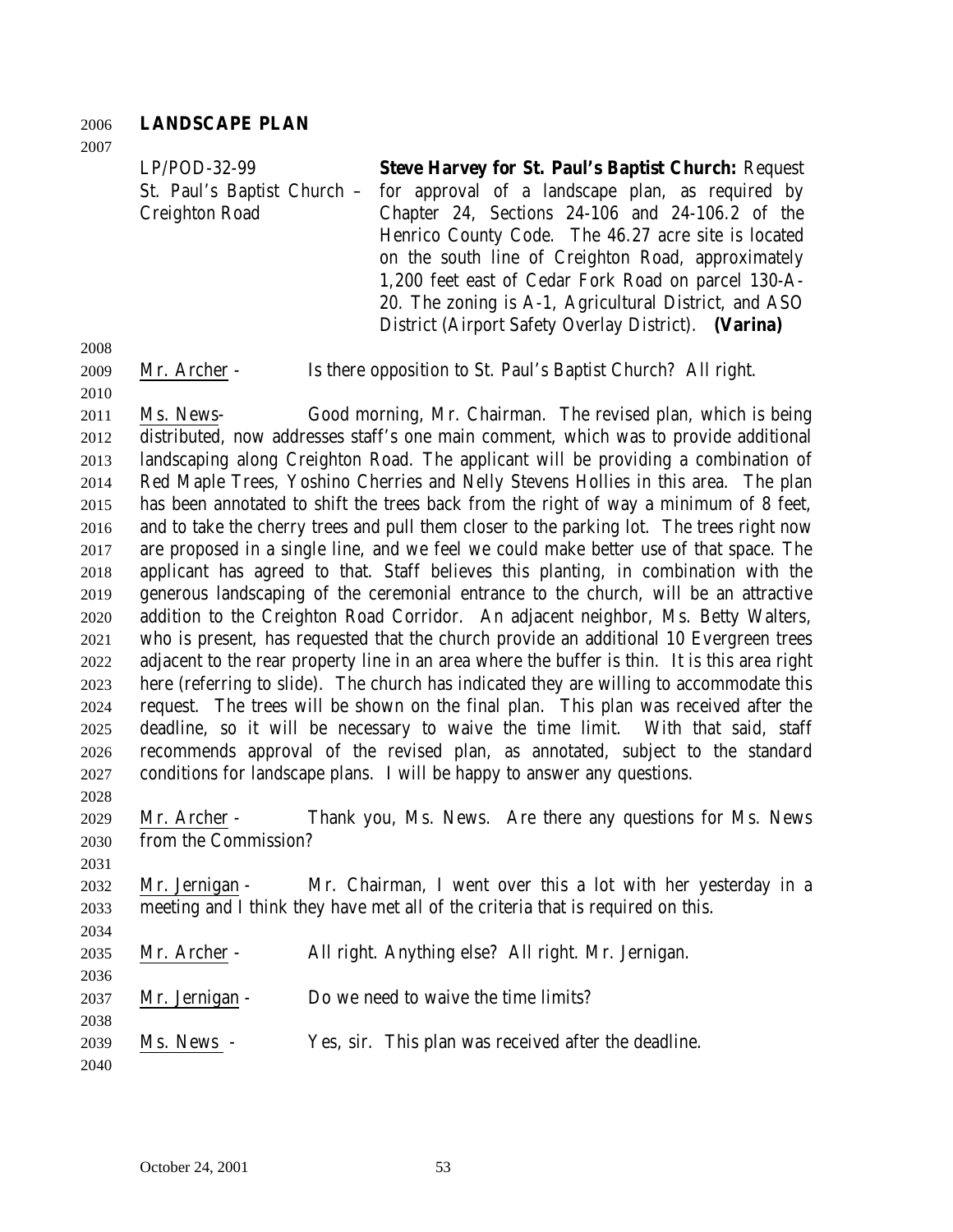Mr. Jernigan - OK. I make a motion that we waive the time limits on LP/POD- 32-99. Mr. Taylor - Second. Mr. Archer - Motion by Mr. Jernigan and seconded by Mr. Taylor. Ms. News - Excuse me, Mr. Chairman. I believe Ms. Walters may want to speak. Mr. Archer - We will hold the motion for a moment. Good morning, ma'am. Ms. Walters - Good morning. I am Betty Walters and I live off of the property to the south of this. My concern was that there was very little of a buffer; a natural buffer there, and for my protection and I would think for theirs, too, that they would like better screening in that particular area. My property is on the market and I don't know what might be there. At least, for my protection right now I would like to see a buffer along that whole area, and I think this would make that possible, and that was my reason for feeling that way. I think that has been answered. Ms. Dwyer - So your concerns have been taken care of? Ms. Walters - Yes. Actually, the back part of this is not included, I understand today. That is for some future development, and because there should be a buffer left there, there is some natural buffer material that was left by the nursery that abandoned this property. If they don't get rid of all of that, that would still suffice, I think for that area, but this is, it was my understanding it was only the front part of this property that is being approved today for the landscaping. Thank you. Mr. Jernigan - Ms. Walters, I rode through there yesterday and it looked like you had a fair amount of buffering across the back side. There's trees and all through there. Ms. Walters - On the back, to me? Mr. Jernigan - Yes, ma'am. On the back side. Ms. Walters - It is up on the high part, there is some. There are some natural cedars in there, but the lower view of it, it is, I don't think a rabbit could get through it. It is briars, poison ivy, honeysuckle, just a little of everything, and, of course, the foliage of those trees won't be there when winter comes, and that was the reason that I had hoped that it could be something along there that would block it. Thank you. Mr. Archer - Thank you, Ms. Walters.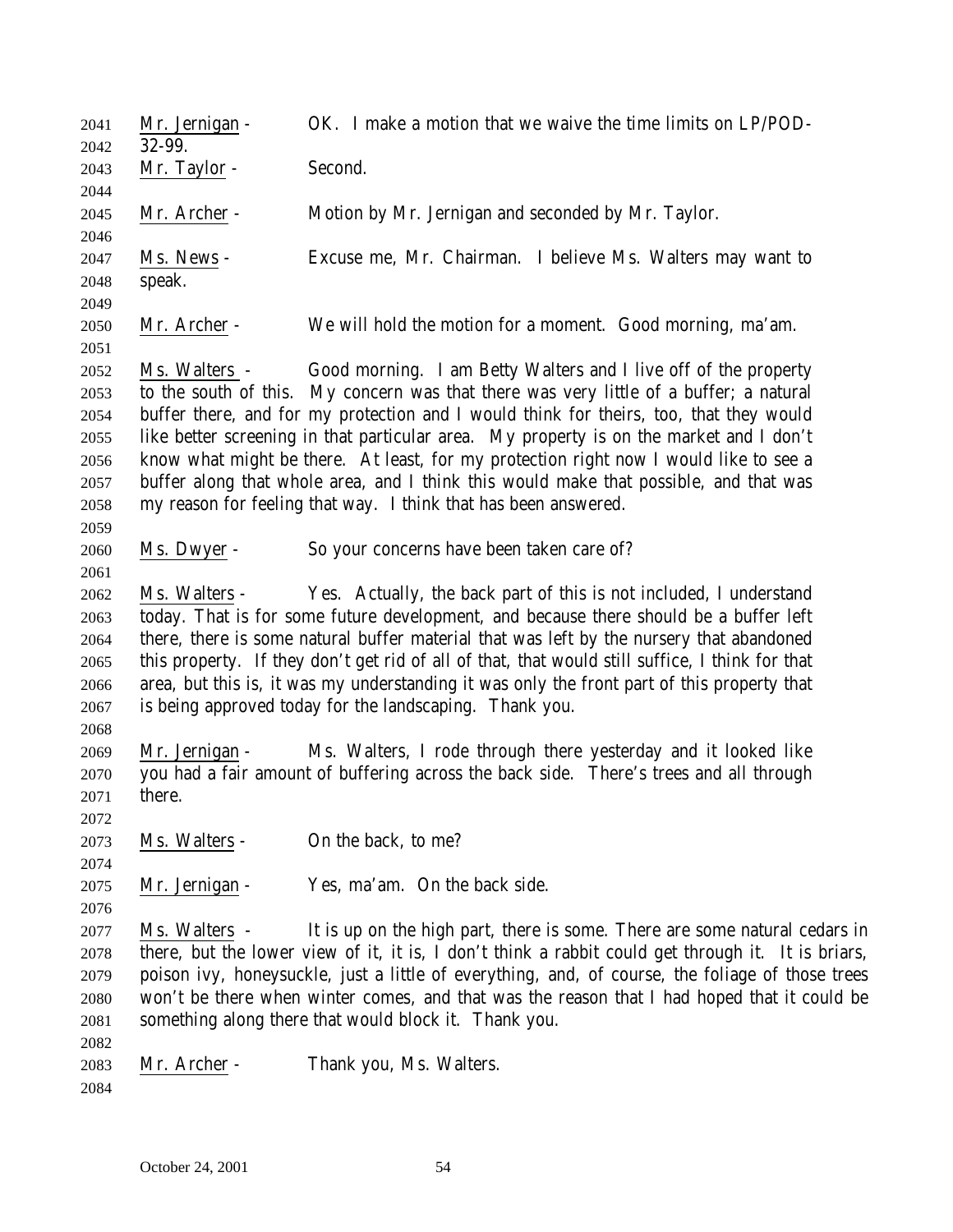October 24, 2001 55 Ms. News - Yes. What Ms. Walters is asking for is provision of 10 Evergreen trees in this area right here (referring to slide), and the church has already agreed to do that. So we will be annotating the final plan to add those trees. I think she is just expressing her concerns, but they have been satisfied. Mr. Taylor- Where is her residence? Just south of the…that over there? Ms. News - This whole property (referring to slide). Mr. Taylor - So that is quite a distance from her house, too? And that is all treed in there? Ms. News - No. There is a heavy buffer of woods along this area. There is a large BMP in this area, but there is a thick stand of trees here (referring to slide), and this area is all a combination of wooded areas, wet areas, old landscape material that was left from the nursery. And this whole area has not been touched except for the installation of the septic system in the center of it, but there is substantial existing landscaping all around this. She was referring to around the back, at a later date, to get approval to do this area (referring to slide), and we may want to look at doing some more screening along the property line right there (referring to slide). Mr. Taylor - Is that area between where the marker is now where you have it, and her house a clear field, or it that wooded? Ms. News - I believe it is clear on her property, but there are all woods and plants, existing plant material, on this property (referring to slide). Mr. Jernigan - Would you like to speak again, ma'am? Ms. Walters - I just want to say I think it is about a 13-acre field between my house and their property there. I have sold part of my property to the Nature Conservatory, but I still have 195 acres. Mr. Archer - All right. Mr. Jernigan. I believe you were about to waive the time limits. Mr. Jernigan - Mr. Chairman, I would like to make a motion to waive the time limits on landscape plan LP/POD-32-99, on October 24, 2001. 2127 Mr. Taylor - Second. 

Mr. Jernigan - Thank you, ma'am. Ms. News. You rode out there and I spoke

to you. I mean, what is your opinion?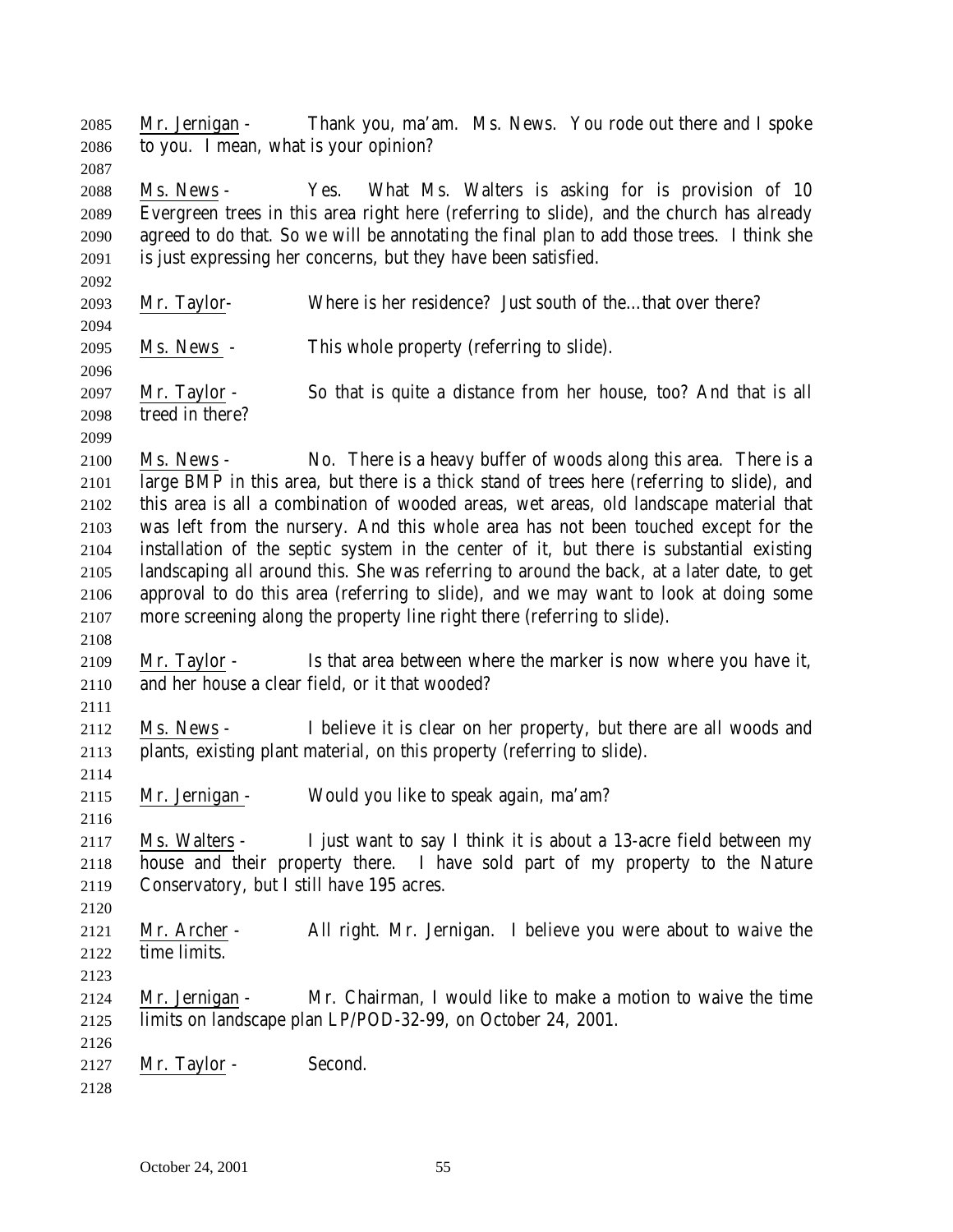| 2129 | Mr. Archer - Motion by Mr. Jernigan and seconded by Mr. Taylor. All in               |
|------|--------------------------------------------------------------------------------------|
| 2130 | favor of the motion say aye. All opposed say no. The ayes have it. The motion is     |
| 2131 | granted. Mr. Kaechele abstained.                                                     |
| 2132 |                                                                                      |
| 2133 | The Planning Commission voted to waive the time limits on LP/POD-32-99, St. Paul's   |
| 2134 | Baptist Church - Creighton Road.                                                     |
| 2135 |                                                                                      |
| 2136 | Mr. Chairman, I'd like to move for approval of Landscape Plan<br>Mr. Jernigan -      |
| 2137 | LP/POD-32-99, with standard conditions for landscape plans.                          |
| 2138 |                                                                                      |
| 2139 | Mr. Vanarsdall -<br>Second.                                                          |
| 2140 |                                                                                      |
| 2141 | Motion made by Mr. Jernigan and seconded by Mr. Taylor. All<br>Mr. Archer -          |
| 2142 | in favor say aye. All opposed say no. The ayes have it. The motion is granted.       |
| 2143 |                                                                                      |
| 2144 | The Planning Commission approved Landscape Plan for LP/POD-32-99, St. Paul's         |
| 2145 | Baptist Church - Creighton Road, subject to the revised plan, the annotations on the |
| 2146 | plan and the standard conditions for landscape plans.                                |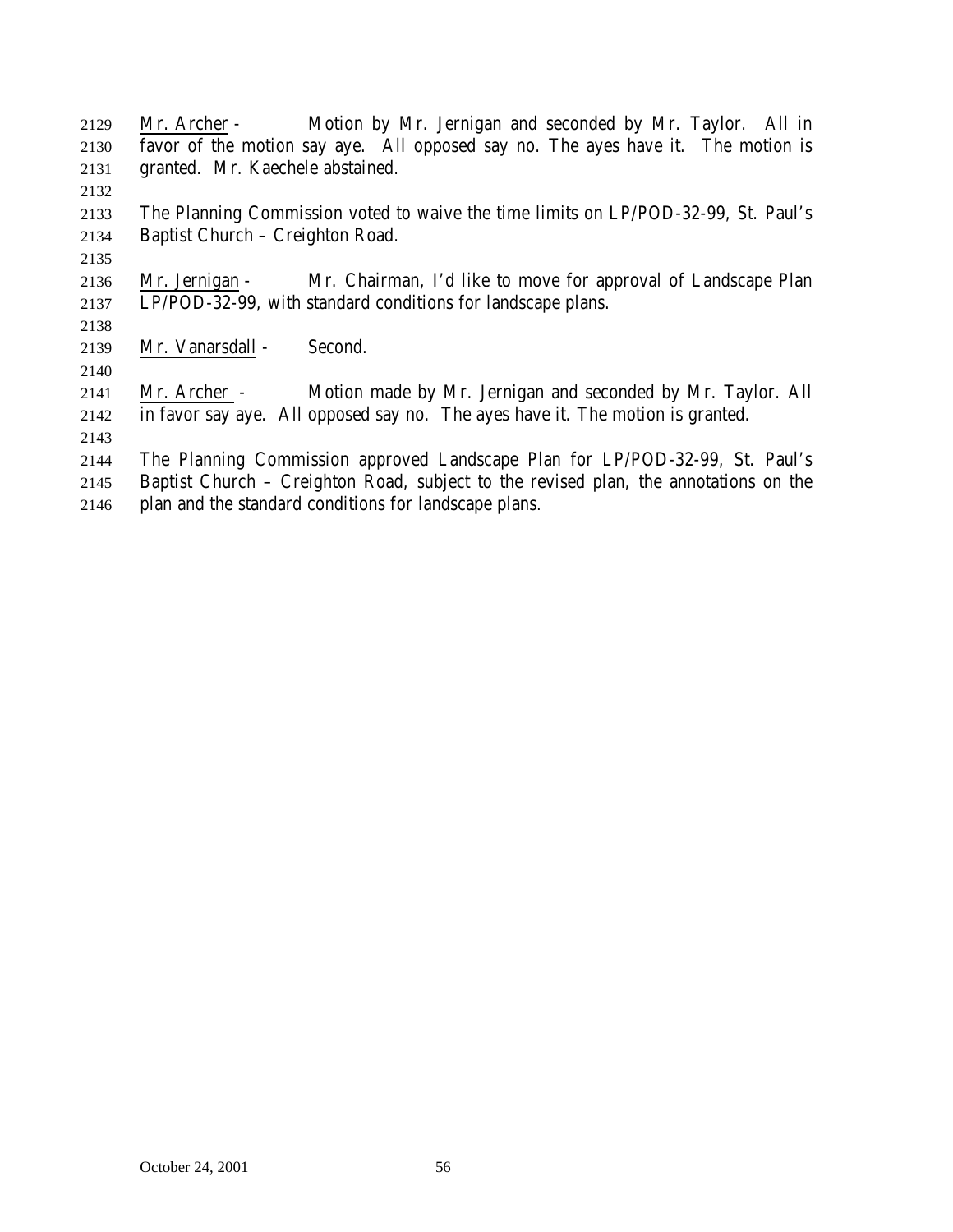**PUBLIC HEARING: Residential Set Back Ordinance**

# 

## Mr. Householder - The concern is that single-family homes are not being placed far enough from major roads to minimize the impact on these residents from these roads. Currently, the requirements of our existing Code, there are no specific setback requirements to apply to lots that abut major roads. This picture has kind of been our poster child for this Ordinance (referring to slide) and it is just an example of how some houses are being put close to major roadways. We added a few more photos this time to show how some houses are not quite set back as far as they could be in order to reduce the impact. This is along Nuckols Road (referring to slide). Also, at the last work session, there were some comments that not only major roads are a factor, especially when it comes to side yards, but sometimes entranceways to subdivisions have houses that are almost right up on the subdivision street, so we went out and got a few examples of how some homes are right up on those streets, and we will get into that issue in a little while. But, we didn't just want to show all of the negative things, so when I was on Nuckols I did find what I thought was a very good example of how these houses are, luckily they have preserved the buffer and they are setback significantly (referring to slide), and I think that is what we'd try to achieve with this

 Ordinance. 

 Also, this is an example (referring to slide), I don't know if it is a good or a bad example, but this is a typical example of what we think a side yard should at least appear like, and we'll get into that later, but this is what a typical side yard setback should be that is not too close, but maybe not too far either.

 Additional background, this was actually recommended by the Planning Commission for approval on May 24, 2000. It was then given to the Board, who held three work sessions, and they raised three major concerns which regarded the landscaping that was proposed at the time, the increased setback distance that they thought it should be, and that it should be applicable not only to single-family but also to multifamily districts. The Ordinance was modified from a subdivision ordinance amendment to a zoning ordinance amendment, and it was remanded back to the Planning Commission in June of this past summer, and the Planning Commission work session was held shortly 2181 afterwards, on the  $31<sup>st</sup>$  to review the Board's ordinance and look at alternatives to that. 2182 A work session was held again on September  $26<sup>th</sup>$  and we had a lengthy discussion and this was the ordinance that was proposed that I'm going to go over, and we have made slight changes. In general, as you know, the Ordinance requires 35-foot setbacks from major arterials, minor arterials and interstate highways for single-family homes. That would be the front, rear or side yards. Also, if it is a minor collector or a major collector, it would be a 25-foot setback instead. As it was proposed on that day, it was all districts, and it addressed fencing also, which would be any fence that is greater than 42 inches would be set back 15 feet. There is no landscaping requirement, and there is a fairly lengthy grandfathering provision, which still exists, now in the current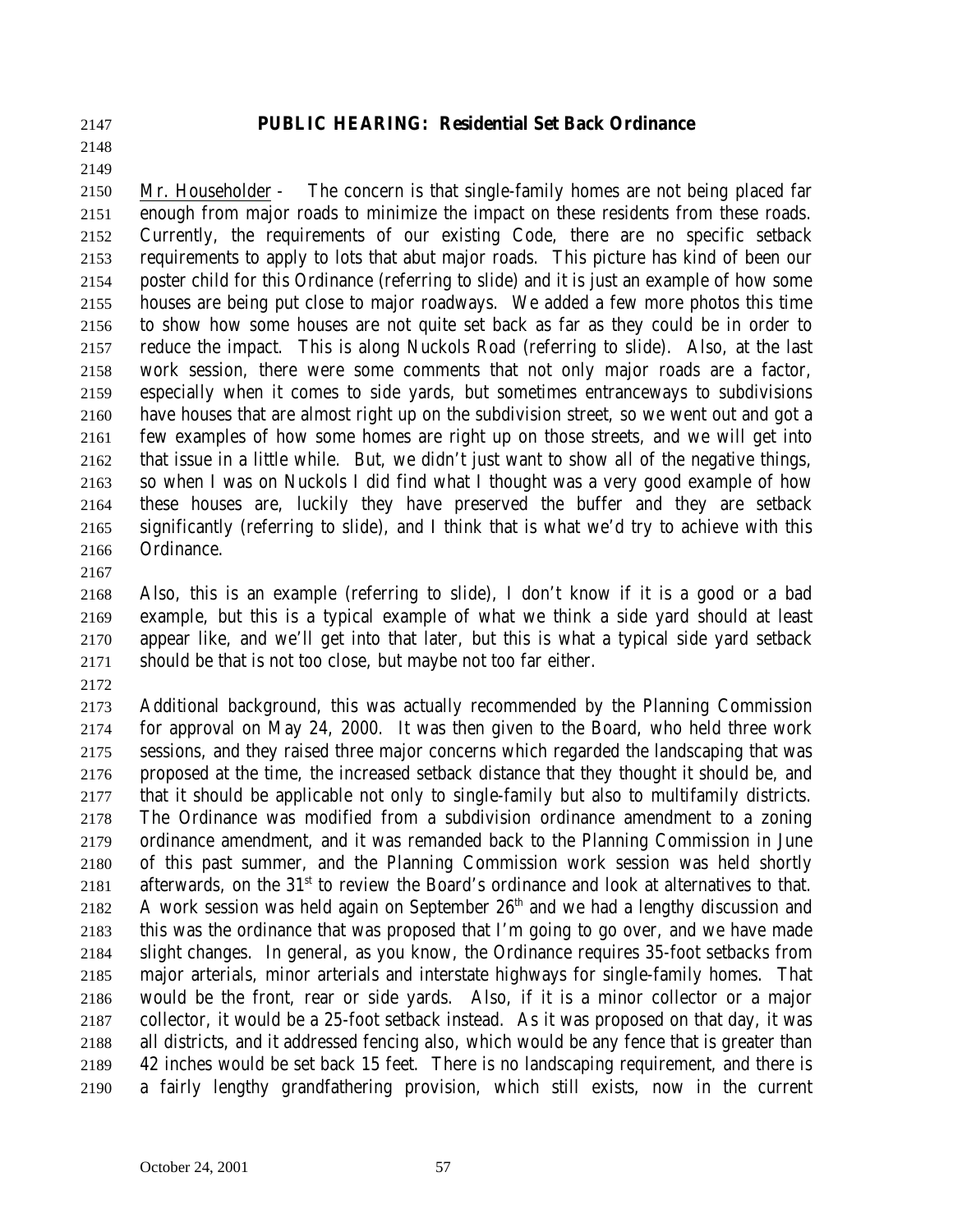ordinance. So, any subdivision that has conditional approval or proffers that were related to buffers or a POD approval or an approved special exception would not be affected by the proposed ordinance.

2195 One of the major discussion points at the July  $31<sup>st</sup>$  work session was that there should be some sort of flexibility built in or a tiered approach, and staff recommended an exception provision be granted, and Mr. Kennedy went over this provision when it came up earlier in this public hearing, where he read off Section 19.4, and this would be the same section that would grant an exception for reduced setbacks that was gone over earlier. The changes come in the fact of the few concerns of the work session on September  $26<sup>th</sup>$ . Some members of the development community felt that the Ordinance should not be applicable to R-5, R-6 or the RTH Districts. Staff felt the direction from the Planning Commission at that time was to reduce the setback requirements for multifamily districts, and that was done. We reduced the additional setback to 15 feet when adjacent to any road on the Major Thoroughfare Plan being major arterials, minor arterials, connector streets and controlled access ways. This 15-foot setback would not have any exception provision. The other major point of discussion at that work session was that the proposed amendment didn't address the side yards on subdivision streets, which I was showing you the pictures of, and the Commission asked us to take a look at that requirement when it is adjacent to any public road. What we have done is we have revised the Ordinance to require a minimum side yard setback of 25 feet when a side yard is adjacent to any public street. This typically would be any corner lot, and right now we have a reverse corner lot with 25 feet, but you could have a corner lot that is not reverse corner and we're saying that the minimum in any corner lot situation or any side yard situation shall be 25 feet. That is not an additional 25 feet; if it is an R-2 District with 15 feet, you would not add 25 feet. You'd just simply make it 25, and this would only apply…

- -
- 

Mr. Kaechele - Excuse me. Today the minimum is 15?

 Mr. Householder - For an R-2 District. As an example, that leads me to my next slide actually. Where this kind of conceptually shows how an Ordinance would be enforced in an R-2 example, in this case if you are adjacent to a minor collector with a rear yard, so you would have the additional 25 feet plus the 45-foot requirement in the rear yard for the R-2 District, and also, you see that this area, here (referring to slide) is a regular side yard next to a public street, so that would be a 25-foot setback. In R- 2, a minimum side-yard setback is 15, and I have a couple more examples that show how this would be enforced and this would be a major arterial example (referring to slide), a very similar situation. The only difference in this example is that this number is now 35 instead of 25. Also, this orientation could be for an R-2 lot, where a side yard was abutting a major road, and in this case the minimum side yard is 15. You would add 35 feet for a total of a 50-foot setback adjacent to a major arterial. Also, this line here (referring to slide) refers to fencing and that should be 15 feet. And, the last slide is an example of an apartment development with a 35-foot setback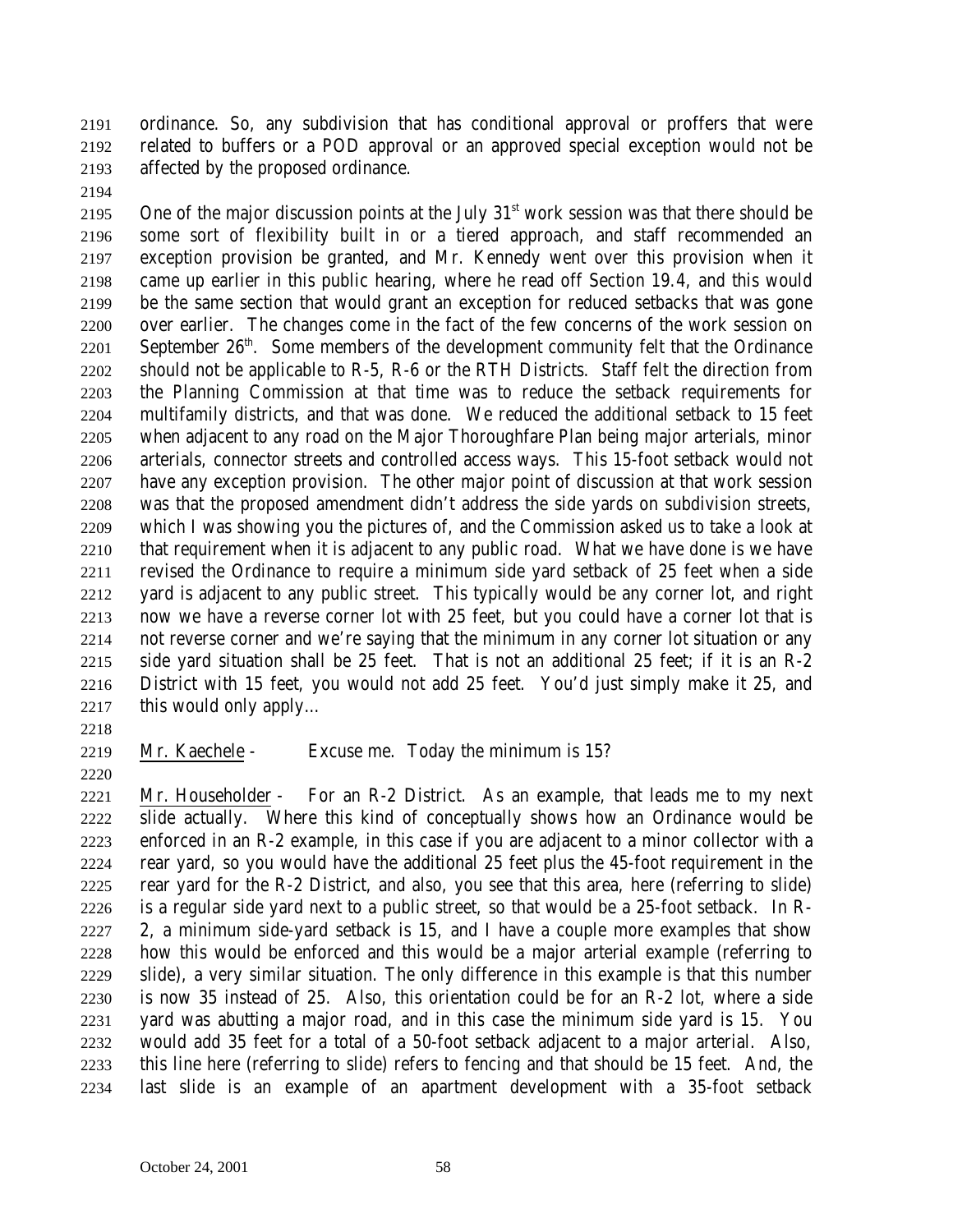requirement for R-5 would then be added to 15 feet, so you'd have a 50-foot front yard setback in this example for an R-5 District. That will just summarize where we are with this Ordinance. It has not changed in concept from the last work session where we now have a 35-foot setback requirement or a 25-foot setback requirement, depending on the type of major road. Now this requirement only applies to single- family districts and the fencing would be the same 15 feet and when a side yard is adjacent to any public street, it would be a minimum 25. Also, we have multifamily and have kind of separated it out and an additional 15-foot setback for multifamily structures when adjacent to any major roads, and this again would not have an exception provision. That concludes my presentation and staff does recommend approval of this Ordinance, and I will take any questions that you may have. 

 Mr. Archer - Thank you, Mr. Householder. Are there questions for the Commission?

 Mr. Vanarsdall - Mr. Kaechele, I believe, you brought up last time something about – does this pertain to the streets that are going to the main – and I don't know if I ever understood what that does or does not?

 Mr. Householder - I will address that. I think what we were talking about was this type of example (referring to screen), where a side yard is very short in a subdivision street, and that is why I added that 25 feet. In staff's view, that is how we addressed that concern, but it would not address rear or front. It would just be a plain increase in setbacks.

Mr. Archer - So the illustration in this case is, this looks like maybe 15 feet…

Mr. Householder - Yes. That is about 15 feet.

 Mr. Archer - We would pick up an additional 10 feet with that Ordinance in effect.

 Mr. Householder - Correct. And I was hoping that was addressing Mr. Kaechele's concern.

 Mr. Kaechele- It is. I don't know how the development community may view this, but I think this is a step in the right direction.

 Mr. Archer - I do, too. That seems to be a little dangerous situation right there.

 Mr. Vanarsdall - I think the development community is satisfied with this, from the one that spoke.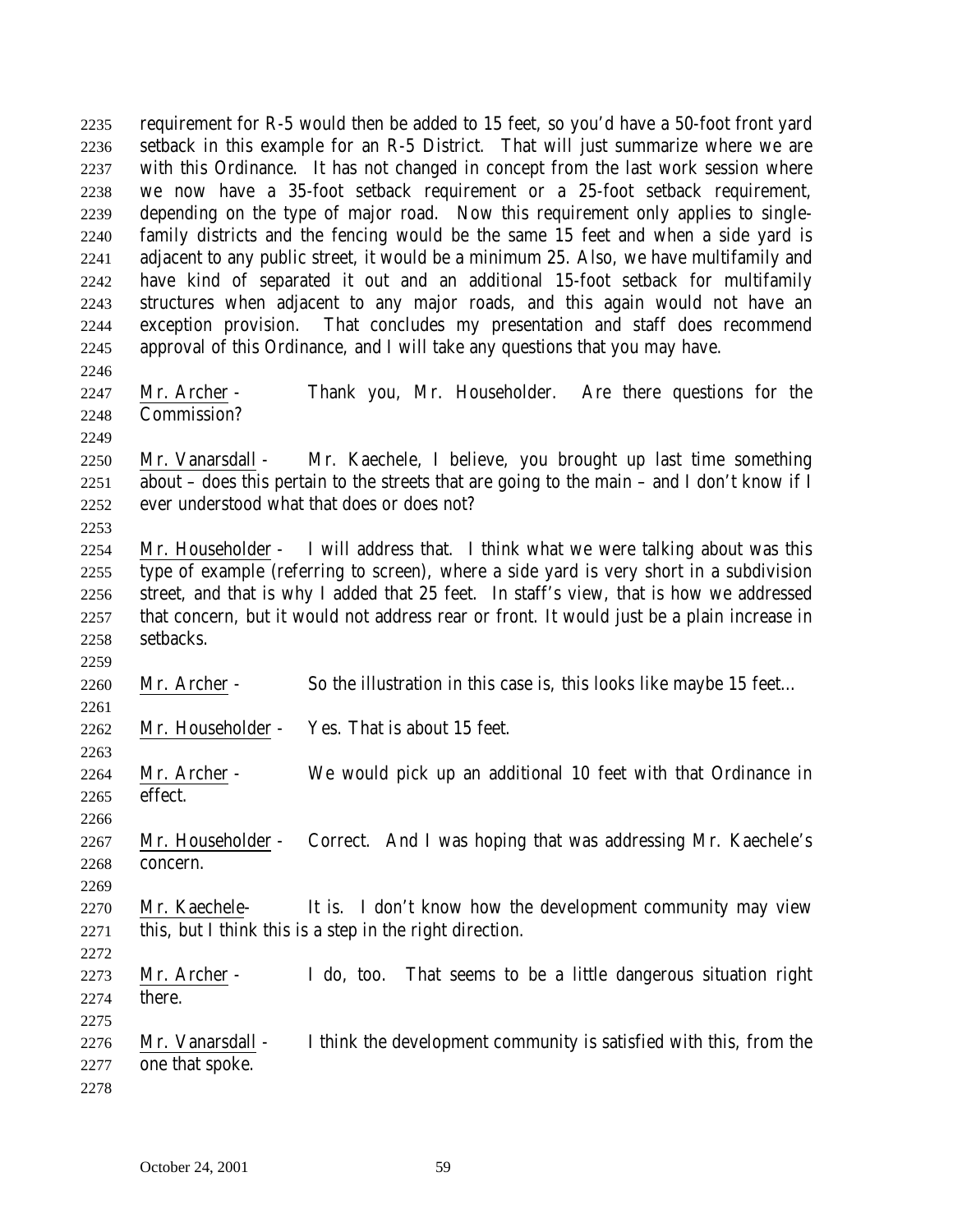| 2279<br>2280<br>2281                         |                               | Mr. Householder - I think they agreed that it was an issue. Mr. David Root is here<br>to speak on behalf of the development community.                                                                                                                                                                                                                                                                                                                                                           |
|----------------------------------------------|-------------------------------|--------------------------------------------------------------------------------------------------------------------------------------------------------------------------------------------------------------------------------------------------------------------------------------------------------------------------------------------------------------------------------------------------------------------------------------------------------------------------------------------------|
| 2282<br>2283<br>2284<br>2285<br>2286<br>2287 | Mr. Taylor -<br>that?         | I have one additional question. Just a procedural question.<br>Where we have a major arterial, we've got a distance in there of 80 feet. That is clear<br>to me from the developer. What happens when a property owner decides he wants to<br>expand his house, he wants to put an addition on the back. Is he precluded from doing                                                                                                                                                              |
| 2288<br>2289                                 | Mr. Householder -             | Let me pull up the 80-foot example.                                                                                                                                                                                                                                                                                                                                                                                                                                                              |
| 2290<br>2291                                 | Mr. Taylor -                  | Suppose he wants to put an addition on the back. He can't.                                                                                                                                                                                                                                                                                                                                                                                                                                       |
| 2292<br>2293<br>2294<br>2295                 |                               | Mr. Householder - This example shows the house maxed out. Hopefully they would<br>not build it to the maximum setback point, but in this example, yes, they would have to<br>get a variance in order to put an addition on. A deck could go in.                                                                                                                                                                                                                                                  |
| 2296<br>2297                                 | Mr. Taylor -                  | A swimming pool?                                                                                                                                                                                                                                                                                                                                                                                                                                                                                 |
| 2298<br>2299                                 | Mr. Householder -<br>allowed. | A swimming pool is an accessory structure, so that would be                                                                                                                                                                                                                                                                                                                                                                                                                                      |
| 2300<br>2301<br>2302                         | Mr. Taylor -                  | A swimming pool or bathing house?                                                                                                                                                                                                                                                                                                                                                                                                                                                                |
| 2303<br>2304<br>2305                         |                               | Mr. Householder - That is also, if it is not connected to the house, it is still an<br>accessory structure so that would not be affected. They could put that in that area.                                                                                                                                                                                                                                                                                                                      |
| 2306<br>2307                                 | Mr. Vanarsdall -              | They would be going to the BZA just as they are doing now.                                                                                                                                                                                                                                                                                                                                                                                                                                       |
| 2308<br>2309<br>2310                         | Mr. Householder -<br>line     | Correct. Just like if the house was built at the 45-foot setback                                                                                                                                                                                                                                                                                                                                                                                                                                 |
| 2311<br>2312                                 | Mr. Vanarsdall-               | The BZA already has twice as much and then some cases as they<br>ever had because of all of this, so it would not be any different.                                                                                                                                                                                                                                                                                                                                                              |
| 2313<br>2314<br>2315                         | Mr. Householder -             | You are right.                                                                                                                                                                                                                                                                                                                                                                                                                                                                                   |
| 2316<br>2317<br>2318<br>2319<br>2320<br>2321 | Mr. Archer -                  | I think it is also important to note that these are recommended<br>minimums. It does not mean you have to build it out to the extent of the minimum<br>every time you build, although I guess in most cases that will occur, but it is something<br>for us to remember as a Commission, I believe, when we approve subdivision plans.<br>OK. Any further discussion? Thank you, Mr. Householder. I believe there was<br>someone here to speak from the development community. Good morning, sir. |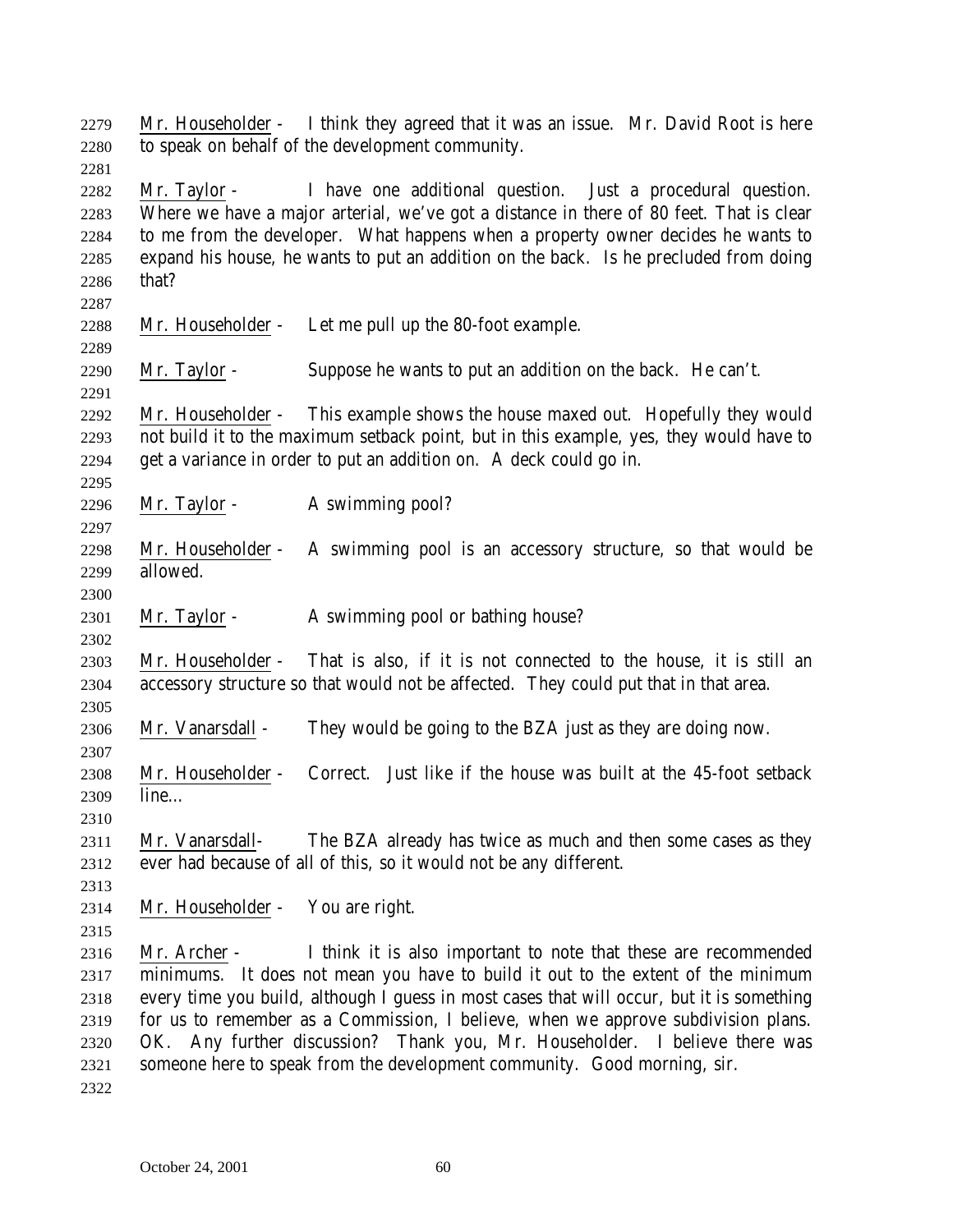Mr. Root - Good morning. I am David Root with the Richmond Homebuilders Association. We are satisfied with the proposal as you have it before you, and we are quite pleased that we have had an opportunity to work with Lee and you all to finally get to this point. At this point, we are very satisfied with it. I think that it accomplishes the goal that you all had had and it allows us also some flexibility in order to continue making our products. So, unless there are any questions, thank you. Mr. Archer - We appreciate that, sir. All right. I suppose we need a motion for recommendation, do we not, Mr. Secretary? Would someone care to make that motion? Mr. Taylor - I move approval of the Residential Setback Requirements as presented. Mr. Jernigan - Second. Mr. Archer - OK. Motion by Mr. Taylor and second by Mr. Jernigan. All in favor of the motion say aye. All opposed say no. Mr. Kaechele - Mr. Chairman, I abstained. Mr. Archer - Mr. Kaechele abstained. Motion passes. Mr. Householder- Kevin wanted me to clarify something. I said the minimum setback in side yards is 15, but that was for R-2. It could be at an R-4 or R-3 District and be as little as 10 feet in some cases. Mr. Archer - Now those are adjacent to side streets? Mr. Householder - Correct. The Planning Commission voted to recommend approval of the Residential Setback Requirements.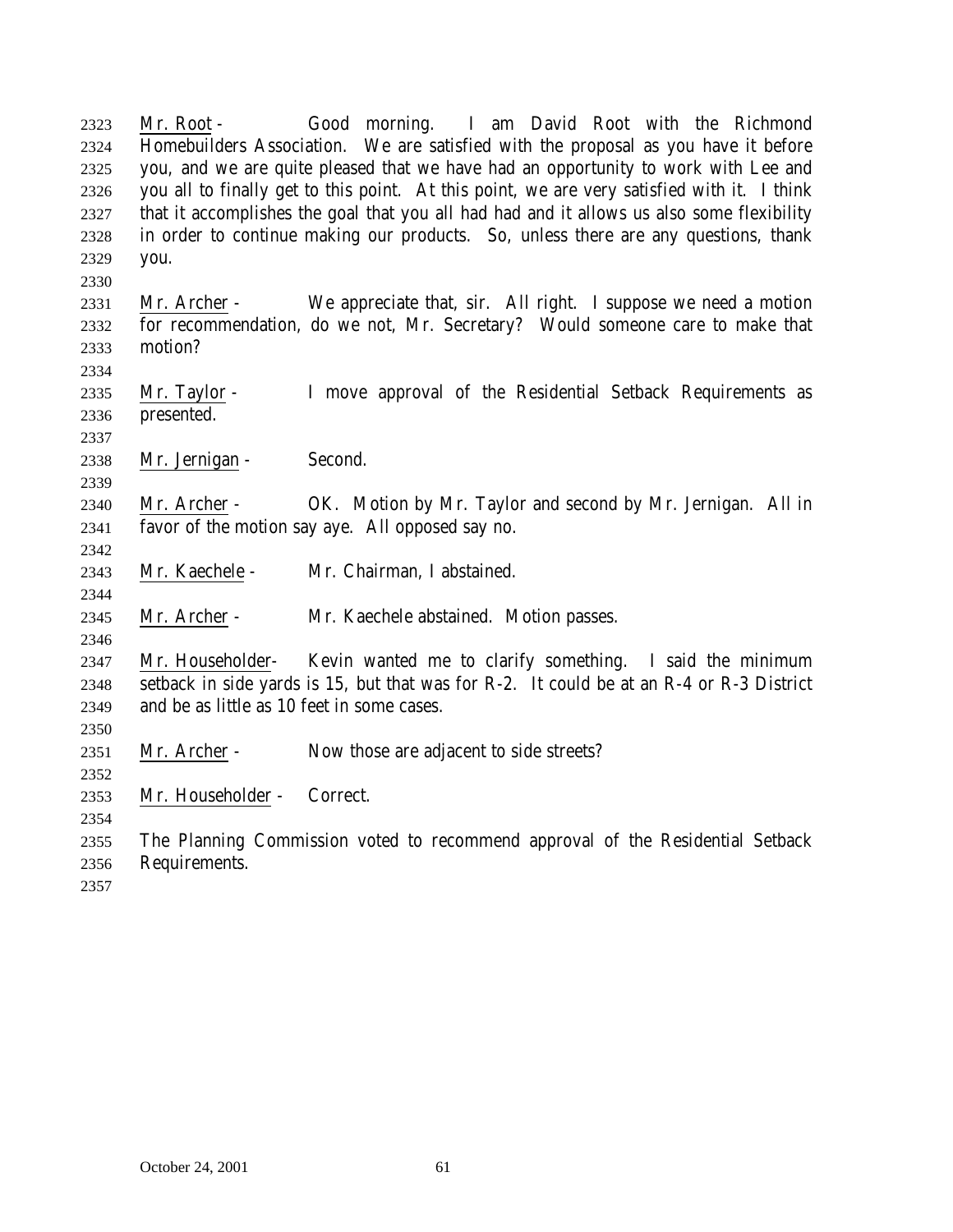# **PUBLIC HEARING: 2010 Plan Environmental Element Update – Chesapeake Bay Act Compliance**

 Mr. Marlles - Mr. Chairman, the next item on the agenda, this is also a public hearing. This is an amendment to the County's Land Use Plan, the Environmental Element. It does have to do with coming into compliance with two findings from the CBLAB. That presentation will be given by Ms. Audrey Anderson.

 Mr. Archer - Good morning, Ms. Anderson.

 Ms. Anderson - Good morning, Mr. Chairman, and members of the Commission. I just want to briefly review the information that I gave you during the work session we 2370 . had on September  $19<sup>th</sup>$ . There haven't been any substantial revisions to this, to what the staff has proposed since that work session, but I can, just for the record, go through the presentation again.

- Mr. Archer What is your pleasure, members? No. The consensus is that we don't think that it will be necessary, but we appreciate you offering.
- Ms. Anderson All right. Staff does recommend approval of the amendments that we proposed.
- Mr. Archer All right. Is there anyone else here to speak to this issue? Then we would need a motion for recommendation.
- Mr. Taylor - Mr. Chairman, I move approval of the Comprehensive Plan
- Amendment as presented dated October 17, 2001.

 Mr. Vanarsdall - Second.

 Mr. Archer - Motion by Mr. Taylor and seconded by Mr. Vanarsdall. Those in favor of the motion say aye. All opposed say no. The motion is granted to recommend approval.

- 
- The Planning Commission voted to recommend approval to the Board of Supervisors the 2010 Plan Environmental Element Update – Chesapeake Bay Act Compliance. Mr. Kaechele abstained.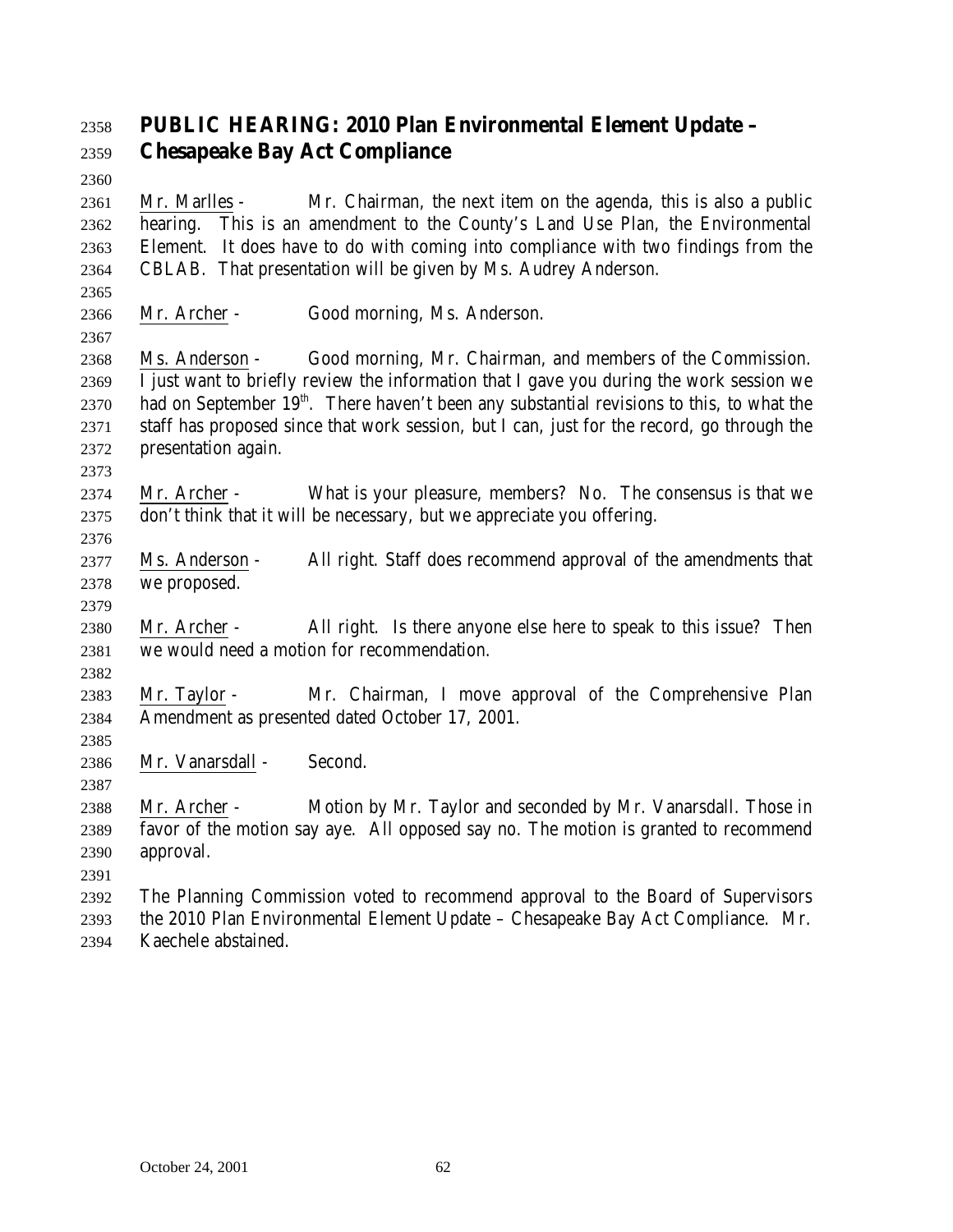## **RESOLUTION: Henrico Theatre Expansion – Substantially In Accord with the County of Henrico Comprehensive Plan (Varina District)**

 Mr. Marlles - Mr. Chairman, the next item on the agenda is a Resolution. This has to do with a Substantially in Accord request for the Henrico Theatre Expansion. The staff report will be given by Ms. Audrey Anderson. I would note that Karen Maier, who is the Assistant Director of Recreation and Parks, is in the audience to answer any questions. She is actually here filling in for Chuck Schroll, who some of you may be aware or you may not be aware, passed away last weekend of a heart attack, and we are certainly sorry to hear that and offer our condolences to Recreation and Parks.

Mr. Archer - All right. Thank you, Mr. Secretary. Ms. Anderson, again.

 Ms. Anderson- Thank you. On the Henrico Theatre Expansion and Renovation, the theatre first opened in April of 1938 and after 24 years of operation it closed in 1962, and reopened in 1966. The theatre closed again in 1996 and is closed until today. The County purchased the theatre property in 1999. The theatre is significant as an example of what is called art deco design, which is characterized by smooth exteriors with straight lines and accents of stone and metal. It also has what is known as stylized or naturalized motifs in the decorations on the interior of the structure. The theatre design is noted for its trim and accented with carved wood decorations, vertical light fixtures, exit door decoration and center ceiling stylized nature motif decoration in its auditorium.

 The Division of Recreation and Parks proposes to reopen the theatre as a community facility. Some of the possible uses include visiting dramatic and local theatre groups, children's and puppet theatre, movies, a place for meetings for the government, small-scale musicians and similar activities.

 As noted on the vicinity map that is shown on the screen here, the theatre site is located in the Varina District on the southwest line of East Nine Mile Road at its intersection with North Linden Avenue at 305 East Nine Mile Road. The site consists of Parcel 148-A-14, which is the existing theatre site, containing approximately 1.45 acres. The area proposed for expanded parking consists of part of parcel 148-A-17, which is under contract for purchase, and part of parcels 148-A-12 and 148-9-L-1, which is proposed for shared parking in agreement with the Henrico County School Administration. The total site for the proposed renovation and expansion is approximately 2.5 acres.

 The site's characteristics are suitable for the proposed site. The theatre property is zoned for B-1, Business District. The property is surrounded by other business district zonings, and on the west side of the site and further out beyond the commercial corridor is surrounded by R-4, One-Family Residence District zoning, which represents the Highland Springs community.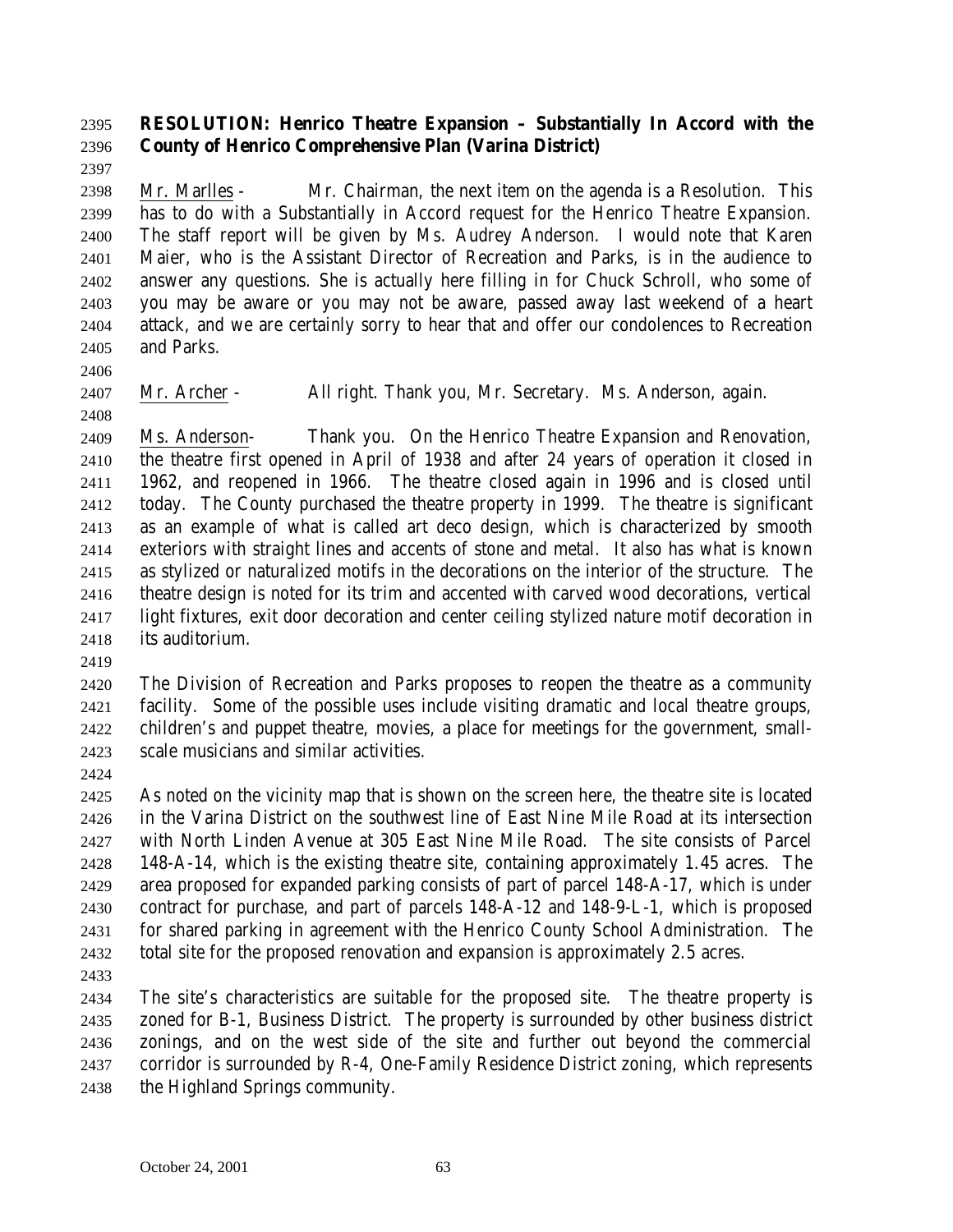As far as the topography on this site, it is basically a flat area, so there shouldn't be any concerns with any of the expansion and renovation as far as topography is concerned. The Land Use Plan recommends the existing theatre property, parcel 14, for Commercial Arterial Development. The portion of parcel 17 proposed for additional parking is designated for commercial arterial and SR-2, Suburban Residential 2 development. Open space recreation is also on parcels 1 and 12. Although, the Plan does not designate the site for a public use, the proposed use supports a number of the historic and cultural goals of the plan that are designed to generally protect the cultural integrity of the County and guide development in the vicinity of historic resources.

 Based upon the staff's review of this site for the proposed use, we have concluded that the proposed improvements will create a cultural activity that is not in conflict with or a significant departure from the Comprehensive Plan, and the staff, therefore, recommends approval of the Resolution for the proposed Henrico Theatre Renovation and Expansion site substantially in accord with the Comprehensive Plan for the County. That concludes my report and if you have any questions, I will be happy to address those. Thank you.

- 
- Mr. Archer Thank you, Ms. Anderson. Are there questions for Ms. Anderson or from the representative from Parks and Recreation?
- 

 Mr. Marlles - Mr. Chairman, I would like to just comment that, I think over the past years we've heard a lot about revitalization and redevelopment, but I think this is a very good example of an appropriate adaptive reuse of a vacant structure, and by bringing this structure back to life again, it will assist in the redevelopment and attract, we think, new investment into this area. So, from a revitalization standpoint, it is very consistent with what the County's plans and strategies are for redevelopment and revitalization.

Mr. Archer - Thank you, Mr. Marlles.

 Mr. Jernigan - Also, this is a good area to work with. Like she said, it is perfectly flat through there. They won't have any topo problems, plus right to the west of that is the Henrico County Senior Training Center there.

 Mr. Archer - Ms. Anderson, do we know what time frame we are looking at here in terms of starting and finishing the restoration? Or has one been done?

 Ms. Anderson- I believe it was 2003, but Mr. Hart from General Services can answer that.

 Mr. Archer - Good morning, Mr. Hart.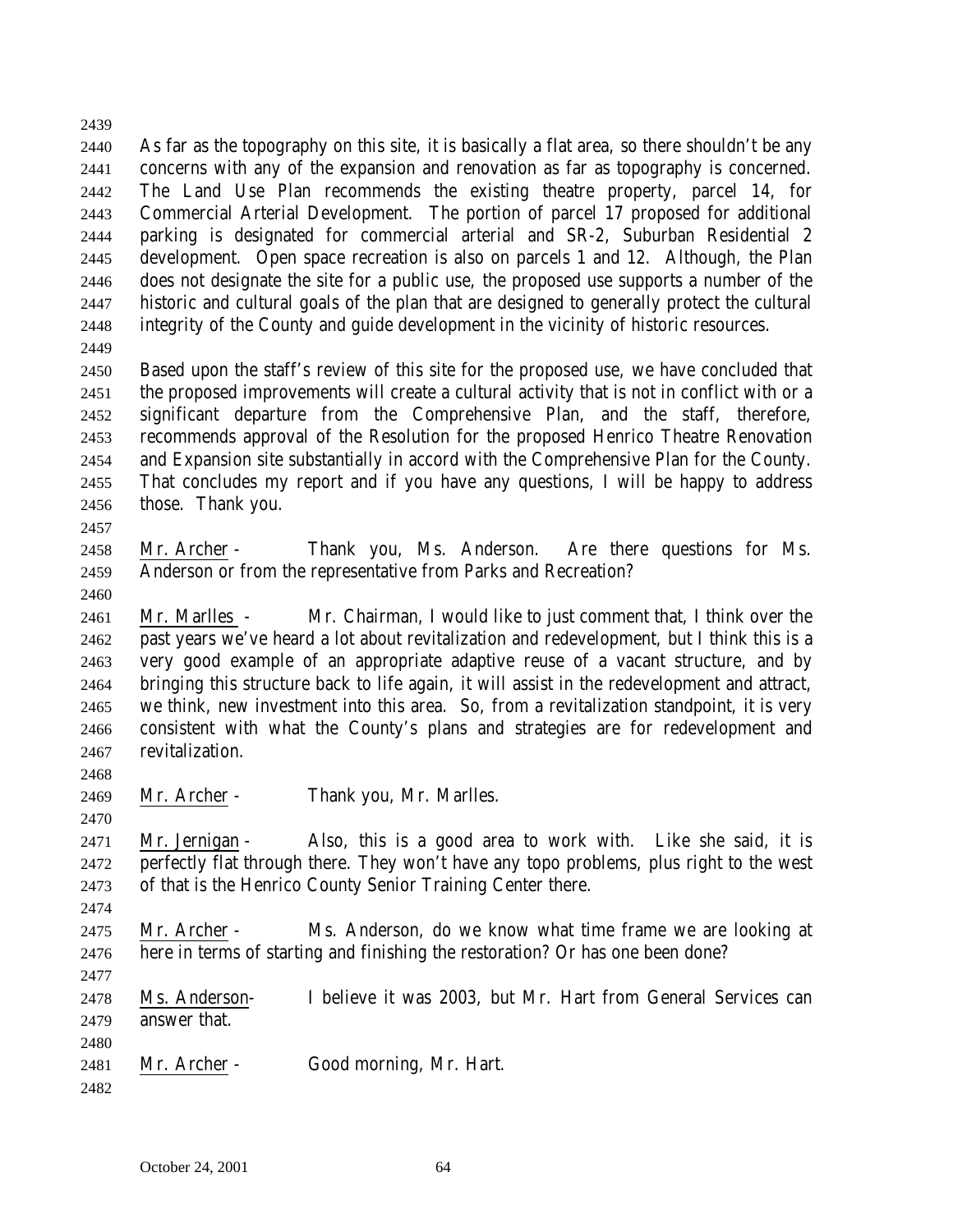Mr. Steve Hart - Good morning. My name is Steve Hart and I am the project coordinator, and I work with Bill Smith in General Services. The renovation and addition projects is about a four and a half million dollar construction project and we hired an architect Guernsey Tingle and they are about 60% through design drawings. We plan to submit to the POD process in early December and we plan to have funding available to start construction in July of next year, 2002. Mr. Archer - And that would last approximately how long? Mr. Hart - About 12 months. Mr. Archer - OK. That is all of the questions I have. Anybody else? Mr. Jernigan - I would just like to say, Mr. Chairman, that I'd like to see the blue prints and all on that when they are available if you have a copy. 2499 Mr. Hart - OK. Mr. Archer- OK. We need a motion for recommendation. Mr. Jernigan - Mr. Chairman, being as that is in my district, I will make a recommendation to approve Resolution for Henrico Theatre Expansion – Substantially In Accord with the County of Henrico Comprehensive Plan. Mr. Vanarsdall - Second. Mr. Archer - Motion by Mr. Jernigan and seconded by Mr. Vanarsdall. All in favor of the motion say aye. All opposed say no. The ayes have. Mr. Kaechele abstained. We have found this to be Substantially in Accord. Thank you, Ms. Anderson. The Planning Commission voted to approved the Henrico Theatre Expansion and found it to be substantially in accord with the County of Henrico Comprehensive Plan. Ms. Anderson - Thank you. Mr. Vanarsdall - I make a motion that we adjourn, Mr. Chairman. Mr. Marlles - Mr. Chairman, I just have two quick announcements, if I may. I would just like to recognize Mr. Kennedy, who was promoted to a Planner II position, from a Planner I. Mr. Archer - They will give you more responsibility now.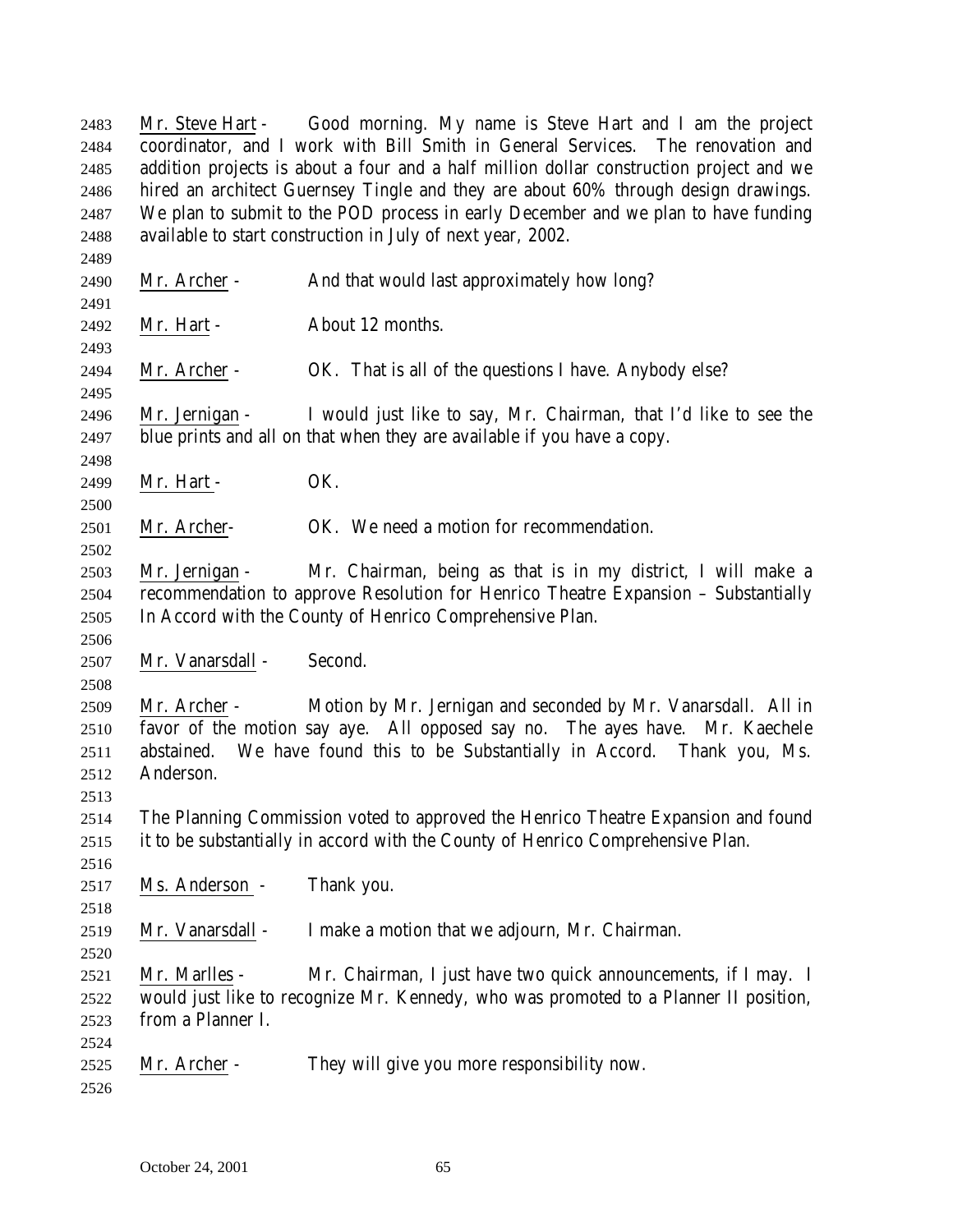Mr. Marlles- More work. Very little extra pay. Also, I would like to just note for the record, that last night at the Board meeting, the Board did recognize the Planning Commission and Planning staff as part of the Celebration of Community Planning Day. Officially, it is celebrated on November 8, but a Resolution was approved by the Board commending the Commission and staff and public and private planners in the Commonwealth.

Mr. Archer- You are so commended. Thank you, Mr. Marlles.

 Mr. Marlles- One last item, Mr. Silber just reminded me, Mr. Chairman, and this is just for information purposes, but the information for the upcoming APA Conference in Chicago, Illinois is starting to become available on the APA web site. Mr. Silber has that web address if you need it. You can get it by just plugging in American Planning Association into your search engine, but as we found out last year, since you can now register for the hotel on line, the space, particularly at the main hotels, does fill up very quickly. So, we would encourage you to check that web site. As we get additional information, we will let you know, but we do need to monitor that very closely and make sure you register sooner rather than later. Otherwise, you may find yourself out of a hotel room.

- Mr. Taylor One thing about that registration on line, we have done it last year and in a few cases it is not fail safe, so if we can also get the phone number, some of us can just call and get a person to acknowledge that.
- Mr. Marlles It is on the web site, Mr. Taylor, but if we get any written information, and I do expect them to send us a mailing. They normally do.
- Mr. Taylor Well, just let us know the phone number. If we just get an e-mail or something to give us a phone number and a date, then we can do it. I want to put a plug in for some of the field trips that they said we were going to do. They are going to have open tours to the Field Museum to see the U-505. There are a couple of good field trips there.
- Mr. Archer I have a motion for adjournment. Do I have a second?
- Mr. Taylor- Second.
- Mr. Archer The motion was made by Mr. Vanarsdall and seconded by Mr. Taylor to adjourn this meeting. All in favor say aye…all opposed say nay. This meeting is adjourned.
-